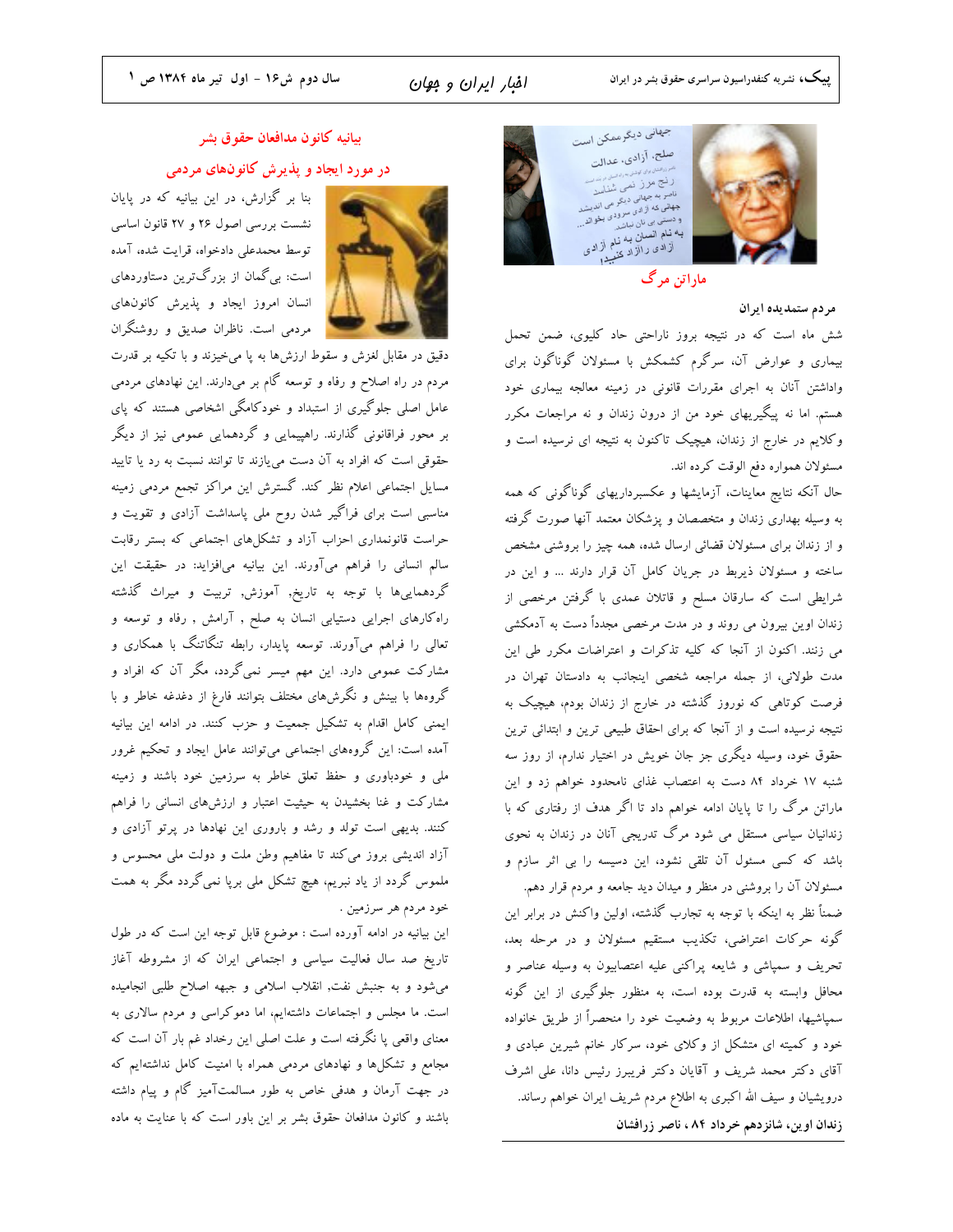۲۰ اعلامیه جهانی حقوق بشر که در موضوع تبیین حقوق بنیادی انسان راهپیمایی و تجمع را ذکر کرده و ماده ۲۱ میثاق حقوق مدنی و سیاسی که ضمانت اجرایی این حقوق بشری است و عطف توجه اصل ۲۶ و ۲۷ قانون اساسی ایران که دقیقاً این حقوق غیرقابل انکار را تأیید و بیان داشته است. تجمع و راهپیماییها از حقوق مسلم و جاری مردم محسوب می گر دد.

در پایان این بیانیه آمده است: کانون مدافعان بر این باور است که این اجتماعات و دستجات جهت تشکیل و برپایی نیاز به اخذ مجوز از مراجع را ندارد، اخذ مجوز تنها تأكيدي است بر تأمين امنيت و ايجاد فضاي مناسب در جهت بیان عقاید و آزادی بیان مردم.



سمیع نژاد به دو سال حبس محکوم شد |شعبهی سیزده دادگاه انقلاب، مجتبی سمیعنژاد را || | به دو سال حبس محکوم کرد. بنا برگزارش محمد |سیفزاده ،وکیل سمیع نژاد از طریقه ابلاغ این مسلم استماد کرد و گفت: یکی از وکلای سمیع;ژاد

در دادگاه حاضر شده بود و اعلام شد که میتواند برای آگاهی از حکم صادره نسخهای از آن٫را که در دادگاه وجود داشت، قرائت کند که این مخالف با رویه قانونی معمول در خصوص ابلاغ احکام صادره محسوب می شود. وی ادامه داد که حکم صادره بر اساس توهین سمیع نژاد به یکی از مقامات (سید علی خامنه ای) است و وی در سایر موارد اتهامی که شامل اقدام عليه امنيت ملي و نشر اكاذيب بوده، تبرئه شده است.

وی همچنین به دیگر پرونده موکل خود که در شعبهی ۷۸ دادگاه کیفری استان وجود دارد اشاره کرد و گفت: بدوا اتهام سمیع نژاد به این دادگاه معرفی شده بود که ریاست شعبه با عنوان اینکه ارتداد جرم نیست از این مساله و نبود کیفرخواست به عنوان نواقص پرونده نام برده بود که بعد از ارسال مجدد پرونده عنوان سبالنبی به عنوان موارد اتهامی وی در کیفرخواست ذکر شد.

مجاهدین خلق به فهرست تروریست های کانادا اضافه شدند



مقامات رسمی دولت فدرال این هفته سه گروه از جمله سازمان مجاهدین خلق را به فهرست گروههای تروریستی خود اضافه کردند. حزب اسلامی که بنیانگذارش گلبدین حکمت یار است یکی دیگر از این گروههاست. یکی از اعضای این گروه افراطی اسلامی مظنون به آن است که در انفجاری دست داشته که ۱۸ ماه پیش در افغانستان منجر به کشته شدن دو سرباز کانادایی شد. یک گروه افراطی اسرائیلی مشهور به Kahane

Chai و هموند مشابه آن به نام حزب Kach که به قول مقامات رسمی اتاوا گروههای افراط گرای ضد عرب هستند که تمایلات زیادی برای انجام عملیات تروریستی در جهت حفظ دولت اسرائیل دارند، نیز به این فهرست اضافه شده اند.

سازمان مجاهدین خلق گروهی است که مرکز آن در عراق قرار دارد و قصد دارد حکومت اسلامی ایران را سرنگون سازد.





در پی انتشار یک نوار ویدیویی تحت عنوان «کژدمها» که زوایایی از جنایات صربها علیه مسلمانان منطقه صربرنیتسا را به تصویر کشیده است، موجی از ناآرامی در صربستان و مونتهنگرو فرا گرفته است.

به گزارش روزنامه «داناس» ــ چاپ بلگراد ــ در این نوار ویدیویی که توسط یکی از سازمانهای مدافع حقوق بشر در صربستان منتشر شده، شش غیرنظامی که دستانشان از پشت بسته و به صف شدهاند، به قتل می رسند. این نوار روز چهارشنبه پس از نمایش در دادگاه میلوشویچ در لاهه از تلویزیون صربستان و مونته نگرو پخش شد.

نوار ویدیویی مذکور با دعای یک کشیش ارتودکس که پیش از حرکت شبهنظامیان به سوی میدان جنگ، برای آنان دعا میخواند، آغاز و با شلیک مسلسل شبه نظامیان مذکور به زندانیان غیرنظامی که دستهایشان از پشت بسته بود، به پایان می رسد. در این نوار، شبه نظامیان لباس های یگانی تحت عنوان «عقرب» را به تن دارند و به گفته منابع آگاه این یگان تحت فرمان وزارت کشور صربستان بوده است. علاوه بر اختصاص تیتر نخست بسیاری از روزنامههای صربستان به این جریان، رییس جمهوری صربستان نیز در این رابطه به اظهار نظر پرداخته است. برخی از مطبوعات صربستان انتشار اين فيلم ويدئويي را باعث وارد آمدن شوك به مردم صربستان و حتی منطقه بالکان در آستانه سالگرد کشتار مسلمانان صربرنیتسا دانستهاند. بوریس تادیچ، رییس جمهور صربستان و مونتهنگرو ضمن اظهار تعجب از انتشار چنین تصاویری تاکید کرد که صربستان با مشاهده این فیلم عمیقا متاثر و شوکه شده و تحت تاثیر قرار گرفته است.

مرگ اسرارآمیز یک فعال حقوق بشر در اندونزی



گروه مستقل حقیقت یابی که از سوی دولت اندونزی ماموریت پیدا کرد درباره مرگ اسرارآمیز یک فعال حقوق بشر در این کشور تحقیق کند؛ روز سه شنبه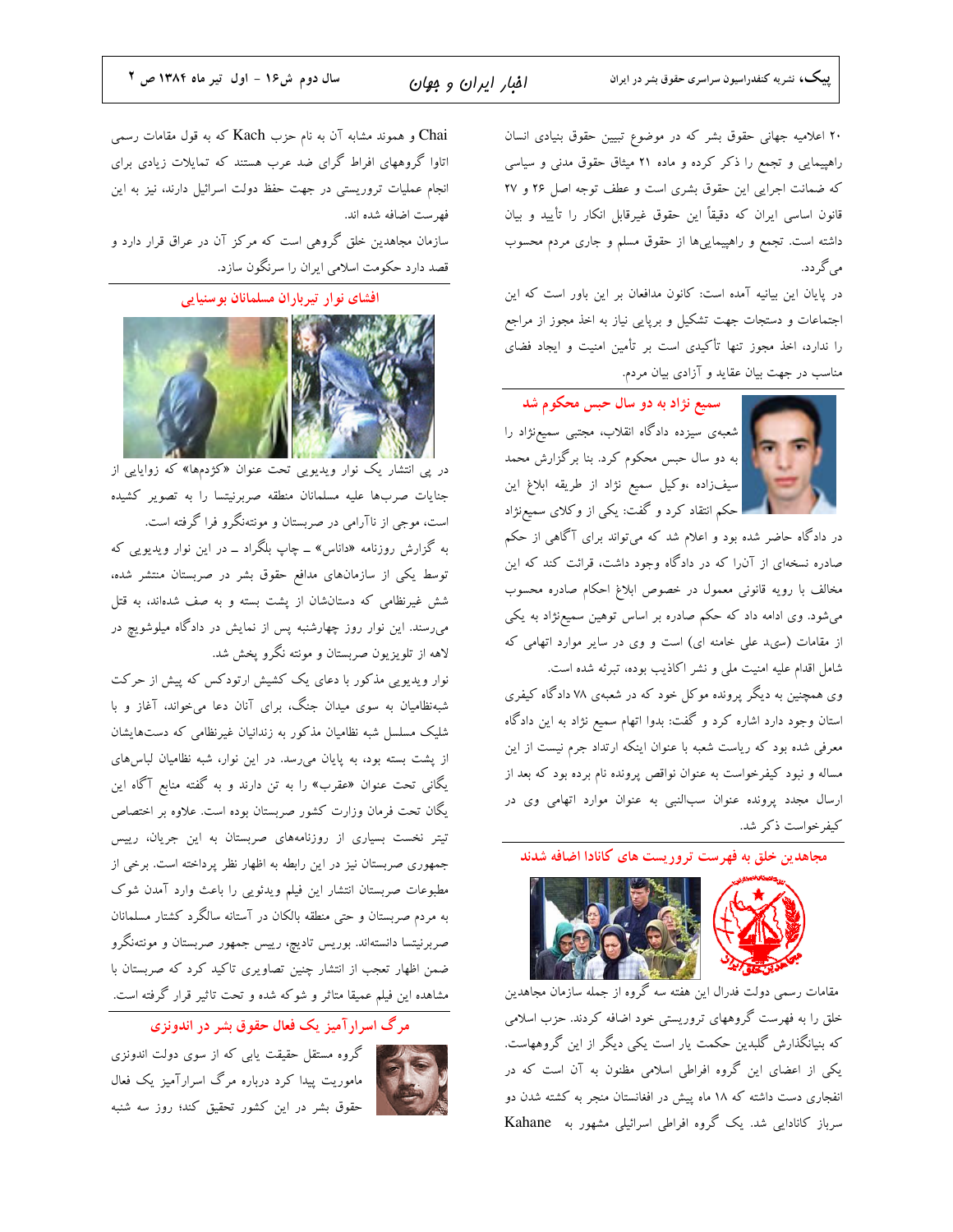پییک، نشریه کنفدراسیون سراسری حقوق بشر در ایران

افبار ايران و موان

اعلام کرد مرگ آقای منیر ناشی از توطئه ای از پیش طرح ریزی شده است. منیر ۳۸ ساله بنیانگذار دیده بان حقوق بشر در اندونزی و کمیسیون افراد گمشده و قربانیان خشونت در این کشور بود. وی در هفتم سیتامبر ۲۰۰۴ در پروازی از جاکارتا به آمستردام به قتل رسید. گروهی که درباره قتل آقای منیر تحقیق می کنند؛ قتل منیر را به هیچ سازمان یا شخصی نسبت نداده است. به گفته ژنرال حنافی رئیس این گروه حقیقت یاب، این چهارمین نقشه ترور منیر بود که در هواپیما بوقوع پیوست. ژنرال حنافی گفت بازجویان گروه حتی محل خریداری سم آرسنیکی را که برای کشتن منیر از آن استفاده شده یافته اند. گروه ۱۳ نفره حقیقت یاب که متشکل از نمایندگان نهادهای غیردولتی و دولتی است، سال گذشته پس از موفقیت سوسیلیو بانبانگ رئیس جمهوری اندونزی شکل گر فت.

# مرگ یا مل<sub>ی</sub> کردن صنعت نفت

منابع خبرى آلمان گزارش دادند که بحران خصوصی سازی صنعت نفت و گاز در بولیوی به بحرانی اجتمائی ــ سیاسی منجر شده است . بنا به این گزارش ها اعتصابات و

تظاهرات دو هفته ای اعضای ِ سندیکا های کارگری، دهقانان بی زمین واحزاب چپ و سوسیالیست که به درگیری های حادی در لاپاس مرکز بولیوی انجامیده است، وارد مراحل شدید تری گردیده و نیرو های مردمی که مخالف برنامه های دولت، جهت خصوصی سازی منابع زیر زمینی بویژه بخش نفت و گاز هستند در مقابل تهاجم نیرو های نظامی به سنگر بندی و ایجاد راهبندان در داخل شهر و درجاده های منتهی به شهر اقدام کرده ومتقابلا با شیوه های مختلف مقابله با نیرو های نظامی را آغاز که ده اند.

کمبود موادغذائی وسوخت در لاپاس مرکز بولیوی کاملا مشهود است و تصاویر مخابره شده توسط رسانه های تصویری اروپا حاکی از شدت درگیری های خیابانی دارد. هزاران تن از اعضای خشمگین" سازمان سرخپوستان آیمارا" به رهبری "اوا مورالس" خواستار لغو فوری قانون جدید خصوصی سازی نفت وگازمی باشند. بالا گرفتن شدت اعتراضات از ۲۷ ماه مه آغاز شد، زمانی که مجلس بولیوی قانونی را جهت خصوصی سازی صنعت نفت وگاز تصویب کرد. با بالا گرفتن شدت اعتراضات، رئیس جمهور بولیوی" کارلوس مسا" استعفا کرد، او خواستار برگزاری اتخابات خارج از نوبت وفوری شد، با این حال او اعلام کرد که تا مشخص شدن جانشین خود، به طور موقت در سمت خود باقی خواهد ماند. رئیس جمهور بولیوی در حین پذیرش منفی بودن تصویب قانون

جدید اعلام داشت که این به معنای لغو قانون مذکور نیست. اکنون باید پارلمان بولیوی تصمیم بگیرد که با استعفا رئیس جمهور موافقت کند تا نه .در عكس العمل متقابلي رهبر"جنبش سوسياليستي "بوليوي" اوا مورالس" از جانب نیرو های مردمی اعلام داشت که استعفای رئیس جمهور مشکل مردم بولیوی ًرا حل نمی کند و برای یک قانون اساسی جدید باید انتخابات فورا برگزار شود.

# بودجه نظامی جهان از مرز یک تریلیون دلار گذشت



کشورهای مختلف جهان در سال ۲۰۰۴ میلادی بیش از یک تریلیون (هزار میلیارد) دلار به ارتش های خود اختصاص دادند.

موسسه بين المللي تحقيقات

صلح در سوئد با انتشار گزارشی در مورد هزینه نظامی کشورهای جهان در سال گذشته میزان این هزینه ها را بیش از هر سال دیگری از زمان خاتمه جنگ سرد تخمین زده است که از نظر ارزش واقعی و با محاسبه نرخ تورم تنها اندكى كمتر از بالاترين رقم طي بيست سال اخير است. ارزش واقعی بودجه نظامی جهان در سال های ۱۹۸۷ و ۱۹۸۸، که از آن

به عنوان اوج هزینه های نظامی در سال های اخیر یاد می شود، تنها حدود شش درصد بیش از حجم آن در سال گذشته بوده است.

در مقایسه با سال قبل از آن، هزینه های نظامی در سال ۲۰۰۴ بیش از ۶ درصد رشد کرد که با نرخ رشد آن در دو سال قبل از آن، یعنی پس از حملات انتحاری یازدهم سپتامبر در آمریکا، تفاوت چندانی نداشته است. مجموع بودجه نظامی کشورهای جهان از مرز یک تریلیون دلار یعنی ۲/۶ درصد جمع تولید ناخالص تمامی کشورها گذشت و پانزده کشور به روی هم معادل ۸۲ درصد این رقم را به ارتشهای خود اختصاص دادند بودجه نظامی ایالات متحده به حدود ۴۷ درصد جمع بودجه نظامی کشورهای جهان رسید و سهم بریتانیا و فرانسه هرکدام حدود ۵ درصد بوده است. در سالهای ۲۰۰۲ و ۲۰۰۳ فروش تسلیحات توسط یکصد تولید كننده اصلى اسلحه در جهان ٢۵ درصد افزايش داشت

آمریکا به تنهایی مسئول ۶۳ درصد از فروش اسلحه در جهان بوده است یکی از علل افزایش هزینه ارتش های جهان در سال گذشته، که به حدود یک تریلیون و سیصد و پنجاه میلیون دلار یعنی معادل ۲/۶ درصد مجموع توليد ناخالص تمامى كشورها رسيد، افزايش بودجه نظامى ايالات متحده در راستای اجرای سیاست آن کشور در مبارزه با تروریسم عنوان شده است. براساس این گزارش، دولت آمریکا از سال ۲۰۰۳ حدود ۲۳۸ میلیارد دلار به مبارزه با تروریسم اختصاص داده و به گفته نویسندگان این گزارش، این هزینه ها "در حال حاضر ابعادی خارق العاده می یابد."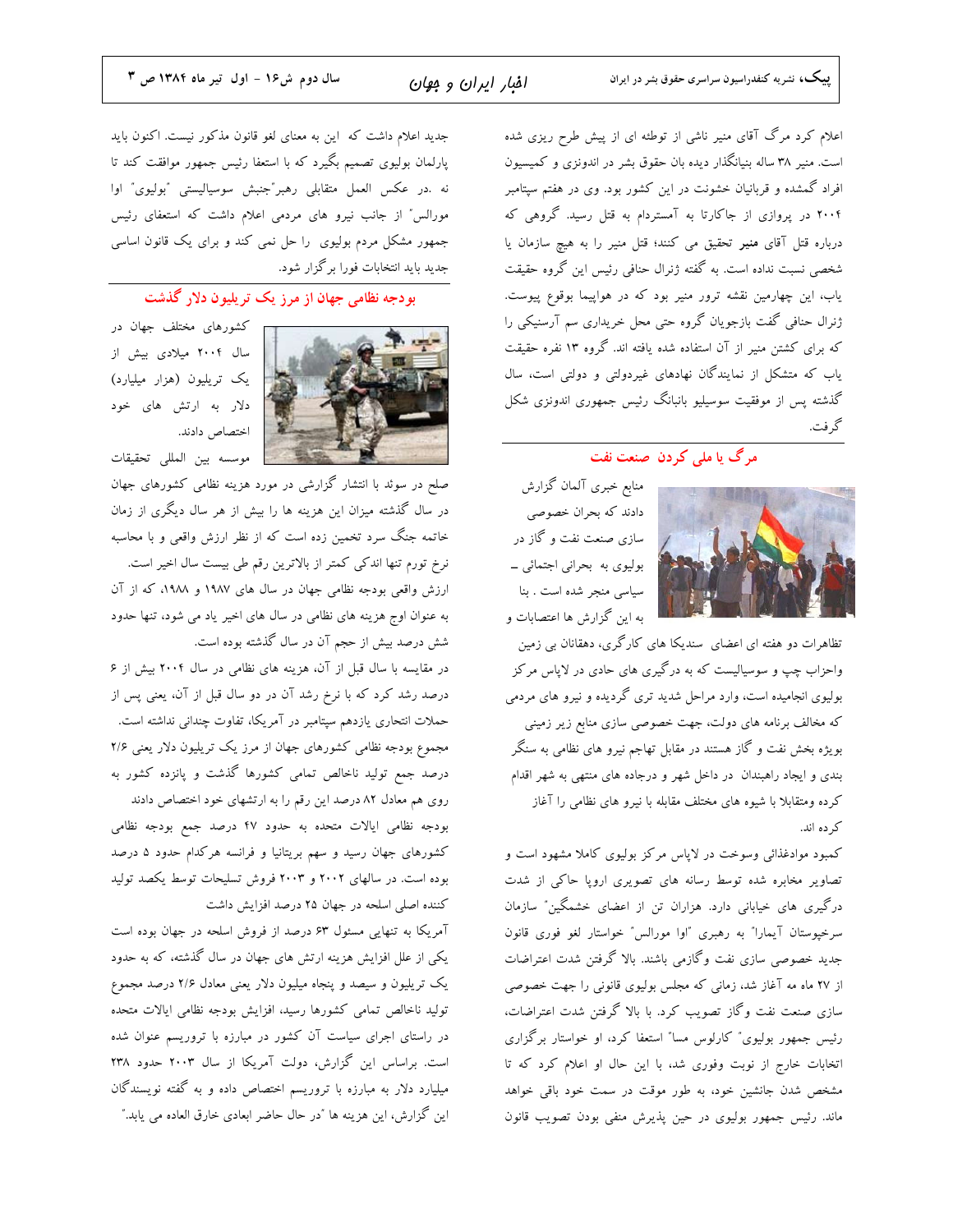**پییک،** نشریه کنفدراسیون سراسری حقوق بشر در ایران

با سرعتی بیش از هر زمان دیگر در گذشته درحال شیوع است. سهم بودجه نظامی آمریکا در جمع هزینه های نظامی جهان به حدود ۴۷ کوفی عنان گفت که نرخ ابتلا به اچ آی وی/ ایدز و مرگ و میر ناشی درصد و سهم بریتانیا و فرانسه هرکدام به ۵ درصد می رسد. در مجموع، در سال گذشته، پانزده کشور به روی هم معادل ۸۲ درصد کل بودجه نظامی جهان را به ارتش های خود اختصاص دادند. بالا رفتن هزینه های نظامی هند و چین نیز از جمله عوامل دیگری است که به رشد سریع بودجه نظامی سال گذشته در کل جهان منجر شد. در همین گزارش آمده است که احتمالا هزینه های واقعی نظامی در جهان در سال گذشته از ارقام اعلام شده بیشتر نیز بوده است. در سال های اخیر، تشکیلات دفاعی بسیاری از کشورها بخش رو به گسترشی از فعالیت های رزمی خود، مانند آموزش های نظامی و خدمات تدارکاتی را به شرکت ها و موسسات دیگر واگذار می کنند و هزینه آنها در اقلام بودجه نظامی طبقه بندی نمی شود. تخمین زده می شود که حجم این هزینه ها در خلال پانزده سال اخیر دو برابر شده و به رقم یکصد میلیون دلار در سال ۲۰۰۴ رسیده باشد و انتظار می رود تا سال ۲۰۱۰، این رقم دو برابر شود. درصد تا سال ۲۰۰۵، محقق نخواهد شد. در مقایسه بین مناطق مختلف جهان، بیشترین افزایش در هزینه های نظامی در منطقه جنوب آسیا مشاهده شد که عامل اصلی آن، رشد نوزده درصدی در بودجه نظامی هند بود که واکنشی نسبت به وخامت روابط با ياكستان عامل آن توصيف شده است. در مورد چین، گزارش موسسه بین المللی تحقیقات صلح بر این نظر است که ارقامی که دولت آن کشور اعلام می دارد به مراتب کمتر از هزینه واقعی نیروهای مسلح آن کشور است. به گفته نویسندگان این گزارش، احتمالا بودجه نظامی چین در سال پیشرفت های مهمی حاصل کرده اند. گذشته به بیش از ۳۵ میلیارد دلار، یعنی حدود ۷۰ درصد بیش از رقم رسمی اعلام شده، بالغ شد. در سال های اخیر، ارقام مربوط به تجارت اسلحه نیز بیشتر شده و یکصد شرکت اصلی تولید کننده تسلیحات میزان فروش خود را در دو سال ۲۰۰۲ و ۲۰۰۳ حدود ۲۵ درصد افزایش دادند.

ارزش تجارت اسلحه در سال ۲۰۰۴ هنوز در دست نیست اما ارقام مربوط به سال های ۲۰۰۲ و ۲۰۰۳ به ترتیب ۱۸۸ و ۲۳۶ میلیارد دلار گزارش شده است. ایالات متحده به تنهایی مسئول حدود ۶۳ درصد از کل فروش جهانی تسلیحات در سال ۲۰۰۳ بوده است.

منطقه خاورمیانه همچنان از خریداران اصلی تسلیحات است و بر هزینه های نظامی خود می افزاید هرچند روند افزایش بودجه های نظامی در سایر کشورهای جهان نیز به چشم می خورد.



ایدز با سرعتی بی سابقه گسترش می یابد کوفی عنان، دبیر کل سازمان ملل متحد، در گزارش تازه ای هشدار داده است که بیماری ایدز علیرغم چند برابر شدن بودجه مبارزه با آن،

از آن، سال گذشته بار دیگر افزایش یافته است. وی گفت که سرعت گسترش این بیماری آشکارا بیش از سرعت تلاش ها برای مهار کردن آن است و افزود که جوانان، به خصوص زنان جوان، نیمی از موارد تازه ابتلا را تشکیل می دهند. وی برای یک نشست ویژه ایدز در مجمع عمومی سازمان ملل سخنرانی می کرد. آقای عنان از دولت های سراسر جهان خواست برای مقابله با اچ آی وی و ایدز گام های بلندتری بردارند. سازمان ملل متحد در سال ۲۰۰۱ "اعلامیه تعهد در مورد اچ آی وی/ایدز" را که مورد توافق دولت های سراسر جهان قرار گرفته بود منتشر کرد. کوفی عنان در آخرین گزارش خود در مورد میزان پیشرفت این موافقتنامه گفت موفقیت هایی حاصل شده است، اما از دولت ها خواست "به تعهدات خود جامه عمل بپوشانند." وی اخطار داد که اهداف این اعلامیه، از جمله کاهش آلودگی به اچ آی وی در جوانان به میزان ۲۵

وی گفت نیمی از کل موارد تازه آلودگی به اچ آی وی در جهان هنوز مربوط به افراد جوان است و آنها اغلب به خدمات پیشگیری دسترسی ندارند. "اعلامیه تعهد در مورد اچ آی وی/ایدز" بر گسترش سریع برنامه های پیشگیری، مراقبت و معالجه و اینکه کشورها چگونه می توانند تاثیر این بیماری بر خانواده ها و اجتماع را کاهش دهند تمرکز می کند.

این گزارش می گوید که "یک گروه کوچک اما فزاینده از کشورها"

موفقیت کامبوج در کاهش نرخ آلودگی به اچ آی وی در میان زنان خودفروش و دستاوردهای باهاما در کاهش شیوع اچ آی وی و مرگ و میر ناشی از ایدز از جمله این موارد است.

اما دبیر کل سازمان ملل هشدار داد که شمار افرادی که به اچ آی وی/ایدز مبتلا می شوند همچنان در حال افزایش است.

با این حال، در گزارش او آمده است که بودجه مبارزه با ایدز در کشورهای در حال توسعه از دو میلیارد دلار در سال ۲۰۰۱ به تقریبا هشت میلیارد دلار در سال ۲۰۰۵ افزایش یافته است، اما حتی این رقم نیز کمتر از آن چیزی است که به اعتقاد سازمان ملل بری مقابله اصولی با این اپیدمی ضرورت دارد. بنابه این گزارش شمار زنانی که به خدمات لازم برای پیشگیری از انتقال ویروس از مادر به فرزند دسترسی دارند به میزان ۷۰ درصد افزایش یافته است و شمار جوانانی که آموزش ایدز دیده اند دو برابر شده است. اما این گزارش اخطار داد که در پایان سال ۲۰۰۴ تنها ۱۲ درصد از شش میلیون انسانی که در سراسر جهان به معالجات ایدز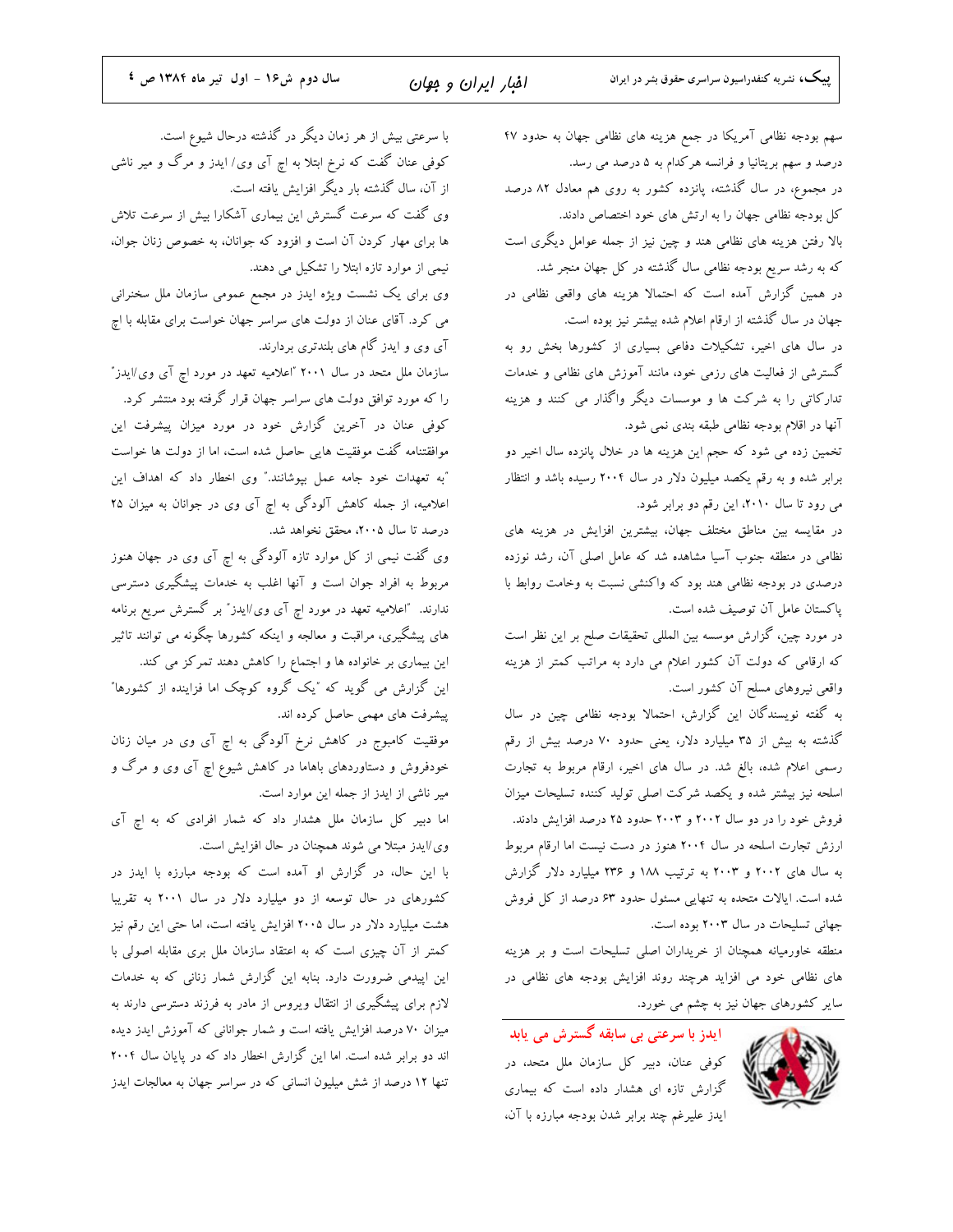نیاز داشتند عملا به آن دسترسی داشته اند و از هر پنج نفر یک نفر به خدمات پیشگیری دسترسی دارد.

# بلر دروغگو و بوش یاغی

نخست وزیر سابق مالزی «تونی بلر» را یک «دروغگوی مسلم» و دولت «بوش» را یک «رژیم یاغی» خواند و به جنگ عراق به شدت انتقاد کرد. «ماهاتیر محمد» در گفت وگو با روزنامه «گاردین» گفت: «بلر با مشارکت در جنگ عراق

.<br>خود را بی اعتبار کرد و من از اینکه مردم انگلیس دوباره به او رأی دادند، ناامید شدم.» او با تأکید براینکه «تونی بلر» یک دروغگوست، خاطرنشان کرد، نخست وزیر انگلیس و وزیر خارجه اش در ترغیب آمریکا به جنگ در عراق نقش داشتند، و افزود: «جک استراو» پیش از جنگ به او اطمینان داده بود با «بلر» از نفوذشان بر آمریکا استفاده کرده و مانع حمله نظامی به عراق خواهند شد. «ماهاتیر» همچنین دولت آمریکا را یک «رژیم یاغی» خواند که «هر کاری دلش بخواهد بدون توجه به دیگران انجام می دهد» و همه قوانین بین المللی را نقض می کند و خطاب به بوش گفت: «گناه شما که مردم را دچار وحشت می کنید کمتر از آن هایی نیست که با هواپیما بر ساختمان ها می کوبند.»

# تقبه از صفحه ۲۹

که ارکان اصلی آن اعم از احزاب سیاسی، استادان دانشگاه، شرکت ها، دلال ها، حسابداران و دولت تا این حد فاسد بوده و متکی بر سیستمی است که در آن نابرابری در تصاحب درآمد و اموال تا حد غیرقابل تحملي افزايش يافته است، بتواند مدت طولاني اين چنين دوام آورد. فزایندگی گفتارهایی مبنی بر جدایی طلبی پس از انتخابات نوامبر ۲۰۰۴ که برخی از آنها آن قدر جدي بود که در بیشتر ایالت هاي طرفدار دموکرات ها انجمن هایی به همین منظور تشکیل شد، نشان دهنده این واقعیت است که حداقل اقلیتی از مردم آمریکا به «تغییر یا براندازي» رژیم حکومتی فکر می کنند که آن را در تضاد اساسی با خود می بینند. به عقيده من چهار دليل اصلي يادشده، براي سقوط امپراتوري ها را مي توان بدون شک به امپراتوري حاضر آمريکا نيز تعميم داد. همچنين فکر می کنم که ترکیب همه یا چند تا از آنها در ۱۵ سال آینده یا چیزي در همین حدود باعث سقوط آن خواهد شد. جرد دایموند در آخرین کتاب خود که در آن به راه هاي سقوط فروپاشی جوامع اشاره کرده، گفته است که جامعه آمریکا یا به طور کلی تر تمدن صنعتی پس از آگاهی از خطرات موجود در راه در پیش گرفته شده کنونی می تواند از شکست هایِ گذشتگان درس گرفته و دچار آینده محتوم آنها نشود. ولی به نظر بقیه در صفحه ۲۰ من این.........................

# بقيه از صفحه ٨

گفتم که من شنیده ام او را برده اند به بیمارستان، ولی آنها جوابی ندادند. **ب.پ**: آیا درست است که گفته شده هر کسی که گرسنه اش بشود، بعد خودش غذا می خورد و اعتصابش را می شکند؟ آیا این را مسئولان گفته

هما زرافشان: این را به سایتها داده بودند و ما هم آن را دیدیم و واقعا هم تعجب کردیم. چون چنین اظهارنظری از دادستانی کشور واقعا جای تعجب دارد. وقتی به کسانی که واقعا سرشناس هستند و مردم آنها می شناسند و جامعه ی جهانی روی آنها پیگیری دارد به این شکل برخورد می کنند، پس وای بحال زندانیان معمولی و عادی که کسی هیچ خبری از آنها ندارد.

**ب.پ**: خانم زرافشان، آیا فکر می کنید تجمع فردا کمکی به آزادی دکتر زرافشان خواهد کرد؟ آیا مسئولان اصلا توجهی به اعتراض فردای شما می کنند؟

هما زرافشان: ما از هر وسیله و هرامکانی استفاده می کنیم، چه داخل و چه خارج. یعنی تنها راهی که الان برای ما باقی ست همین است که بتوانیم به خواسته هایمان جامه ی عمل بپوشانیم، بتوانیم اعتراضاتمان را منعكس كنيم.

ب.پ: تجمع برابر زندان اوین با برخورد خشونت آمیز نیروهای انتظامی بهم خورد. آیا احتمال برخوردی مشابه از سوی نیروی انتظامی را در برابر دفتر سازمان ملل نمی بینید؟

هما زرافشان: هر چیزی ممکن است پیش بیاید و مسلم کسی که به آنجا می آید با درنظرگرفتن همه ی این مسایل می آید، ولی درعین حال من نمی خواهم به کسی آسیبی برسد. اما، ما بعنوان خانواده و دوستدارش تصمیم داریم که اینکار را انجام بدهیم.

ب.پ: خانم زرافشان، فکر می کنید چرا مسئولان قضایی کشور به افرادی مثل آقایان دکتر زرافشان و یا گنجی اجازه ی مرخصی استعلاجی نمی دهند، چه خطری آنها را تهدید می کند؟

هما زرافشان: باید از خود آنها بپرسید که چرا با آدمهایی که تنها جرمشان این ست که بخاطر فکرو عقیده ی شان، بخاطر اندیشه ی شان، بخاطر دفاع از حقوق تعداد افرادى كه كشته شده اند و خانواده هايشان پیگیر قضیه بوده اند و می خواستند که عدالت رعایت بشود، چرا از اینها واهمه دارند، نگرانی شان چیست.

ب.پ: بنابراین، نه شما توضیحی برای قضیه دارید و نه مسئولان قضایی کشور توضیحی می دهند در مورد اینکه چرا به آقای زرافشان مرخصی استعلاجی نمی دهند. هما زرافشان: هیچ جوابی به ما نمی دهند که حداقل خواسته ی یک زندانی ست. من به آنها گفته ام که بارها همسرم گفته است که زندانی .... بقیه در صفحه ۲۱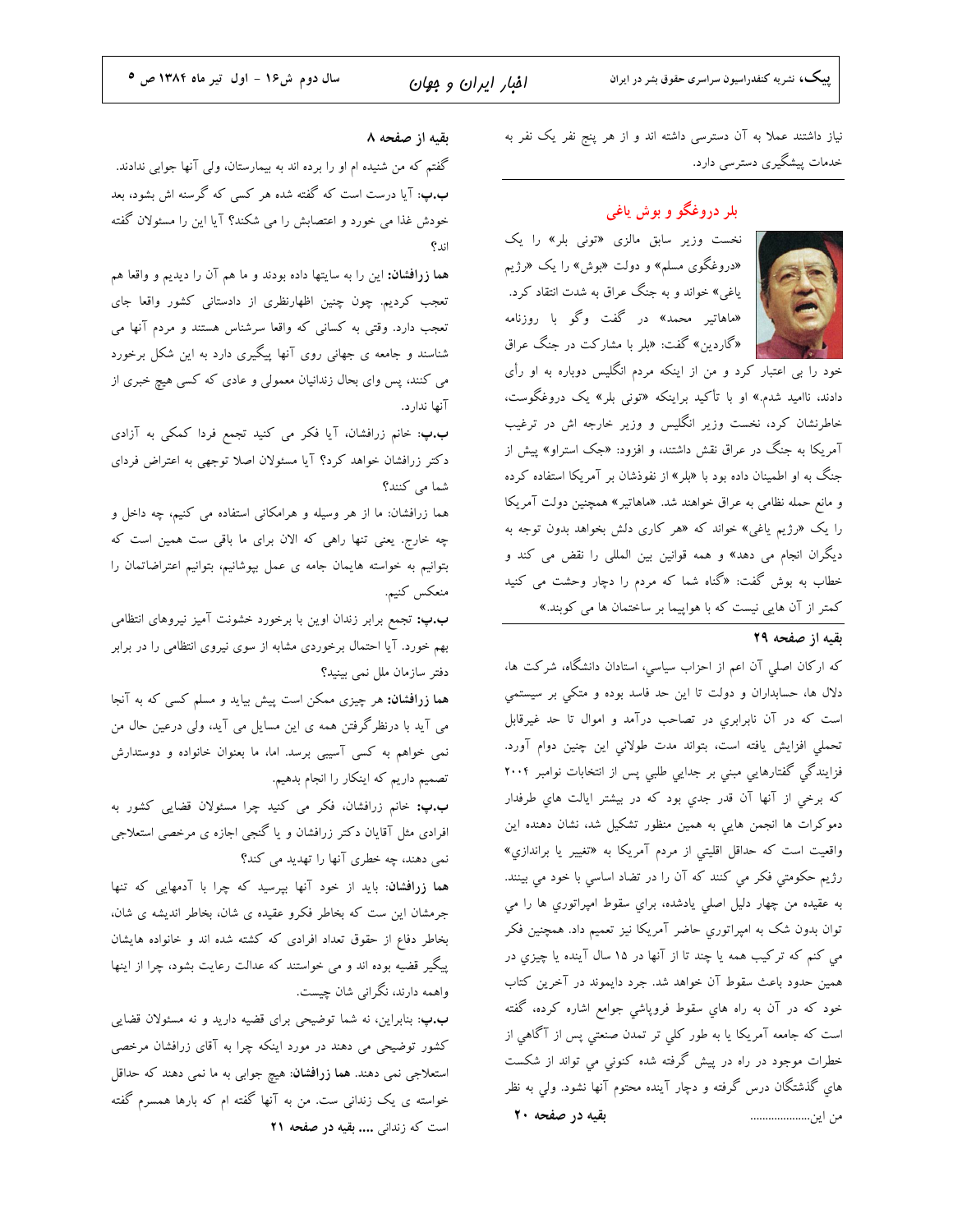دىدگاە

#### عبدالكريم لاهيجي



آیا شبکههای ترور همچنان فعالند؟

ولی بین این جنایت و بسیاری از جنایت هایی که شبکه های ترور زیر نظر و مسؤولیت فلاحیٌان و سعید امامی در داخل و خارج از ایران مرتکب شدند، شباهت های تأمی وجود دارند. قتل امثال دکتر سامی، عبدالرحمن برومند، شاپور بختیار، فریدون فرخزاد، پروانه و داریوش فروهر نیز با ضربه های کارد و در محْل اقامت مقتولان صورت گرفته است. معمولاً، قاتل يا قاتلان با تماس قبلي وارد منزل مقتول شده اند و به احتمال قريب به یقین با مقتول آشنایی داشته اند. کسری وفاداری را با سیاست کاری نبود. المٌا او زرتشتی بود و از چند سال پیش که با وجود مخالفت همسر فرانسوی اش به ایران رفت و آمد می کرد، از وضعیت اسفناک و تبعیض آمیز زرتشتیان ایران بسیار رنج می برد. از اینکه قبرستان های آنان را خراب می کنند. از فشارها و رفتارهای توهین آمیزی که ایرانیان زرتشتی قربانی آن هستند. از یکی از این سفرها حکم دادگاهی در یزد را برای من ارمغان آورد. زنی زرتشتی در تصادف رانندگی جان خود را از دست داده بود. دادگاه در قبال شکایت خانواده مقتول، راننده را به پرداخت ۲۵ درصد دیه مرد مسلمان محکوم کرده بود. با این توجیه که دیه زن نصف ديه مرد است و ديه غيرمسلمان نصف ديه مسلمان !

هنگامی که رونوشت حکم را به من داد اشک از چشمانش جاری شد. برای بهبود وضعیت نابسامان زرتشتیان به هر دری می زد و با مقام های دولتی در تهران و یزد و ... در تماس دایم بود. از این رو در سال های اخیر سفرهایش به ایران بیشتر شده بود و به ویژه پس از بازنشستگی، اقامت هایش در ایران طولانی تر بود. تازگی از ایران بازگشته بود و در شرف مراجعت به تهران بود که قربانی جنایت وحشیانه ای شد.

بدین سان، از این منظر قتل کسری وفاداری با قتل روحانیان مسیحی، توسط شبکه های ترور وزارت اطلاعات شباهت دارد. این جنایت در روزهایی به وقوع پیوست که علی اکبر ولایتی وزیر امور خارجه پیشین و یکی از داوطلبان انتخابات ریاست جمهوری، تلویحاً برخی از اسرار فاش شده برخی از ترورهای سیاسی و از جمله ترور شاپور بختیار را، در جریان یک گفتگوی مطبوعاتی بازگو کرد. ولی او نگفت که در جریان همه پرونده های قضایی که در پی ترورهای عبدالرحمن قاسملو و یارانش، کاظم رجوی، عبدالرحمن برومند، شاپور بختیار و منشی|ش، شرفکندی و یارانش (پرونده معروف به میکونوس) در دادگستری های

اتریش، سویس، فرانسه و آلمان تشکیل شد، مسلّم شد که قاتلان با گذرنامه های سیاسی و سوء استفاده از مصونیٌت دیپلماتیک توانسته اند که از تعقییب و مجازات فرار کنند. وی نگفت که تمامی این جنایت ها – همچنان که ترورهای داخل ایران: میرعلایی ها، تفضّلی ها، زال زاده ها، غفار حسینی ها … - در دورانی صورت گرفتند که آقای هاشمی رفسنجانی رییس دولت بود و او وزیر امور خارجه. وی نگفت که در تمامی این سال ها، سفارتخانه های جمهوری اسلامی مرکز سازماندهی این جنایات و پناهگاه این جنایتکاران بودند. او نگفت که سعید امامی و جنایتکاران همراه و همکارش با در دست داشتن گذرنامه سیاسی حتّی در جلسات مجمع عمومی سازمان ملل متحد، به عنوان عضو هیأت نمایندگی جمهوری اسلامی، شرکت می کردند. او نگفت که طّی سال های وزارتش، چه او و چه رییس دولت (آقای هاشمی رفسنجانی)، آیا چه اقدامی در راستای شناسایی آن جنایتکاران و «خرابکاران سیاست خارجی جمهوری اسلامی» که مسؤولیتش با وی بود، و تعقیب و مجازات آنان انجام گرفته یا خیر.کلام آخر اینکه در قبال این کارنامه مشعشع در حوزه تأمین امنیٌت جانی ایرانیان در داخل و خارج، این حضرات چگونه جرأت می کنند که در صدد بازیابی قدرت از دست رفته برآیند؟

# ىقيە از صفحه ٨

درخت کاری را مطرح می کند، این ایده گسترش پیدا می کند و تبدیل به جنبش کمربند سبز می شود. این جنبش که در سال ۱۹۷۷ شروع به کارکرد، سازمانی وابسته به توده مردم است که به کاشتن درخت توسط گروههای زنان- به منظورحفاظت از محیط زیست و قدرت بخشی به زنان از طریق بهبود بخشیدن کیفیت زندگی آنها-اختصاص دارد. جنبش کمربند سبز زنان را یاری داده است بیش از ۳۰ میلیون درخت در مزارع ، مدرسه و زمینهای کلیساها در سرتاسر کنیا بکارند.

۱۹۸۶- جنبش کمربند سبز ، با گسترش فعالیتها و ابتکار عملهایی در تانزانیا، اوگاندا، مالاوی، لسوتو، اتیوپی و زیمبابوه در بین دیگر کشورها، شبکه کمربند سبز اتحاد آفریقا را به وجود می آورد.

سپتامبر۱۹۹۸ - پرفسور ماتای کمپینی را برای لغو بدهی های خارجی کشورهای فقیر آفریقایی به راه می اندازد. او علیه مصادره غیر قانونی زمینهای عمومی و تقسیم اراضی جنگلها ، با توجه بیشتر به مرکز و شرق آفریقا، سخنرانی می کند. / دسامبر ۲۰۰۲– ماتای به طرز حیرت انگیزی با ۹۸٪ آرا در پارلمان کنیا انتخاب میشود. /۲۰۰۳– او به سمت معاون وزیر محیط زیست، منابع طبیعی و حیات وحش منصوب می شود. ۲۰۰۴- ونگاری ماتای اولین زن آفریقایی است که جایزه صلح نوبل را به خاطر کمکهایش به توسعه، دموکراسی و صلح پایدار دریافت می کند، و همچنین اولین زن آفریقایی است که جایزه سوفی ، مهمترین جایزه توسعه و محیط زیست، را دریافت می کند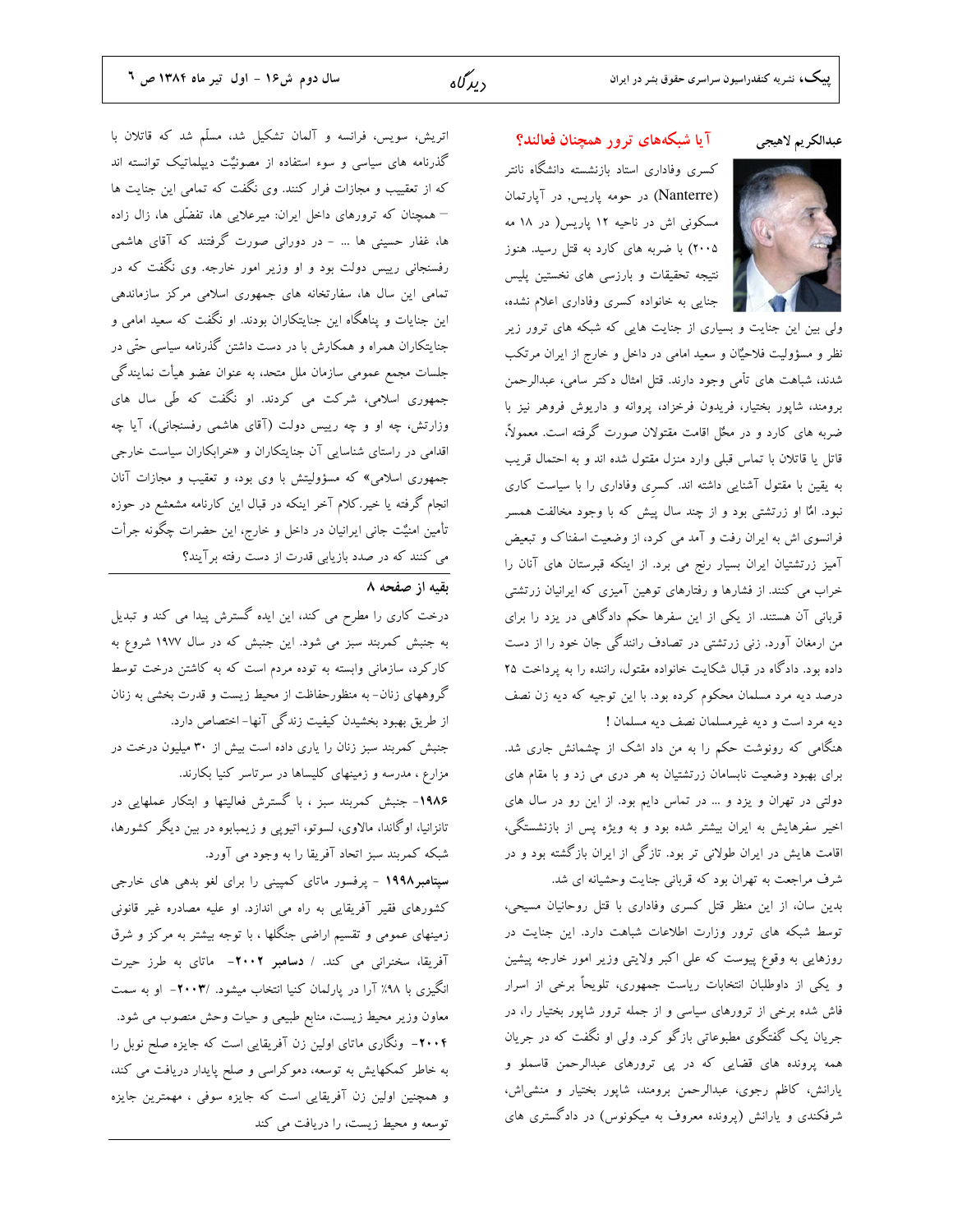بهرام محيى

# فلسفه ي حقوق بشر (گفتار پنجم) حقوق بشر در دوره ی باززایش و انسانگرایی

جنبش معنوى انسانگرايى (هومانيسم) در قرن پانزدهم میلادی، علیه سیطره ی هزار ساله ى مسيحيت قرون وسطا، علم طغیان برافراشت و جلال و جبروت كليسا را به چالش



خواند. هدف این جنبش، بیش از هر چیز رهایی هنر و علم از چنگ كليسا بود. با باززايش (رنسانس)، ميراث معنوى يونان باستان يعنى اندیشه ی آزاد مبتنی بر خرد و تجربه، دوباره در کانون توجه قرار گرفت. هومانیسم از این راه در پی دستیابی به انسانیتی والاتر بود. اگر چه این جنبش توانست پایه های اقتدار کلیسا را به لرزه درآورد و راهگشای ایجاد جنبش دین پیرایی (رفورماسیون) گردد، اما از جمله به دلیل باقی ماندن در محدوده ی محافل فکری و نخبگان دوره ی خود، قادر نشد آزادی فرد از قیمومت مذهبی ــ دولتی را به تمامی متحقق سازد. لازمه ی این کار ایجاد دولت مدرن بود.

«نیکولو ماکیاوللی» (Niccolo Machiavelli) متفکر فلورانسی، در اوایل سده ی شانزدهم میلادی، آموزه ی سیاسی خود را که گونه ای فن اعمال سیاست، ملهم از آگاهی اخلاقی و قدرت محوری در آیین کشورداری امپراتوری روم باستان بود مطرح ساخت. وی استقلال ملی، عظمت و قدرت دولت را امری ایده آل نامید که سیاستمداران باید آن را فارغ از اخلاق فردی و رعایت آزادی شهروندی، چونان غایتی دنبال کنند. آموزه ی «مصلحت دولت» ماکیاوللی اگر چه متوجه استیلای کامل عقل بر مناسبات حکومتی نبود و بیشتر مصلحت حاکمان را در نظر داشت، اما با اسطوره زدایی از مفهوم قرون وسطایی و آسمانی حکومت و زمینی کردن آن به مثابه نهادی برای سیطره ی حاکمان بر زیردستان، گامی مهم در راستای دنیوی کردن نظام سیاسی به پیش برداشت.

چند دهه بعد از ماكياوللي، حقوقدان فرانسوي «ژان بَدن» ( Jean Bodin) ایده ی استقلال دولت را مطرح ساخت که طبق آن هیچ قانونی مجاز نبود قدرت و اقتدار دولت را محدود یا خدشه دار سازد. «تبدن» در ایده ی خود، دولت را بر فراز همه ی زیردستان قرار داد و فرمانفرمایی آن را از وابستگی به هرگونه مرجع اقتدار دیگری و از جمله کلیسا بی نیاز ساخت. دولت در این سپهر فکری، تحت حق الهی و طبیعی قرار داشت و صاحب اختیارات ویژه و از جمله انحصار اعمال قهر بود. اما در نقطه ی مقابل آن، وظیفه ی پاسداری بنیادهای نظم اجتماعی از جمله

خانواده و مالکیت را عهده دار شد. انحصار اعمال قهر توسط دولت، یکی از سنجیدارهای دولت مستقل و مدرن است.

هر دو نظریه ی «مصلحت دولت» و «دولت مستقل»، پایه های نظری حکومت مطلقه را ساختند که در کنار دستگاه اداری، اینک ارتش، مذهب، اقتصاد و قانونگذاری را نیز در چنگ خود می گرفت. به این ترتیب، زمینه برای فیلسوفان دوره ی روشنگری آماده شده بود تا با کمک آموزه های حق طبیعی، در رابطه ی پرتنش میان فرد با جامعه و دولت، بتوانند تناسب را به نفع اولی بر هم زنند. بدین منظور دو نظریه ی «قراردادحکومتی» و «قرارداد اجتماعی» از طرف متفکران این دوره مطرح شد. مبداء حرکت هر دو نظریه این واقعیت بود که انسانها در حالت طبیعی اولیه ی خود، آزاد و برابر بوده اند و در هنگام ایجاد اجتماعات به ناچار تمام یا بخشی از حقوق خود را به حاکم یا جمع واگذار کر ده اند.

به این ترتیب حق طبیعی در دوران جدید و مشخصا" در دوره ی خردگرایی و روشنگری سده های هفدهم و هجدهم، معنایی سیاسی به خود گرفت. با متفکرینی چون لاک، منتسکیو، روسو و کانت، نظریه ی حق طبیعی تکامل یافت و به مثابه حقوقی که ریشه در طبیعت خردمند انسان دارد، مستدل گشت، به همین دلیل از آن به «حقوق مبتنی بر خرد» نیز تعبیر کرده اند. همین حقوق است که بعدها، شالوده ی فلسفی انقلاب کبیر فرانسه و انقلابهای بعدی اروپا در سده های هجدهم و نوزدهم قرار گرفت و به ابزاری در خدمت انهدام مناسبات و نهادهای سنتی اروپای کهن چون فئودالیسم و سلطنت مطلقه تبدیل گشت و زمینه ی گذار به حکومت قانون را فراهم آورد. بدینسان، حقوق طبیعی، در پیکره ی حقوق بنیادین انسانها و شهروندان که حکومت قانون در دوران جدید بر پایه های آن استوار است، تجلی یافت.

بطور خلاصه می توان گفت که حقوق بشر به مثابه حقوق طبیعی، حقوقی است که بر پایه ی تفکر دوره ی خردگرایی و روشنگری، از طرف طبیعت در وجود انسان نهاده شده و از بدو زایش همراه اوست. ما نظر به اهمیت ژرف اندیشی های متفکران دوره ی خردگرایی و روشنگری در یی ریزی مبانی نظری حقوق بشر به مفهوم مدرن آن، در گفتارهای آتی، بر مباحث آنان در این زمینه درنگ بیشتری خواهیم کرد.

هیچ کس نباید شکنجه شود یا تحت مجازات يارفتارظالمانه، ضد انساني يا تحقيرآميز قرار **گیو د.** ماده ۵ اعلامیه جهانی حقوق بشر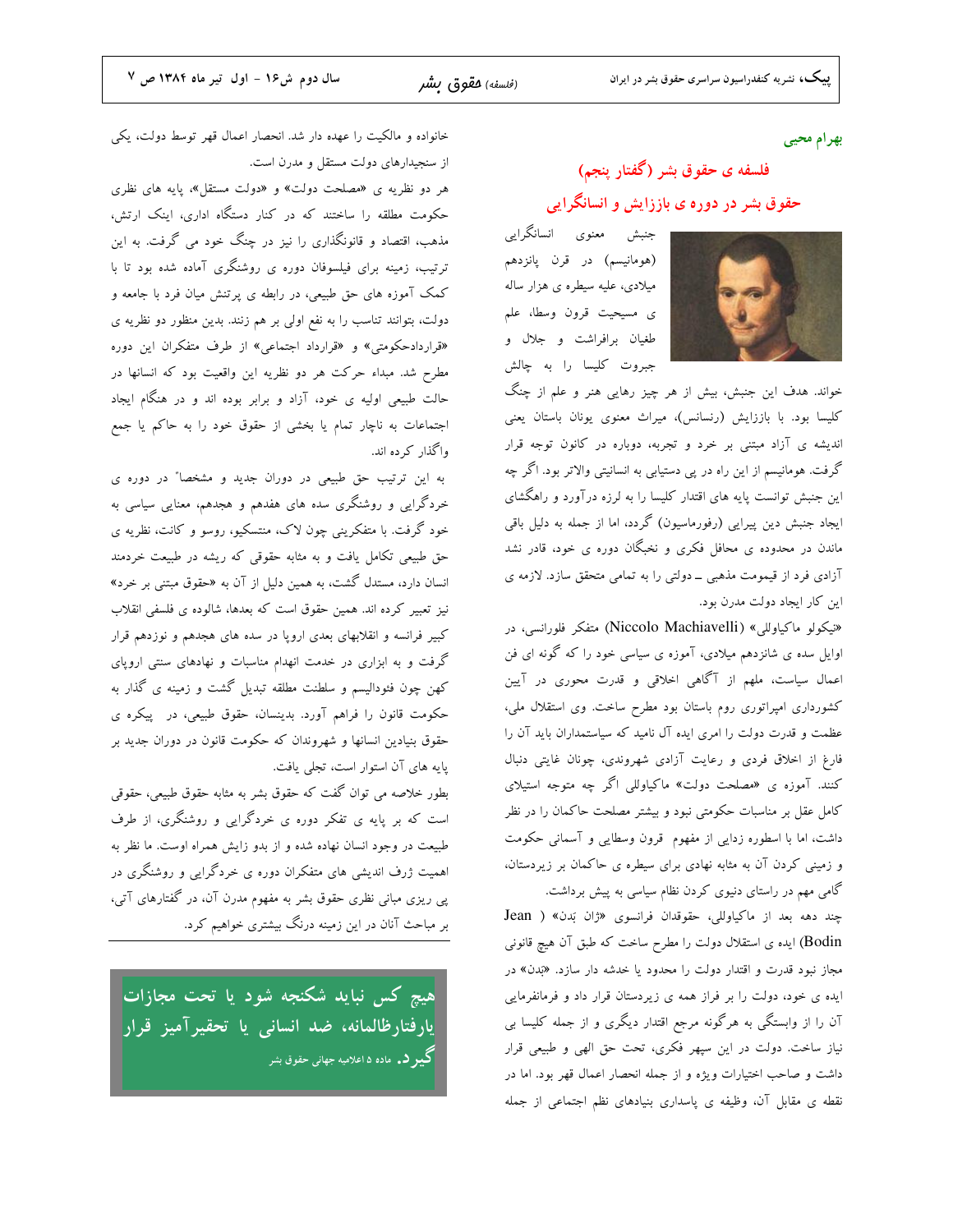# بر گردان: مريم مصلي

#### ونگاری ماتای؛ زنی سبز در قاره سیاه

« وقتی بطور جدی در زمینه محیط زیست شروع به کار می کنید ، مسائلی نظیر حقوق بشر ، حقوق زنان ، حقوق زيست محیطی و حقوق کودکان نیز به همراهآن مطرح می شود.» این گفته از پرفسور ونگاری ماتای، اولین زن آفریقایی برنده است.<br>است جایزه صلح نوبل است.

**او کیست؟** پرفسور ونگاری ماتای ، مدیر جنبش کمربند سبز کنیا ، موفق ترین برنامه درخت کاری و قدرت بخشی به زنان در آفریقا، است. طی این سالها او دریافته است که دفاع از جنگلهای ملی کنیا کاری .<br>خطرناک است. دکتر ماتای بارها به خاطر تلاشهایش در حفاظت از شگفتیهای طبیعی کنیا زندانی و مضروب شده است.

علیرغم موانع متعدد، دکتر ماتای با همکاری گروههای زنان، موفق به کاشتن بیش از ۳۰ میلیون درخت در سرتاسر کنیا و آفریقا شد. در سال ۲۰۰۴ جایزه صلح نوبل را به خاطر کمکهایش به توسعه ، دموکراسی و صلح پایدار دریافت کرد. و امروز ، معاون وزیر محیط زیست، منابع طبیعی و حیات وحش در کنیا است.تعهد او در رسیدن به دنیایی صلح آمیزتر برای همه، جای سپاسی انسانی دارد.

بیوگرافی به اختصار

۱ آوریل ۱۹۴۰- ونگاری موتا ماتای در سرزمین حاصلخیز و پوشیده از جنگل نایری در کنیا متولد می شود. ماتای تحت تاثیر مشاهدات و تجربیات کودکی اش از طبیعت کنیا است. او شاهد است که چگونه با از بین بردن اکولوژی محلی و نادیده گرفتن قابلیت جنگل در حفظ آب ، جنگلها قطع می شوند و تاسیسات تجاری جایگزین آنها می شوند.

او در کالج ماونت سنت اسکالستیکا درس می خواند و در رشته بیولوژی لیسانس می گیرد. تحصیلاتش را در بیولوژی در دانشگاه پیتزبورگ ادامه می دهد و سپس دکترای آناتومی از دانشگاه نایروبی می گیرد.او اولین زن در شرق و مرکز آفریقا است که موفق به دریافت درجه دکترا میشود ۱۹۷۶ - ماتای کرسی استادی دپارتمان آناتومی دامپزشکی را در دانشگاه نایروبی به دست می آورد. در سال ۱۹۷۷ او به سمت دانشیار دپارتمان آناتومی دامپزشکی منصوب می شود. در هر دو منصب او اولین زنی در منطقه است که چنین موقعیتهایی به دست می آورد. ۱۹۸۷– ۱۹۷۶ ونگاری ماتای عضو فعال مجمع ملی زنان کنیا است، که از سال ۸۷–۱۹۸۱ سمت ریاست مجمع را دارد. طی این سالها او ایده

بقیه در صفحه ۶

# مصاحبه گر: بهنام باوندپور

# وخامت بیش از پیش وضعیت جسمی دکتر ناصر زرافشان

حدست فى و بايان هراه ورودگرم مرا الرسي عصا رما محاكم نواريا و الريد الذور بااشتباقا والمصاريح مباناته الابال ماكم وفاقا فكالما متال الأثر 

دو هفته است که دکتر ناصر زرافشان در اعتصاب غذا بسر میبرد و حال او روز به روز بیشتر رو به وخامت میگذارد. در چنین شرایطی «کمیته پیگیري آزادي دکتر ناصر زرافشان» از مردم خواسته است تا فردا در مقابل دفتر سازمان ملل در تهران به نشانه اعتراض دست به تجمع بزنند. تا دیروز خانوادههای زرافشان، خانواده زندانیان سیاسی، «دفتر تحکیم وحدت»، سازمان دانشآموختگان ایران اسلامی (ادوار تحکیم وحدت)، اتحاد دمکراسیخواهان ایران، ماهنامه دانشجویی بذر و کارگران موکل دکتر ناصر زرافشان حمایت خود را از این فراخوان اعلام کرده بودند. در رابطه با تجمع اعتراضي فردا و نيز آخرين خبرها از وضع جسمي دكتر زرافشان، خانم هما زرافشان همسر ايشان، به پرسشهاي صداي ما پاسخ داده است.

ب.پ: خانم هما زرافشان، الان گویا ۱۴ روز از اعتصاب غذای دکتر ناصر زرافشان می گذرد و «کمیته ی پیگیری آزادی دکتر زرافشان» طی فراخوانی از مردم خواسته تا فردا، سه شنبه، از ساعت ۵ تا ۷ بعدازظهر در برابر دفتر سازمان ملل دست به تجمع اعتراضی بزنند. ممکن است ابتدا آخرین خبری را که از وضعیت جسمی دکتر زرافشان دارید، بفرمایید؟ هما **زرافشان:** روز گذشته خبری شنیدیم که حال ناصر بهم خورده و چون فشار خونش خیلی پایین بوده به بیمارستان منتقل شده است. ما خیلی پیگیری کردیم، ولی او را پیدا نکردیم. بعد شنیدیم که مجددا به زندان برگشته است. امروز هم برای ملاقات با همسرم رفتم. چون صحبت شده بود که می توانم ملاقاتی داشته باشم، ولی متاسفانه ملاقاتی انجام نشد. او همچنان در اعتصاب غذا بسر می برد. وضعیت جسمی اش خیلی بد است، چندین بار حالش بهم خورده و تا جایی که من می دانم و اطلاع پیدا کرده ام حالش اصلا خوب نیست و ما هم برای فردا فراخوان داده ایم. **ب.پ**: آخرین باری که دکتر زرافشان را کسی ملاقات کرده کی بوده است و دکتر زرافشان در آن لحظه، از لحاظ جسمی، در چه وضعی بسر می برده است؟

هما زرافشان: من فقط تلفنی داشتم که چند دفعه حالش بهم خورده است. وضع جسمانی اش اصلا خوب نیست. من خیلی نگرانم. چندین بار، دیروز و امروز، با مسئولان داخلی صحبت کرده ام. درخواست کرده ام که می خواهم همسرم را ببینم. گفتند که نه حالش خوب هست، در زندان است. بقیه در صفحه ۵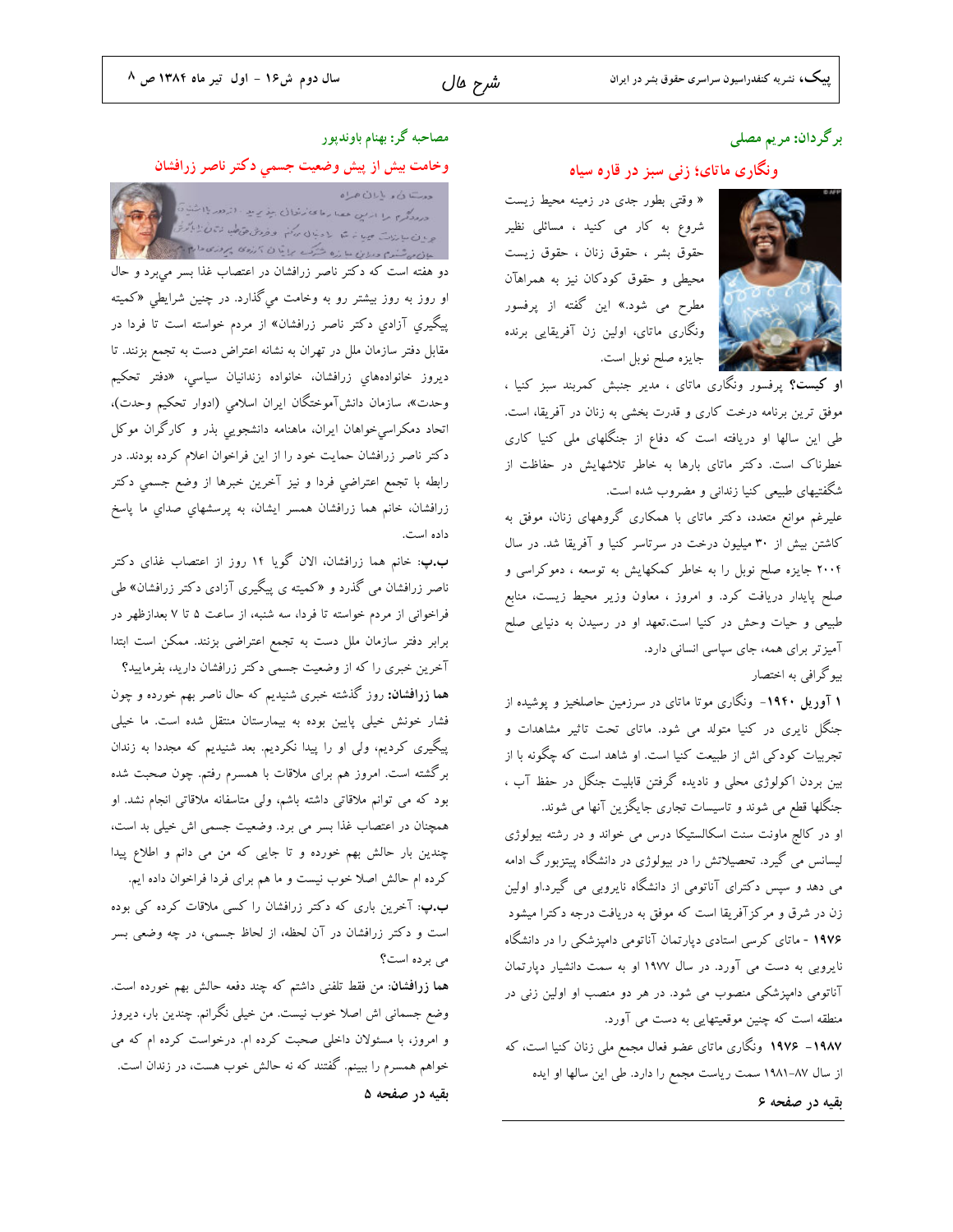#### ترجمه: ن . نوري زاده - مونترال

# متن كامل گزارش سال ۲۰۰۵(۱۳۸۴) سازمان عفو بین الملل در مورد وضعیت حقوق بشر در ایران

#### این گزارش از ماه ژانویه (دیماه) الی دسامبر(بهمن ماه) ۲۰۰۴ (۱۳۸۳) را شامل میشود.

#### ييشينه

انتخابات ناقص و بحث انگیز (فرمایشی) مجلس جدید (هفتم شورای اسلامی) در پی رد صلاحیت بسیاری از نامزدهای انتخاباتی در ماه فوریه (بهمن ماه – اسفند) به اتمام رسید و در ماه می (اردیبهشت) آغاز به کار کرد. در این انتخابات

(فرمایشی) جناح های مخالف اصلاحات اجتماعی و سیاسی توانستند به مجلس راه یابند.(راه یافته گان) بعضی از طرحهایی که در مجلس جدید (هفتم) ارائه شده است، طرحهایی در مورد "پوشش نامناسب" زنان می باشند. تعداد زنانی که بعنوان نماینده در این مجلس راه یافته اند، طرحهای نمایندگان قبلی مجلس (دوره ششم) مبنی بر تساوی حقوق جنسیت ها را رد کر ده اند.

گرایش سیاسی پدید آمده در مجلس (هفتم) به اعضاء نیمه رسمی حزب الله که مخالف جنبش های سیاسی اصلاحات میباشند، نیرو بخشیده است. راه یافتن این نمایندگان به مجلس،باعث تشویق قوه قضائیه و نیروهای امنیتی وابسته به آن در تحدید و سرکوب مخالفان شده است. (برای مثال) دستگیری های غیر قانونی و بازداشت افراد در زندانها و مراکز نامعلوم شدت گرفت. در نیمه اول سال، عمال مجرب قوه قضائیه کلیه بازداشت های خودسرانه و غیر قانونی، ممانعت از برخورداری متهمان از وکیل، بازداشت افراد در سلولهای (انفرادی) را بعهده داشتند. (و بدیهی است كه) اين امور نقض فاحش حقوق بشر در ايران مي باشد.

- توجهات بین المللی مبنی بر تعهدات ایران به سازمان بین المللی انرژی هسته ای (IAEA) در این سال مشهود بود. طبق گزارشات سازمان بین المللی انرژی، مقامات رسمی ایران تمام برنامه های هسته ای خود را به این سازمان گزارش نمیکردند. در نوامبر (آبان) ایران، طی یک توافق رسمي با اتحاديه اروپا، غني سازي اورانيوم را، داوطلبانه معلق ساخت. در نتیجه روند گفتگوهای رعایت حقوق بشر، بین ایران و اتحادیه اروپا، چندین امتیاز بدست آمد. در ماه مارس (فروردین ماه) اتحادیه اروپا اعلام نمود که بهبود بسیار کمی دروضعیت رعایت حقوق بشر مشاهده شده است اما با این حال نقض فاحش حقوق انسانی به طور گسترده باقی مانده است. چندین مدافع حقوق بشر از روند کند، غیر موثر وعدم بهبودی شفاف نسبت به رعایت حقوق بشر در ایران، انتقاد کرده اند.

– اتحاد اروپا، در بیانیه ای نگرانی خود را از ادامه شکنجه، عدم رعایت حقوق زنان، مجازات اعدام، تبعيض مذهبي وضعف استقلال قوه قضائيه ایران، تکرار نمود. در این رابطه، قائم مقام قوه قضائیه، محمد جواد لاریجانی، این اظهارات را در مصاحبه با روزنامه ای، رد نمود و آنرا اهانت به روند حقوق بشر دانست.

– در نوامبر (آبان) مجمع عمومی سازمان ملل قطعنامه ای در محکومیت ایران مبنی بر عدم رعایت حقوق بشر، به تصویب رساند. این قطعنامه،"عدم تطابق احکام قوه قضائیه با معیارهای بین المللی در روند قانونی محاکمات، عدم برپائی دادگاههای علنی و عدم حق برخورداری متهمان از وکیل و وجود اشکال منظم و پی در پی تبعیض، را گوشزد نموده است. همچنین این قطعنامه از مقامات ایران خواست که یک دادستان مستقل و بی طرف برای تهران بگمارند. و نیز بر تعهدات بین المللي ايران عمل نمايند. مجمع عمومي سازمان ملل بنا بر درخواست ایران، پیشنهاد خود را برای بازدید گروه کاری سازمان ملل که موضوع ناپدید شدن افراد سیاسی را بررسی می کند به تعویق انداخت.

# قوانین و احکام تبعیض آمیز

تبعیض در احکام و قوانین که باعث ناآرامیهای سیاسی، اجتماعی و نقض حقوق بشر شده بود، ادامه داشت. (برای مثال) نقش "گزینش" جهت ممانعت استخدام افراد به سبب مذهب و عقاید سیاسی آنها در نهادهای دولتی ادامه داشت. همچنین مصوبه ها و قوانین مبهمی برای تحدید فعالیت اعضاء مجرب و حرفه ای کانون وکلا و اتحادیه و موسسات بازرگانی، اعمال شده است.

– در ژانویه (دیماه) معیارهای گزینشی و بازبینی مجدد قوانین و سیاست ها جهت اطمینان از حمایت افراد نسبت به اصول اسلامی بوسیله شورای نگهبان گسترش یافت. در نتیجه این امور، صلاحیت بیش از ۳۵۰۰ نامزد انتخاباتی مجلس (دوره هفتم) رد شد. این عمل بخصوص رد صلاحیت و محرومیت اجباری بیش از ۸۰ نماینده مجلس (ششم) در انتخابات بعدی، محکومیت داخلی و بین المللی ایران را به همراه داشت. "گزینش" برای رد صلاحیت ها، مآخذ و قوانین تبعیض آمیز را ارائه داد.

شرایطی حتمی که از طرف گزینش تعیین شده است(علاوه بر مسائل سیاسی) مذهب و اقلیت های قومی است که مورد تائید رسمی و قانونی (رژیم) نمی باشند. (برای مثال) بهائیت، اهل حق، سابتین (مسیحیان انجیلی و پروتستانهای بشارتی) در حیطه این نوع تبعیض ها قرار دارند و آنها را از دسترسی به آموزش و فراگیری علم محروم می سازد. آزادی بیان و تشکیل انجمن ها

در طول سال نقض وقیحانه آزادی بیان و تشکیل انجمن ها بوسیله قوه قضائیه انجام می گرفت. تشکیل هر انجمنی و ابراز بیان و سخنی عمیقا از ناحیه قوه قضائیه ضبغه سیاسی پیدا می کردند و بطور بی شرمانه سرکوب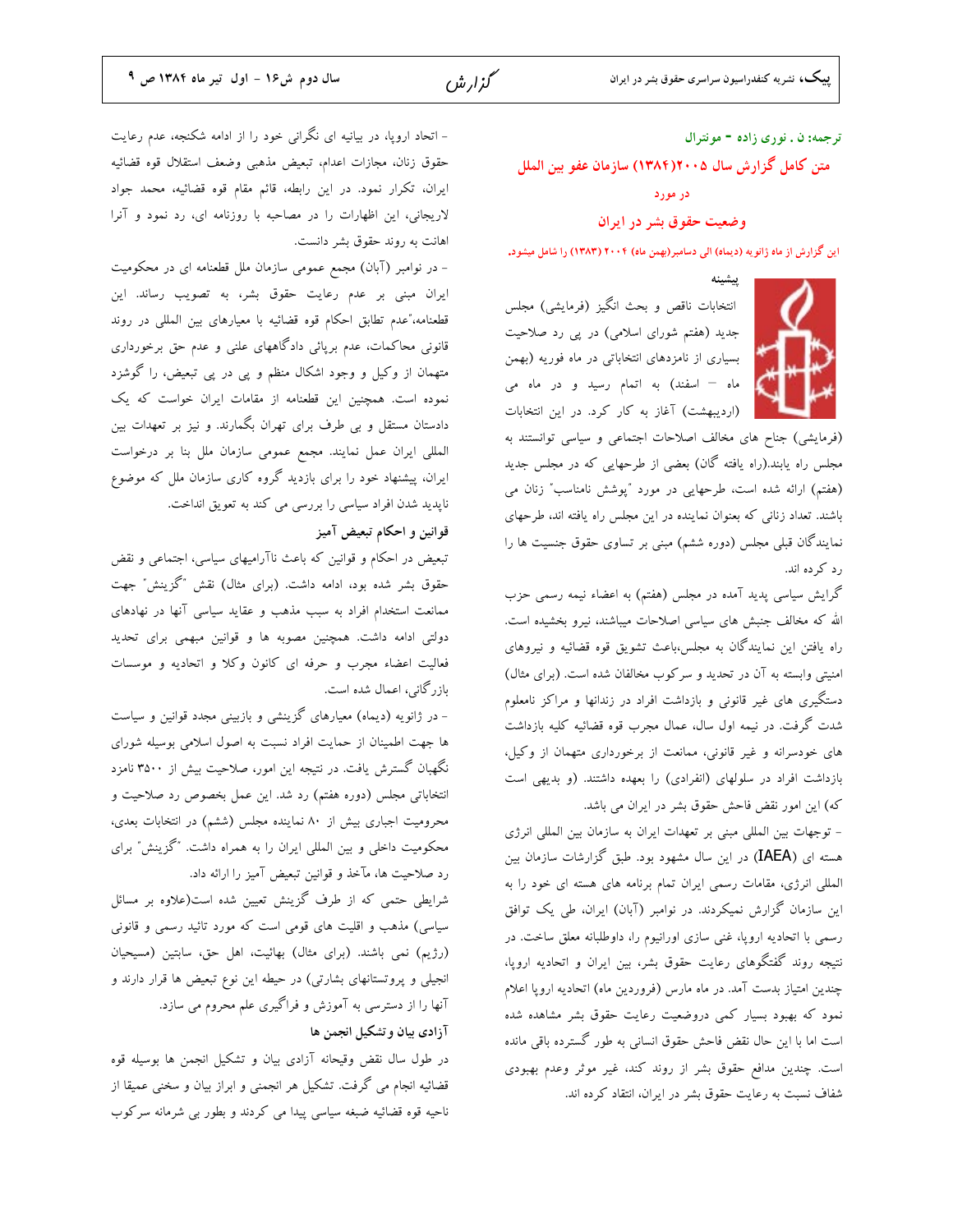می شدند. روزنامه نگاران به اتهام "تحریک سیاسی نمودن" روبرو می شدند و بطور خودسرانه دستگیر و در بازداشتهای دراز مدت قرار می گرفتند و نهایتا در محاکمات غیر منصفانه در دادگاههای غیر علنی به زندان محکوم می شدند. قوانینی که برای دستگیری روزنامه نگاران به آنان استناد می شد بر مبنای اتهامات مبهمی مانند، افترا، به خطر انداختن امنیت ملی، تشویش افکار عمومی، قرار می گرفت که با معیارهای بین المللی مغایرت داشت. سال ۲۰۰۴ (۱۳۸۴) سال اذیت و آزار و تهدید خانواده ها و وابستگان زندانی (سیاسی) و بعضا تحت بازجوئی قرار گرفتن آنان بود.

– گزارشی که در ژانویه (دیماه) از طرف نماینده ویژه سازمان ملل در امور پیشرفت و حفاظت از آزادی بیان و عقیده، تهیه شده بود، بیان می دارد که "فضای ترس و سرکوب مداوم برای افرادی که منتقد دستگاه سیاسی و دکترین مذهبی (تز ولایت مطلقه فقیه) هستند″ وجود دارد.

- در اکتبر و نوامبر (مهر و آبان) تعدادی از روزنامه نگاران، بویژه وب لاگ نویسان، در ارتباط با امضاء نامه ای که خواهان اصلاحات سیاسی بود، خودسرانه بازداشت شدند. دستگیر شدگانی که انتظار می رفت ظرف چند ماه دادگاهی شوند عبارتند از جواد غلام تمیمی، شهرام رفیع زاده روزبه و میر ابراهیم.

– در دسامبر (بهمن ماه) بنا بر گزارشی، بیشتر دستگیر شدگان، به گناهان خود در بازداشت گاه اعتراف کردند. اما بعدا یکی از اعضاء دولت اظهار داشت كه اين اعترافات تحت فشار و (شكنجه) صورت گر فته است.

– تقی رحمانی، علیرضا عالیجانی و هدی صابر، روشنفکران ونویسندگان ملی- مذهبی بدو.ن هیچ چشم اندازی از آزادی بطور خودسرانه هنوز در زندان باقی مانده اند. دادگاه بیش از یکسال است که صدور حکم در مورد آنها را به تعویق انداخته است و این امر باعث شده است که خانواده آنان نتوانند به هر گونه اقدام و پی گیری قانونی دست زنند. همچنین علیرغم اینکه در ماه نوامبر (آبان) اعلام شده بود که آنها میتوانند در قبال وثيقه آزاد شوند اما مقامات زندان (منصوبين سيد على خامنه اي)، از آزادی آنها جلوگیری می کنند و در نتیجه آنها در زندان (نامعلوم) بسر مي برند.

– حکم مرگ استاد دانشگاه هاشم آغاجری که به جرم تفسیر کفرآمیز (آیات) در سال ۲۰۰۲ صادر شده بود، در ماه ژوئن (خرداد) توسط دادگاهها عالی ملغی شد. اما اتهام جدیدی علیه او مبنی بر توهین به احکام و فرایض مذهبی و "نشر اطلاعات گمراه کننده" نسبت داده شد. در جولای (تیر) او به ۵ سال زندان با حکم تعلیقی ۲ سال و ۵ سال ممانعت از تدریس محکوم شد. دادخواست نامبرده تا اواخر سال در دادگاه تهران به حالت بلاتكليف رها شده است.

#### مصونيت

مصونیت از طرف قوه قضائیه برای ناقضین حقوق بشر باعث بی ثباتی و عدم اعتماد نسبت به این دستگاه شده است. همچنین نارضایتی ًاز قوانین قضائی و رفتارهای مغرضانه و جانبدار قوه قضائیه مورد تصدیق فعالین حقوق بشر قرار گرفته است.

در جولای (تیر) محاکمه محمد رضا اقدم احمدی، مامور وزارت اطلاعات به اتهام شرکت در "قتل شبه عمد" زهرا کاظمی، عکاس و روزنامه نگار که در بازداشتگاه (اوین) در سال ۲۰۰۲ فوت کرد، برگزار شد. این محاکمه که دو روز به طول انجامید، نامبرده را تبرئه نمود. بعد از تبرئه محمد رضا اقدم احمدی، سخنگوی قوه قضائیه اعلام نمود که مرگ زهرا کاظمی باید در نتیجه یک تصادف اتفاق افتاده باشد. در حالیکه طبق گزارش پزشک قانونی، زهرا کاظمی به قتل رسیده است. شاهدان بین المللي و نماينده ويژه سازمان ملل در امور آزادي بيان و عقيده و استقلال قضات و وکیلان و امور شکنجه، نقض وقیحانه قوانین در بررسی این پرونده را محکوم کرده اند. بنا بر حکم دادگاه، دولت موظف است بطور ۔<br>قانونی خون بھای متوفی (زہرا کاظمی) را پرداخت نماید، زیرا ہیچ مقصری در رابطه با قتل وی شناخته نشده است. خانواده زهرا کاظمی تقاضای دادخواست وتجدید نظر در حکم دادگاه را نموده اند که تا پایان سال به این تقاضا نامه وقعی نهاده نشده است.

منوچهر و اکبر محمدی و احمد باطبی که در یی اعتراضات دانشجوئی سال ۱۹۹۹ بازداشت، شکنجه و در یک دادگاه غیر علنی و ناعادلانه محاکمه شدند، احتیاج به مداوا دارند. در این رابطه نسبت به ادعای آنان مبنی بر جراحتشان در بازداشتگاه ها هیچ نوع رسیدگی بعمل نیامده است. - ۶ سال بعد از قتل ۲ فعال سیاسی و ۳ نویسنده که در ایران به قتلهای زنجیره ای معروف است، هیچ گونه اقدامی جهت محاکمه آمران و عاملان این قتلها صورت نگرفته است.

در سال ۱۹۹۹ اعلام گردید که این قتلها بوسیله ماموران دولتی انجام گرفته است. در خلال سال وزیر سابق اطلاعات قربانعلی دری نجف آبادی فردی که در پرونده قتلهای زنجیره ای "مبرا" شناخته شد،( از طرف سید علی خامنه ای) به دادستان کل منصوب شده است.

– ناصر زرافشان مدافع حقوق بشر و وكيل خانواده ٢ فعال سياسي كه در سال ۲۰۰۲ در یک دادگاه غیر عادلانه و فرمایشی محکوم شده است، هنوز در زندان بسر میبرد.

#### مدافعان حقوق بشر

با وجود اینکه از ثبت سازمانهای غیر دولتی و مستقل جلوگیری بعمل می آید و نیز مدافعان حقوق بشر همواره با محدودیت ها یی در مورد برنامه های خود روبرو هستند، شیرین عبادی برنده جایزه صلح نوبل سال ۲۰۰۳ توانست به رشد و افزایش اعتماد عمومی نسبت به لزوم رعایت حقوق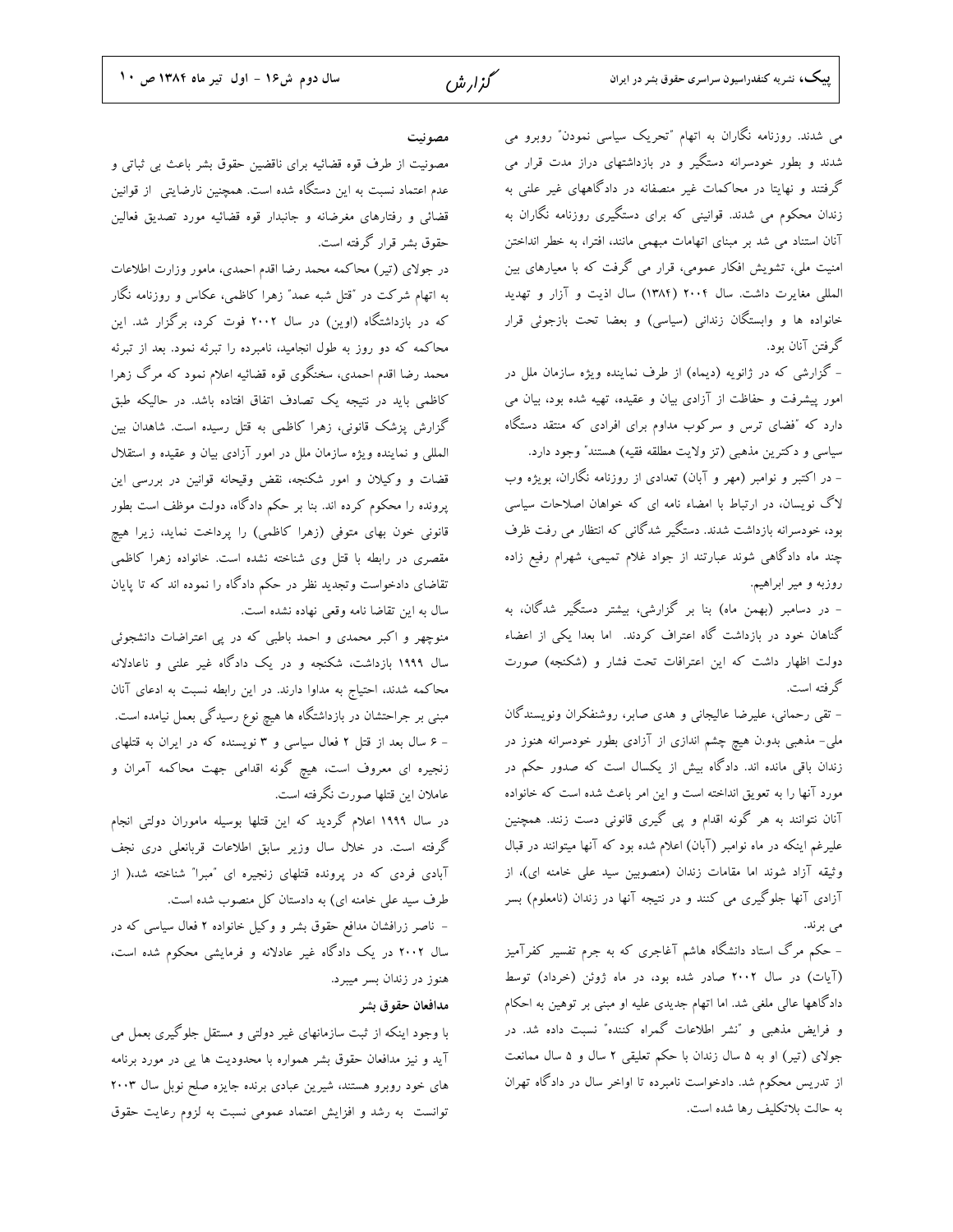بشر در جامعه مدنی کمک شایانی نماید. مدافعین حقوق زنان علیه تبعیض در سیستم قضایی ایران اعتراض کردند. آنها مدعی شدند که حکم بعضی از مجرمین در آخرین دقایق متوقف و آنها بخشوده میشدند. – در جولای (تیر ماه) انجمن دفاع از حقوق زندانیان اجازه فعالیت یافت، اهداف این انجمن آشنا کردن زندانیان و خانواده آنها به حقوقشان و حمايت از آموزش زندانيان است. اعضاء هيئت (رئيسه) اين انجمن متهم

به "تحریک سیاسی" افراد شدند. برای مثال عماد الدین باقی به جرم نشر و تبلیغ علیه (رژیم) محکوم به یکسال زندان شد. او در ابتدای ماه جولای (تیر) هنگامی که برای شرکت و ایراد چند سخنرانی در کنفرانس حقوق بشر در آفریقا شمالی کشور را ترک میکرد، گذرنامه وی را توقیف کہ دند.

- در ۱۰ و ۲۸ اکتبر (آبان) محبوبه عباسقلی زاده و امید معماریان بمدت چند هفته و به جرم حمایت از سازمانهای غیر دولتی در وبلاگ های خود، بازداشت شدند. همچنین دهها روزنامه نگار و مدافعین حقوق بشر و فعالان اجتماعی احضار و مورد بازجویی قرار گرفتند. این افراد مجبور شدند در بازداشتگاه ها اقرار و اعتراف کنند، که بنا به گزارش هیئت دولت اقرار آنان تحت شکنجه بازجویان صورت گرفته بود. اصلاحات قانو ني

در ماه مارس (اسفند) خاتمی لایحه ای را که به مجلس (هفتم) جهت وسعت بخشیدن به قدرت و اختیارات رئیس جمهوری و ممانعت از رد صلاحیت های نامزدهای انتخاباتی مجلس توسط شورای نگهبان، تقدیم کرده بود، پس گرفت.

در ماه می (اردیبهشت) مجلس (هفتم) بار دیگر رای به عدم پیوستن ایران به میثاق بین المللی مخالفت با شکنجه و رفتار یا مجازات خشن، غیر انسانی یا تحقیر کننده سازمان ملل داد. مجلس قبلی (دوره ششم) پیوستن به این میثاق را تصویب کرده بود که در آگوست (مرداد) ۲۰۰۳ از طرف شورای نگهبان رد شد.

در آوریل (اردیبهشت) رئیس قوه قضائیه مستقیما استفاده از شکنجه را در بازجويي ها ممنوع اعلام نمود.

در ماه می ( اردیبهشت، خرداد) قانونی مبنی بر " مشروعیت بخشیدن به آزاديها و رعايت حقوق شهروندي" تصويب شد. اين قانون شامل مقرراتي در مخالفت با اشکال شکنجه میباشد.

در ژوئن (خرداد) مجلس جدید (هفتم)، طرحهائی را که از طرف مجلس قبلی (دوره ششم) راجع به حقوق اقلیت های مذهبی و تساوی حقوق زنان با مردان در مورد ارث و اعتلای حقوق زنان به رسمیت شناخته شده بود را بازپس گرفت.

در آگوست ( مرداد) شورای نگهبان طرح پیوستن ایران به میثاق بین المللي حذف كليه اشكال تبعيض عليه زنان سازمان ملل را رد نمود.

مجازات مرگ، شکنجه و دیگر مجازاتهای خشن و غیر انسانی

حداقل ۱۵۹ نفر در سال ۲۰۰۴ اعدام شدند که یکی از آنها زیر ۱۸ سال قرار داشت. افراد دیگری که حداقل ۱۰ نفر آنها در زمان ارتکاب جرم زیر ۱۸ سال بودند، محکوم به مرگ شدند. علت این محکومیت ها که از سوی دادگاه عالی قضائی مورد تائید قرار گرفته اند نامعلوم است. اعتقاد بر این است که ارقام حقیقی این اعدام ها بمراتب بیشتر از تعدادی است که اعلام شده است.

مجازات اعدام با اتهاماتي چون "محارب با خدا" و "جرم هاى اخلاقى" ادامه دارد. این جرمها هیچکدام مطابق با معیار های بین المللی نیست. – در ۱۵ آگوست (مرداد) بنا بر گزارش عاطفه رجبی ۱۶ ساله اعدام شد. او بعد از برگزاری یک محاکمه غیر عادلانه و ناهنجار محکوم به مرگ شده بود. قاضی که در ملاء عام به او توهین میکرد، در هنگام صدور رای به بیماری اختلال حواس او توجهی ننمود. (قاضی خود طناب دار را به گر دن عاطفه انداخت)

– حداقل ۳۶ نفر محکوم به ضربات شلاق شدند. گفته میشود که تعداد محکومین به این نوع مجازات بسیار بیشتر از تعداد یاد شده است.

– محسن مفیدی در ماه فوریه (بهمن) محکوم به مجازات شلاق شد. او در حین اجرای حکم در اثر ضربات شلاق فوت نمود. در مورد مرگ نامبرده هیچ تحقیقی از سوی مقامات صورت نگرفته است.

– در نوامبر و دسامبر (آبان و آذر) یک نوجوان بنام لیلا مافی که ناتوانی ذهنی داشت و حاجیه اسماعیلوند به جرم اعمال خلاف عفت عمومی محکوم به مرگ به شیوه سنگسار شدند. اعتراضات داخلی و بین المللي باعث توقيف حكم اعدام آنها شد.

– افسانه نوروزی که در سال ۲۰۰۳ محکوم به مرگ شده بود، پرونده اش به شورای مصلحت نظام واگذار شده است.

– شکنجه در بیشتر زندانهای (رژیم جمهوری اسلامی ایران) بطور منظم و متداول ادامه داشته است.

- در جولای (تیر) رئیس زندان شهر دذفول واقع در جنوب ایران در ارتباط با حادثه ای که از طرف رفتار یکی از ماموران او نسبت به یک زندانی سیاسی انجام گرفته بود، از کار برکنار شد. این مامور دستان زندانی را به ینکه سقفی بسته بود که در نتیجه این عمل دستان زندانی قطع گردید.

# ديدار سازمان عفو بين المللي

مقامات ایران به تقاضای سازمان عفو بین المللی جهت دیدار نماینده اش جوابی نداده اند. (با این وجود) در ماه ژوئن (خرداد) علیرغم مخالفت مقامات ايراني يک نماينده سازمان عفو بين الملل موفق شد همراه نماينده حقوق بشر اتحادیه اروپا در تهران شرکت نماید.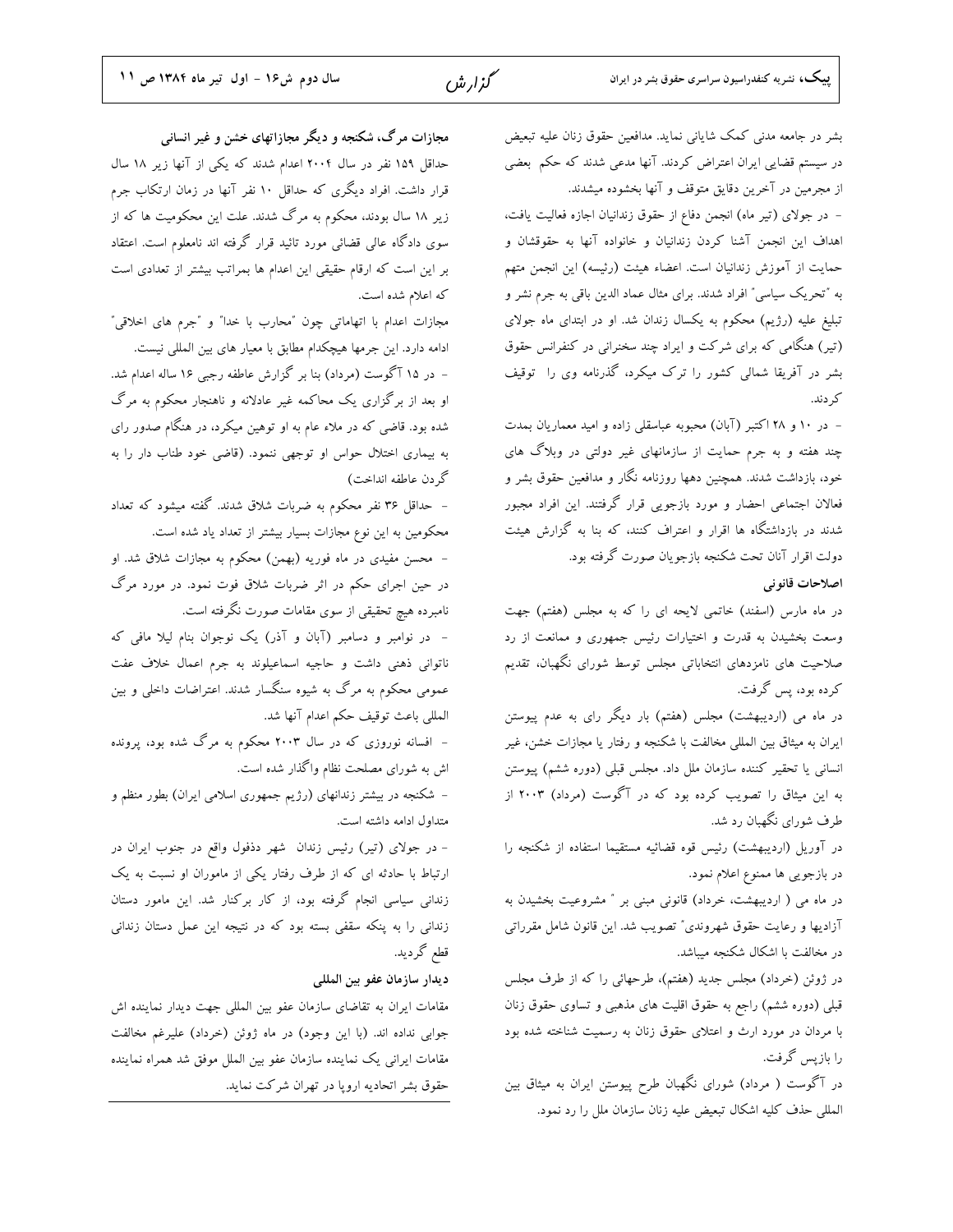گفتگو با مژده ارسی در باره سمینار سراسري بررسی اعدامهاي جمعی زندانیان سیاسی ایران در سال ۱۳۶۷ مصاحبه گر: کیواندخت قهاری



ک. ق: خانم مژده ارسی، شما از سازمان دهندگان سمیناری هستید که قرار است بزودی در آلمان در رابطه با قتل عام زندانیان سیاسی ایران در سال ۱۳۶۷ برگزار بشود. خواهش می کنم نخست بگویید که برگزارکنندگان این سمینار چه کسانی هستند و قرار

۔<br>است که این سمینار کجا و کی برگزار بشود؟

مژ**ده ارسی**: این سمینار بنابه فراخوان "گفتگوهای زندان" که در نوامبر اعلام شد برگزار می شود و "گفتگوهای زندان" یک پروژه ی مشترک زندانیان سیاسی سابق است که تا حالا اقدام به انتشار ۷ شماره بصورت کتاب کرده اند. این سمینار در کشور آلمان، شهر کلن، در تاریخ ۱۵ تا ۱۷ ژوییه برگزار خواهد شد.

**ک.ق:** خانم ارسی، انگیزه و هدف «گفتگوهای زندان» از برگزاری این سمينار چيست؟

**مژده ارسی:** همانطور که می دانید، همه ساله در سالگرد کشتار سراسری زندانیان سیاسی در سال ۶۷ مراسمی در آلمان و دیگر کشورها برگزار می شود و همیشه از زندانیان دعوت به عمل می آید که تجربه ی خود را در این رابطه نقل کنند. ما بعنوان زندانی همواره مخالف این موضوع بوده ایم که به زندانی بعنوان قربانی نگاه بشود و اینکه فقط از او دعوت بشود که بیان خاطره کند و یا تجربه اش را در این رابطه و در این مراسم مطرح کند. زیرا هرکدام از ما به دلایل شرکت و حضور در مبارزه ی سیاسی، اجتماعی و طبقاتی دستگیر شده ایم. بنابراین، نگاهی به این صورت به قضیه را مورد نقد قرار می داده ایم. اگرچه سمینار هدفش را بررسی همه جانبه ی مسئله ی زندان، البته تا آنجا که در توانش است، قرار داده و در این رابطه سعی شده است از کارشناسان و دست اندرکاران هم دعوت بشود. هدف دیگر سمینار که می توانم اسم ببرم، همانطور که بخشا هدف گفتگوهای زندان هم هست، مسئله ی مستند ساز یست. مسایل مربوط به سرکوب و اختناق است یا بهتر بگویم سرکوبگری اجتماعی و طبقاتی که هر روزه ما شاهدش بوده ایم و هستیم. ک. ق: مستند سازی به چه معنایی ست در اینجا؟

م<mark>ژده ارسی:</mark> مستند سازی به این معناست در اینجا که یکی از موضوعهای مورد بررسی مان در سمینار در بخش کتبی اش است، یعنی مستند سازی

مسئله ی سرکوب در ایران که در این رابطه از آقای ناصر مهاجر بخاطر انتشار کتاب «نقطه» دعوت شده و از آقای پرویز قلیچ خانی بخاطر اینکه ایشان هرسال یک شماره نشریه ی «آرش» را به این مسئله، مسئله ی کشتار سراسری، اختصاص می دهند و یک نفر هم گزارشی می دهد از گفتگوی های زندان و دیدگاه ما به مسئله ی مستند سازی و کارهایی که تاکنون توسط گفتگوها انجام شده است. بعد در زمینه ی تصویری هم ما از مهناز تمیزی، فیلمساز تبعیدی که در سوئد زندگی می کنند دعوت کرده ایم. ایشان گزارشی می دهند راجع به مشکلاتی که کلا فیلمسازان در رابطه با ساختن فیلم، در رابطه با زندان دارند. همچنین از پانتهٔآ بهرامی دعوت به عمل آمده که گزارشی را راجع به فیلمی که در حال تهیه است ارائه بدهند.

ک.ق: به بخشی از پرسش من راجع به برنامه ی تان پاسخ دادید. دیگر چه کارهایی در این سمینار انجام خواهد گرفت؟

مژده ارسی: برنامه به این شکل آغاز می شود که، در روز اول به مسئله ی خانواده ها و فعالین و وابستگان زندانیان سیاسی پرداخته می شود. در این رابطه از اردوان زیبران دعوت شده که راجع به خانواده ها و رژیم شاه گزارشی می دهند. بعد گزارش خانم شهین نوایی هست. البته من یک توضیح کوتاهی بدهم که اینها صددرصد نیست، ولی چیزهایی که تا بحال در رابطه با آنها به جمع بندی رسیده ایم، ممکن است تغییرات کوچکی در برنامه داده بشود. بعد نمایش فیلم است از مادر ریاحی که در روز اول مراسم اجراء مي شود.

ک.ق: مادر ریاحی، برای کسانی که نمی دانند کیست...

<mark>مژده ارسی</mark>: مادر ریاحی یکی از مادرانی ست که چند کشته داده اند در سال ۶۷ و ایشان الان متاسفانه فوت کرده اند، ولی یک مصاحبه با ایشان .<br>انجام شده و این فیلم در روز اول سمینار نمایش داده می شود. بعد مهرنوش شجاعی از وضعیت فعالین در سالهای ۶۰ تا ۶۵ در داخل کشور گزارشی می دهند. بطور کلی به مسئله ی خانواده ها و فعالین و وابستگان زندانیان سیاسی در وهله نخست روز اول پرداخته می شود. بعد برنامه ی فرهنگی و هنری داریم که روخوانی نمایشی « با من برقص» توسط هایده ترابی انجام می شود و بعد پرسش و پاسخ است در رابطه با کاری که انجام داده اند و نمایش فیلم «از این فریاد تا آن فریاد». روز دوم، که در واقع پربرنامه ترین روز است، تاثیرات جسمی و روحی زندان و شکنجه بررسی می شود. در این رابطه ما از کارشناسان، از پزشکان و کسانی که پایان نامه ی شان را در این زمینه داده اند یا الان در مراکز مربوط به شکنجه شدگان، حمایت از شکنجه شدگان کار می کنند دعوت به عمل آورده ایم. از جمله از ناصر پرنیان که خودش البته زندانی سیاسی بوده و همچنین از دکتر علی فرمانده، دکتر عذرا اباذری، که به شکنجه از دیدگاه زنانه و مردانه و تاثیرات روانی آن می پردازد. دکتر علی فرمانده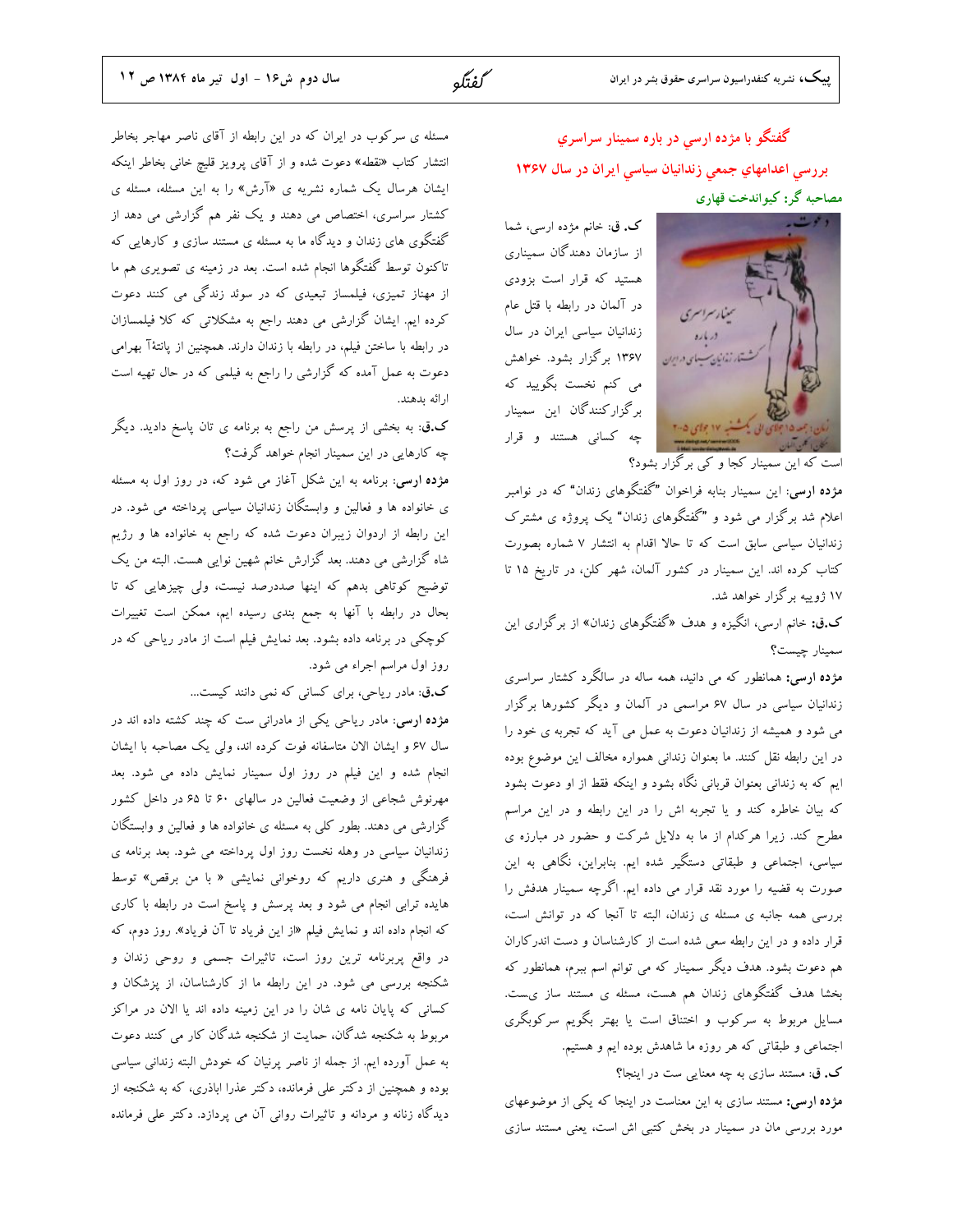**پییک،** نشریه کنفدراسیون سراسری حقوق بشر در ایران

سال دوم ش١۶ - اول تير ماه ١٣٨٤ ص ١٣

گفتگه

در همین جا از تک تک شان تشکر کنیم بخاطر این همکاری. ولی همانطور که گفته ام متاسفانه مشکل بزرگ ما، مشکل مالی ست. ک.ق: چه کسانی می توانند در این سمینار شرکت کنند؟ مؤده ارسی: سخنرانان ما اغلب خودشان داوطلب شده اند و خودشان تماس گرفته اند برای ارائه ی کار و کسان دیگر هم می توانند ثبت نام کرده و شرکت کنند. فرم ثبت نامها اعلام شده و هرکسی که علاقمند است باید هرچه سریعتر ثبت نام کند و آزاد است که در سمینار شرکت  $\sim$ ک.ق: یعنی به عنوان شنونده یا به عنوان شرکت کننده در بحث باید قبلا ثبت نام کرد؟ مژده ارسي: بله، حتما. ک.ق: در نظر دارید که نتایج کار سمینار را منتشر کنید؟ **مژده ارسی**: بله، ما قصد داریم بصورت کتاب و احیانا حتا بصورت تصویری، که البته این قسمت دوم صددرصد نیست، ولی اگر موفق بشويم قصد داريم بصورت تصويري هم منتشر كنيم. ک.ق: چگونه می شود با شما تماس گرفت؟ مؤ**ده ارسی**: علاقمندان می توانند از طریق آدرس اینترنتی ما یا ایمیل ما dialogt@web.de و یا شماره تلفن هایی که اعلام شده با ما در تماس باشند و برای ثبت نام اقدام کنند. ک.ق: خانم مژده ارسی بسیار سپاسگزارم که در این مصاحبه با ما شرکت کردید و امیدوارم که ما در آینده بتوانیم از سمینار شما گزارشی داشته باشیم.

بقيه از صفحه ۱۶

این کودک با یک دختر بچه ۱۳ ساله که در خیابان های شهر ماناگوآ، پایتخت نیکاراگوئه، به فروش شکلات و آب نبات مشغول است، کاملا متفاوت است. در چنین شرایطی مشخص است که سازمان های مدافع حقوق کودک باید خواستار منع کار و آزادی هر چه زودتر این کودک هندی گردند ، اما در مورد این دختر کارگر در ماناگوآ باید شرایطی ایجاد کرد تا او در کنار کار، به مدرسه هم برود و پیشرفتش به خاطر كار مختل نگردد."

سازمان هاي مدافع حقوق كودكان در شرايطي مثل نمونه ي دوم، براي انسانی تر شدن کار کودکان شعار می دهند و خواهان آنند که مدت زمان کار کودکان کمتر از بزرگسالان باشد و شرایط جسمی کودکان در کارخانه ها درنظر گرفته شوند و کارهای سنگین به آنها واگذار نشود و همچنین حقوق ماهانه ی این کودکان افزایش یابد.

به مسئله ی زندانی پس از زندان می پردازد، مشکلاتی که زندانی با آن روبروست. بعد یک دوست آلمان ما بنام « فیلیتستاس ترویر» تجربه ی شکنجه دیدگان آمریکای لاتین را برای ما بازگو می کند. سپس در ادامه برنامه پرسش و پاسخ خواهد بود. بخش دوم، روز سه شنبه، اختصاص دارد به مسئله ی سرکوب و اختناق در ایران، تلاش برای مستند سازی که به آن اشاره کردم که ۲ بخش کتبی و تصویری ست. بعد شب همبستگی بین المللی با زندانیان سیاسی ست، که در این شب ما از چهره های مهم و برجسته ی سیاسی که در مبارزه برای آزادی زندانیان سیاسی در سطح جهان شرکت دارند، از جمله خود زندانیان سیاسی که در حال حاضر در زندانها هستند، مثلا از ابو جمال احتمالا پیام خواهیم داشت، از چامسکی احتمالا ما پیام خواهیم داشت و ما در ارتباط هستیم که تمام این پیامها را در شب همبستگی با زندانیان سیاسی ایران بگیریم. سپس برنامه های هنری و فرهنگی در این شب داریم، موسیقی، رقص. روز یکشنبه را ما بیشتر به گزارش وضع کنونی و جمع بندی از سمینار اختصاص داده ایم و احتمالا مشخص کردن سمینار بعدی که کجا و به چه شکل و در چه تاریخی برگزار خواهد شد. همینطور احتمالا گزارشی از بچه های زندان، از سال ۶۷، خواهیم داشت. گزارشی از وضع امریکای لاتین داریم که تا بحال هیچ شکنجه گری در امریکای لاتین مجازات نشده و مسئله ی مجازات شکنجه گر کلا به عنوان یک بحث طرح می شود. و همچنین مسئولیت گروههای سیاسی در رابطه با زندانیان آزادشده و شکنجه شده بحث و گفتگو خواهد شد.

ک.ق: خانم ارسی، به نظر خودتان سمیناری که می خواهید برگزار کنید چه ویژگی هایی دارد؟ انتظار چه چیز جدیدی را می توانیم از آن داشته باشيم؟

م<mark>ژده ارسی</mark>: ویژگی سمینار کنونی این است که برای اولین بار توسط خود زندانی ها برگزار می شود و فکر می کنم در این رابطه سمینار نگاه دیگری به قضیه خواهد داشت. مسئله ی بعدی که به آن اشاره هم کردم، مسئله ی مستند سازی ست و در عین حال نگاه کارشناسانه به قضیه. ما سعی کرده ایم که این سمینار از یک سطح کارشناسانه ی خوبی برخوردار بشود و امیدواریم که در این راه موفق باشیم.

ک.ق: تا کنون به مشکل هایی برخورد کرده اید؟

<mark>مژده ارسی</mark>: مهمترین مسئله ی ما مسئله ی مال<sub>ی</sub> ست که، هیچ کمکی از نهادها، ارگانها دریافت نکرده ایم و حضور تعداد وسیعی از سخنرانان، هنرمندان و کارشناسانی که در این سمینار شرکت می کنند فقط بخاطر علاقه ی بی شائبه ی خود آنهاست به برپایی چنین سمیناری و در واقع ضرورتش را همواره همه احساس کرده اند و آنها همه با هزینه ی خودشان از کشورهای مختلف در سمینار شرکت می کنند. جا دارد که ما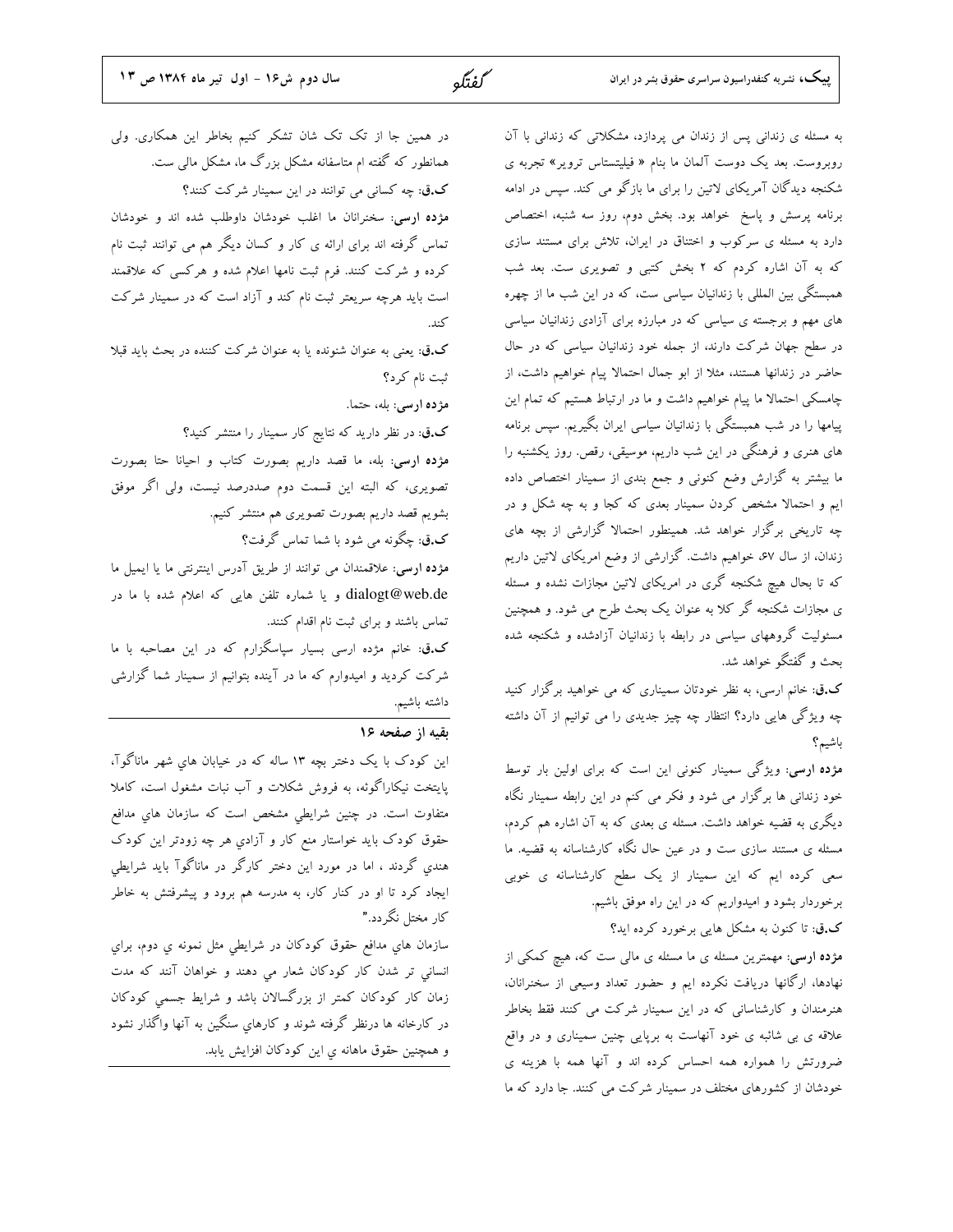گذار شرے

# اعتراض وكلاي خانواده قربانيان به حكم قاتلان محفلي كرمان كالمحظمى كزمان

متهمان که از آنان با نامهای محمدحمزه م ، محمد. ی، سيلمان ج ، محمد س، چنگيز س و علی م یاد شده، در نیمه دوم سال ۱۳۸۱ پنج نفر با نامهای محمدرضا نژادملایری، شهره

نیکپور، جمیله امیراسماعیلی، مصیب افشاری و محسن کمالی را با استفاده از موقعیت خود به عنوان افراد بسیج دستگیر کرده و به قتل رسانده اند.

متهمان انگیزه خود از این قتلها را اجرای مجازات شرعی در مورد آنان اعلام کرده و گفته اند که قربانیان، افراد فاسدی بوده اند که بنابر شرع اسلام، مهدورالدم به شمار می روند، یعنی قتلشان واجب است.

دیوان عالی جمهوری اسلامی که تحت نفوذ رهبران روحانی تندرو قرار دارد، اقدام این افراد را به دلیل "مهدور الدم بودن مقتولان" قتل شبه عمد توجیه کرده است

قوه قضاییه جمهوری اسلامی در توجیه حکم محکومان پرونده موسوم به قتلهای محفلی کرمان اعلام کرده است که اتهام مفسد فی الارض از ابتدا در این پرونده مطرح نبوده و تصمیم دیوان عالی برای ابطال حکم اعدام قاتلان، به دلیل جلب رضایت از خانواده قربانیان، صحیح است.

جمال کریمی راد، سخنگوی قوه قضاییه، توضیح داد چگونه پنج نفر از شش متهم با دریافت عفو از اولیای دم فقط ناگزیر به پرداخت دیه و گذراندن بین ۲۸ تا ۱۵ سال زندان به دلیل "جنبه عمومی جرمشان" هستند. فقط یک نفر به قصاص محکوم شده که هنوز این حکم قابل تجدید نظر است. این درحالی است که دادگاه های اولیه دو بار این شش نفر را که از شبه نظامیان بسیج بوده اند، به دلیل اقدام خودسرانه در جایز دانستن ریختن خون قربانیان بخاطر آنچه دخالت در ترویج فساد می پنداشتند، به قصاص نفس محکوم کرده بود. اما دیوان عالی جمهوری اسلامی که تحت نفوذ رهبران روحانی تندرو قرار دارد، اقدام این افراد را به دلیل "مهدور الدم بودن مقتولان" قتل شبه عمد توجيه كرده است.

آقای کریمی راد توضیح نداد چگونه اکثر محکومان توانسته اند نظر مساعد اولیای دم را برای انصراف از حق قصاص به دست بیاورند، ولی مجید دوستعلی، قاضی این پرونده، در گفتگو با خبرگزاری دانشجویان ایران تاکید کرده است که اولیای دم، قاتلان اعضای خانواده شان را تحت فشار نبخشيده اند.

اما وی گفته است: "مساله مهم این است که وقتی رضایت در دفتر اسناد رسمی تنظیم شده و روی پرونده گذاشته شده است، ما دیگر نمی فهمیم که چه کار کرده اند که به رضایت رسیدند."

قاضی پرونده قتلهای محفلی کرمان عضویت محکومان در ″یایگاه بسیج″ را تایید کرده ولی گفته است: "این که کسی به آنها خط داده باشد که

مرتکب چنین اعمالی شوند، اثبات نشده است. حتی دیدید فرمانده سپاه پاسداران کرمان هم در جلسه علنی دادگاه حضور یافت." آقای دوستعلی با امتناع از پاسخگویی به این که آیا مساله افساد فی

الارض در این پرونده مطرح بوده است، صرفا گفت که رسیدگی به این مساله باید در دادگاه نخست صورت می گرفته است، نه دادگاه سوم که وي قاضي آن شده بود.

اما غلامعلی ریاحی، یکی از وکلای خانواده مقتولان، ضمن به زیر سوال بردن صلاحیت قاضی صادر کننده حکم گفته است که به دلیل اصرار دادگاه دوم بر اعدام محکومان، طبق اصول دادرسی، پرونده باید در "هیات عمومی جزایی دیوان عالی کشور مرکب از روسا و مستشاران کلیه شعب دیوان مطرح شود که به این نحو عمل نشده و دادگاه سوم در ماهیت، مبادرت به صدور حکم کرده است."

' اثبات بی گناهی کشته شدگان ' مانند دو دادگاه قبل به ادعای مهدور الدم بودن مقتولان ترتيب اثر داده نشده و با متهمان به عنوان افراد جنایتکار برخورد شده است

با این حال، آقای ریاحی حکم دادگاه سوم را بخاطر بی گناه دانستن جان باختگان حایز اهمیت دانسته و به خبرگزاری دانشجویان ایران گفته است: "مانند دو دادگاه قبل به ادعای مهدور الدم بودن مقتولان ترتیب اثر داده نشده و با متهمان به عنوان افراد جنایتکار برخورد شده است."

این وکیل عقیده دارد با وجود گذشت برخی از خانواده قربانیان از قصاص، به دلیل تاثیر عمومی جرم محکومان در ایجاد وحشت در جامعه که به عنوان "مصداقی از قانون تشدید مجازات ربایندگان اشخاص تلقی می شود، سقف تعیین شده باید تا حد اعدام بالا می رفت و گذشت شکات نیز تاثیر چندانی بر تخفیف مجازاتها نداشت."

در مقابل، محمد صادق آل اسحاق، قاضی شعبه ٢۴ دیوان عالی ایران این واقعیت را قبول دارد که قتلهای محفلی کرمان به ناامنی جامعه دامن زده است، ولی می گوید در مورد برابری ایجاد این ناامنی با افساد فی الارض شبهه وجود داشته است.

آقای آل اسحاق کوشیده دامنه تاثیرگذاری جرم این محکومان را محدود جلوه دهد و گفته است: " در مواردی که قاتل یا قاتلان راجع به شخص یا گروه خاصی نظر نداشته باشند مثل سارق مسلحی که هرکس را که سر راهش قرار بگیرد، می کشد مسلما محاربه و افساد صدق می کند، اما آنجا که چند نفر راجع به عده خاص نظر دارند و به عنوان مثال دو قبیله در یک شهر نسبت به یکدیگر نظر دارند، چون برای عموم ایجاد رعب و نقبه در صفحه ۲۱

كميته دفاع از مقوق بشر در ايران www.polpiran.com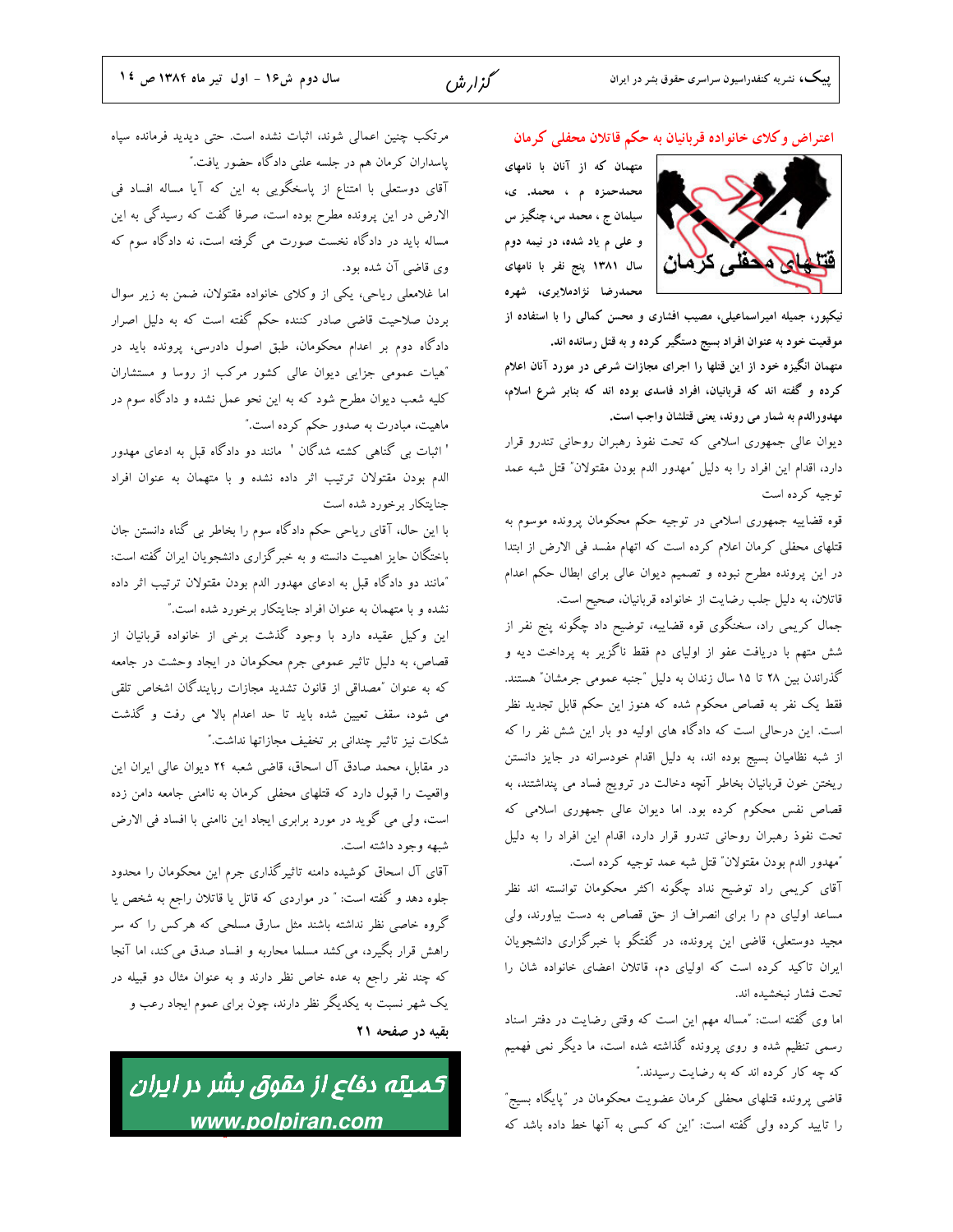نيم نگاه

# کار کودکان

در سال ۱۹۸۹ میلادیِ سازمان ملل متحد کنوانسیون حقوق کودک را به تصویب رساند. بیش از ۱۳۰ كشور جهان تا كنون اين کنوانسیون را امضا کرده اند. در سال ۲۰۰۲ میلادیِ اولین روز جهانی



منع کار کودکان برگزار شد و از آن پس قرار شد تا روز دوازدهم ژوئن، روز جهانی منع کار کودکان نام گذاری شود و جهانیان در این روز به این معضل پیچیده جهانی بپردازند و از حقوق کودکان محروم در سراسر جهان پشتیبانی کنند. سازمان ملل متحد روز دوازدهم ماه ژوئن را روز جهانی منع کار کودکان نامیده است. در این روز مردم جهان به یاد کودکانی خواهند بود که در شرایطی برده وار مجبور به کارهایی طاقت فرسايند، تحت ستم قرار می گيرند، به تن فروشي مي پردازند و يا به ديگر كارهاي غيرقانونى مجبور مى شوند. آمارهاي تقريبى موجود نشانگر آنند که ۱۸۰ میلیون کودک در سراسر جهان مجبور به انجام چنین کارهایی هستند.

بسیاری از موسسات خیراندیش در سراسر جهان هم و غم خود را به بهبود وضعیت کودکان اختصاص داده اند و بسیاری از این سازمان ها خواستار آنند تا کار غیرانسانی کودکان در سراسر جهان ممنوع و یا محدود شود، تا این نوباوگان و سازندگان فردای جوامع، زندگی انسانی بیابند و از بند استثمار رها گردند.

چندی پیش یونیسف، صندوق اضطراری کودکان سازمان ملل متحد در .<br>لندن گزارشی را منتشر کرد که در آن آمده است، در سراسر جهان از هر دو کودک، یکی مجبور به کار اجباری ست، تحت فشار است و خودفروشی می کند. در این گزارش آمده است که در سراسر جهان ۳۵۲ میلیون کودک و نوجوان در سنین بین پنج تا هفده سال، کار می کنند. یونیسف دلیل کار کودکان را در مرحله ي نخست فقر می داند. و به همین جهت است که بسیاریِ از سازمان هایِ مدافع حقوق کودکان بر این نظرند که سازمان ملل متحد باید مبارزه با فقر را با مبارزه علیه کار كودكان ادغام كند و از اين طريق به كاهش اين مشكل ياري رساند، زیرا ازدیاد فقر رابطه ی مستقیمی با افزایش کودکان جهان دارد.

در بسیاری از کشورهای بسیار فقیر، شمار کودکان و نوجوانان حتی تا ۵۰ درصد جمعیت هم می رسد. دیوید بال، رئیس بخش اجرایی یونیسف در انگلستان اعلام می کند که تنها با مبارزه علیه فقر در سراسر جهان می توان به استثمار کودکان پایان داد. او ادامه می دهد که یک میلیارد کودک در سراسر جهان در تنگدستی و فقر به سر می برند و به نظر نمی رسد كه در سال هاى آينده هم وضعيت اين فقيران نونهال بهبود يابد.

دیوید بال با استناد بر آمار می گوید، تا سال ۲۰۱۳ میلادی، فقط نیمی از كودكان آفريقا اين امكان را خواهند يافت تا مدرسه ابتدايي را به پايان برسانند.

کلاوس هايدل، هماهنگ کننده ي شبکه اي از سازمان هاي غير دولتی در آلمان که به امور کار کودکان در سراسر جهان می پردازند، در مورد تعریف کار کودکان می گوید:

"به نظر من منطقی ست اگر بگوئیم، هر کاری که به حقوق بنیادین کودکان خدشه وارد کند، برای کودکان مناسب نیست و باید ممنوع شود." باید گفت که کودکان در تمام شاخه های اقتصادی جهان فعالند و به ندرت می توان حوزه ای را یافت که کودکان در آنها فعالیت نداشته باشند. بر مبنای اطلاعات منتشر شده از سوی سازمان بین المللی کار ILO ، بیشتر کودکان شاغل در بخش هایی از اقتصاد مشغول به کارند که در آنها نه قراردادي وجود دارد و نه تامين اجتماعي. آنها مثلا يا در زمين هاي كشاورزي به همراه پدر و مادرشان كار مي كنند، يا در كارخانه ها به صورت غير رسمي مشغولند و يا در خانه ي ثروتمندان کلفتی و نوکري مي کنند.

چهار نفر از هر پنج کودک کارگر حقوقی مناسب کارش دریافت نمی كند. اما بعضي كارها، مثلا كار در معدن، آن قدر براي كودكان طاقت فرسایند که عواقب بسیار وخیمی در رشد آینده آنها به همراه دارند. در چنین شرایطی ست که سازمان بین المللی کار ILO، خواستار ممنوعیت کار کودکان در معادن و سنگ بري ها شده است. اين مجمع وابسته به سازمان ملل متحد در بیانیه اي تاکید می کند که کار در معادن از خطرناک ترین کارها براي کودکان است و در همين رابطه از دولت ها، سندیکاهایِ کارگریِ و کارفرمایان می خواهد تا در ده سال آینده این خشن ترین کار را برای کودکان ممنوع اعلام کنند.

سازمان بین المللی کار شمار کودکان پنج تا هفده ساله ای را که در سراسر جهان در معادن و سنگبري ها کار مي کنند دست کم يک ميليون نفر ارزیابی می کند. و گفتنی ست که بیشتر این کودکان در معادن کوچکی در آفریقا، آمریکای جنوبی و آسیا مشغول به کارند. در معادنی که از طرف چند خانواده و یا اهالی یک دهکده مورد استفاده قرار می گیرند و دارای هیچ گونه امکانات ایمنی نیستند.

کلاوس هايدل، در مورد کار کودکان در قاره هاي مختلف جهان مي گوید: "بیشترین تعداد کودکانی که کار می کنند در آسیا به سر می برند، بخصوص در جنوب این قاره. در بعضی از کشورها به خاصر ساختار اقتصادي – اجتماعي آنها، اين بچه ها مجبور به تن دادن به پست ترين کارهاي موجود مي شوند. مثلا در هند و نپال، سيستم سنتي کاستي يکي از مهم ترین دلایل کار کودکان است. اما در آفریقا هم تعداد این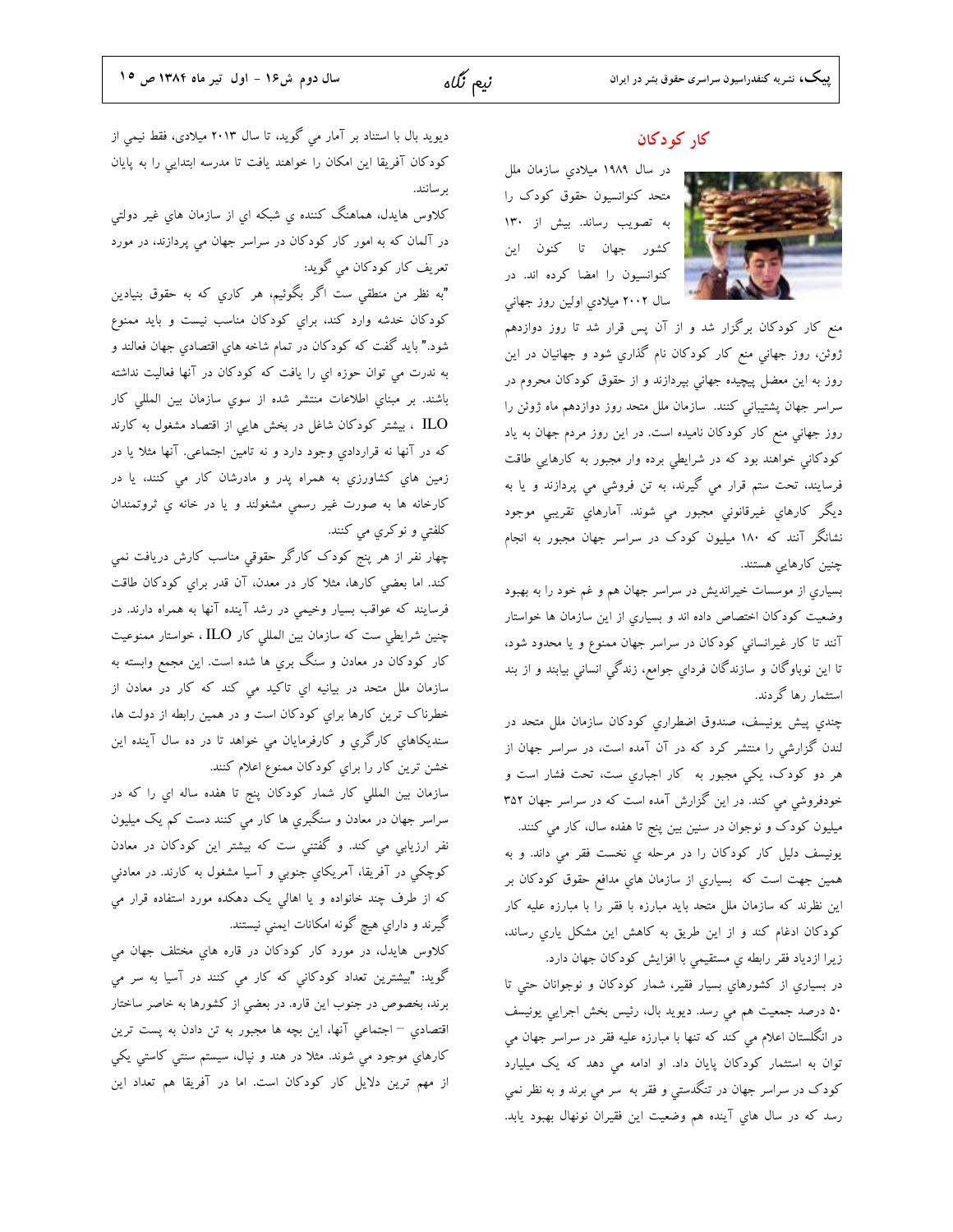كودكان كم نيستند. در اين قاره هر چه وضعيت اقتصادي مردم بدتر مي شود ، میزان کار کودکان افزایش می یابد."

در دهه نود میلادی در کشور آلمان سازمان هایی تشکیل شدند و به اقداماتی علیه کار کودکان در کارخانه های قالی بافی در هند دست زدند. مهم ترین این سازمان ها "روگمارک" بود که از همکاریِ اعضایِ این سازمان با تولید کنندگان و تاجران قالی در هند تشکیل شده بود. به خاطر فعالیت های بسیار اعضای این سازمان، موفقیت های بزرگی حاصل گشت. سدها تولید کننده و صادر کننده قالی در هند و نپال موافقت کردند، فقط در صورت بستن قرارداد کار با کارکنان خود همکاری کنند، هیچ کارگری را که سنش زیر ۱۴ سال است استخدام نکنند، حداقل حقوق برای کارکنان معین سازند و حاضر باشند قرارداد کارگران خود را در اختیار بازرسان قرار دهند. قرار بر آن شد تا تولیدکنندگان قالی ۰،۲۵ درصد قیمت صادرات و همچنین تاجران نیز یک درصد این قیمت را به سازمان روگمارک بپردازند.

روگمارک با این درآمد، بازرسانی غیروابسته را استخدام کرد تا به نظارت به شرایط حاکم در قالی بافی ها و استخدام قالی بافان بپردازند. این سازمان همچنین از پول به دست آورده، آموزش کودکان کارگر را نيز مهيا ساخت.

سازمان روگمارک در عوض این همکاری تولیدکنندگان و تجار قالی، بر همه ي قالي هاي همكاران با اين سازمان ماركي مي زد با اين محتوى، که قالی یاد شده را کودکان نبافته اند و شرایط استخدامی در قالی بافی عادلانه بوده است.

البته این سازمان توانست به این ترتیب به هدف دلخواه خود برسد، اما این اقدام که در بخش قالی بافی ثمر بخش بود، ضرورتا نمی توانست در بخش هاي ديگر اقتصادي هم مفيد واقع شود، زيرا بر طبق آمار، در سطح جهان فقط کمتر از ۵ درصد کودکان در بخش صادرات کالاها کار می کنند و تغییراتي در این زمینه، اگرچه بسیار مفید است، نمي تواند تاثیري قاطع بر حل این معضل جهانی باشد.

نکته دیگری که در مورد کار کودکان از اهمیت بسیاری برخوردار است، این است که در بسیاری از مناطق جهان، سازمان های مدافع حقوق کودکان بر این نظرند که منع کار کودکان در سراسر جهان در کوتاه مدت و برای همه ی بخش های اقتصادی عملی نیست، پس باید قبول کرد که کودکان در بخش هاي اقتصادي خاصي کار کنند و سعي کرد تا در چنين شرايطي تسهيلات بيشتري براي شان مهيا گردد. کلاوس هایدل در تایید این نظرگاه که بعضی مخالف آنند می گوید: "نمونه اي مي آورم از يک پسربچه ي شش ساله که در هند در يک سنگتراشی کار می کند و مورد استثمار شدید برده وار قرار دارد. شرایط بقیه در صفحه ۱۳

# مرگ تدریجی دکتر ناصر زرافشان و مسئولیت دبیر کل سازمان ملل متحد



**کمیته دفاع از مقوق بشر در ایران**<br>Committee for the Defense of Human Rights in Iran

# آقای کوفی عنان، دبیر کل سازمان ملل متحد

همانطور که مستحضر هستید آقای دکتر ناصر زرافشان وکیل بلند پایه .<br>خانواده های مقتولین سیاسی (قتلهای زنجیره ای) به جرم انجام وظیفه و دفاع از موكلان خود به ۵ سال زندان و ۷۰ ضربه شلاق محكوم شده است. همزمان با محکومیت این وکیل شریف و آزادیخواه، کلیه نهادهای مستقل بین المللی دفاع از حقوق بشر نسبت به محکومیت نامبرده بشدت اعتراض کردند. انتظار میرفت که در شصت و یکمین نشست اعضاء كميسيون حقوق بشر كه وظيفه اش نظارت بر رعايت حقوق بشر در سراسر جهان بویژه رژیم هائی که دارای نظام استبدادی و توتالیتر از جمله رژیم جمهوری اسلامی ایران هستند، نه تنها معترض محکومیت دکتر ناصر زرافشان گردند بلکه بطور کلی رژیم جمهوری اسلامی را به سبب نقض فاحش و زیر پا گذاشتن ً مداوم حقوق اولیه بشر محکوم نمایند . آقای کوفی عنان

همانطور که شما در اجلاس شش هفته ای کمیسیون حقوق بشر در ژنو بدرستی اشاره نمودید، اعضاء کمیسیون حقوق بشر سازمان ملل متحد به خاطر ملاحظات سیاسی و بویژه اقتصادی به نقض حقوق بشر بی اعتناء میباشند و به گفته جنابعالی بی اعتنائی این کمیسیون که دارای سابقه ۶۰ ساله است (از سال ۱۹۴۶ تا کنون) در مورد نقض حقوق بشر نه تنها اعتماد مردم سراسر دنیا بویژه مردم ایران را نسبت به سازمان ملل متحد سلب کرده است بلکه باعث بی اعتباری کل سازمان ملل متحد شده است. آقای کوفی عنان

حال که اعضاء کمیسیون حقوق بشر به دنبال تامین منافع کشورهای متبوع خود هستند از شما به عنوان دبیر کل سازمان ملل مصرانه خواسته میشود که نسبت به وضعیت ناگوار دکتر ناصر زرافشان که تاکنون به مدت ۳ سال است که در زندانهای مخوف رژیم جمهوری اسلامی بسر میبرد و اخیرا ایشان دست به اعتصاب غذای نامحدود زده اند، واکنش نشان دهید و با ابزارهای قانونی که در اختیار دارید در آزادی دکتر ناصر زرافشان اقدام نمائيد.

آقای دبیر کل سازمان ملل متحد

همانطور که در نامه آقای دکتر ناصر زرافشان آمده است: ..."از آنجا كه براي احقاق طبيعي ترين و ابتدائي ترين حقوق خود، وسیله دیگری جزء جان خویش در اختیار ندارم، از روز سه شنبه ۱۷ بقیه در صفحه ۱۸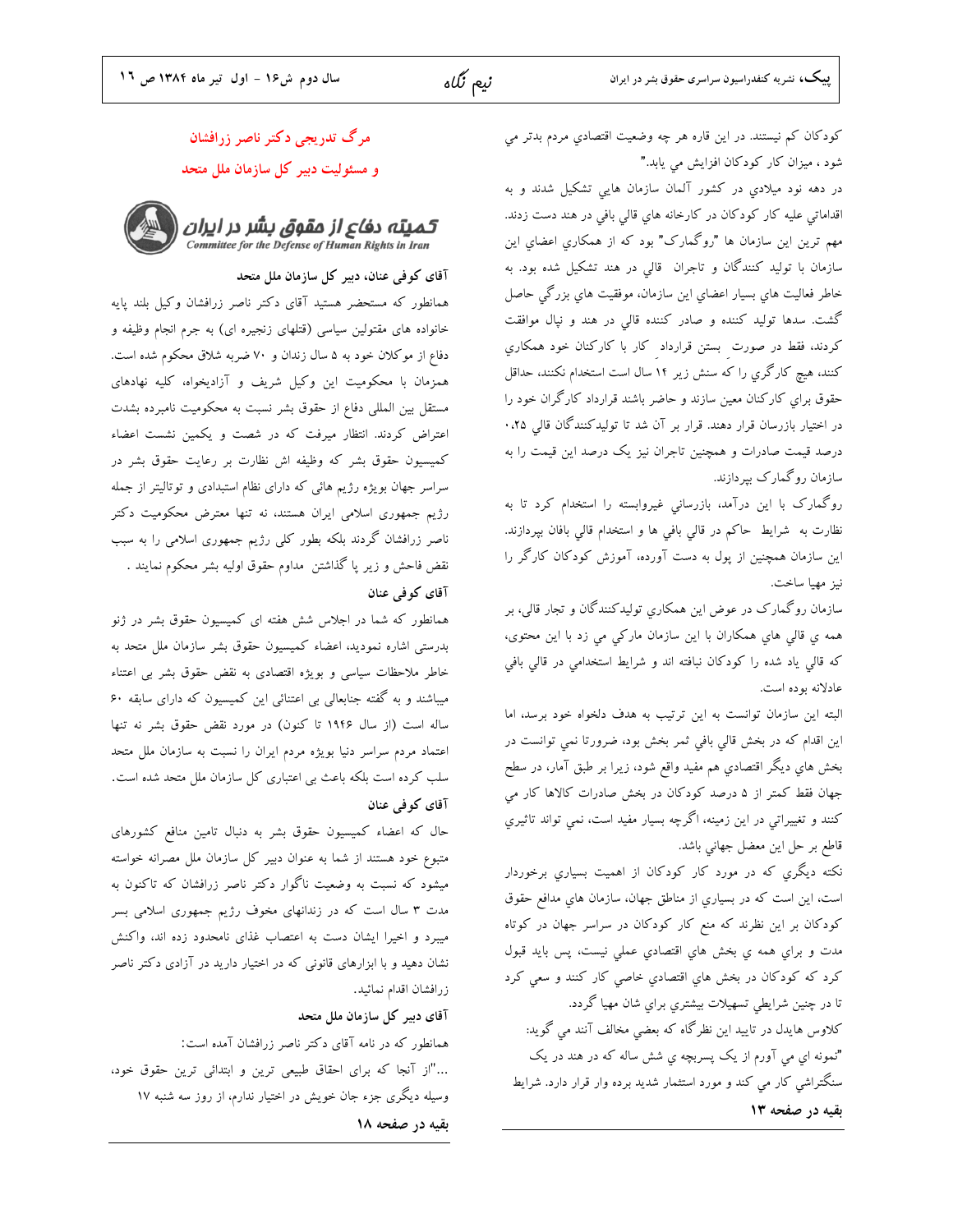# سهيل آصفي

# ۱۸″ تیر کارگری″ در ایران

خوزه سوماویو، مدیرکل سازمان جهانی کار [آی . ال . او ] اخیراً، در سفری کم سابقه وارد ايران شد. از قرار معلوم، آنچه در سفر اخیر مدیر کل سازمان جهانی کار به ایران، در صدر مذاکرات او با مقامات کشور قرار گرفته، اصلاح فصل ۶ قانون

کار و تشکیل سندیکاهای کارگری بوده است. با ورود این شخصیت سازمان جهانی کار، از ایران خواسته شده تا پیش زمینه های الحاق به مقاوله نامه های ۸۷ و ۹۸ را که مربوط به آزادی تشکل ها و حق مذاکره دسته جمعی است ، مهیا کند.

اما این سفر، خالی از کمی و کاستی نبوده است. چراکه به رغم اظهارات صریح و تأکید سوماویو مبنی بر ضرورت حضور نمایندگان واقعی کارگران و کارفرمایان ایران در این مذاکرات، هنوز نمایندگان واقعی کارگران و سندیکالیست های ایرانی رو در روی مدیر کل سازمان بین المللي كار ننشسته اند. گويا سوماويو تا كنون، تنها با مسوولين تشكل هایی چون ″خانه کارگر″ ملاقات کرده است. نشستی سه جانبه، که در آن به خبرنگاران، اجازه ورود به جلسه داده نشد، آن هم با توجیه نبود فضای کافی. سوماویو در دیدار با مقامات کشور، درباره مسایل مختلف از جمله قوانین سخت استخدام دایم که منجر به توسعه قراردادهای موقت شده، و همچنین نبود امنیت شغلی و آثار جهانی شدن بر اقتصادهای ملی بحث و تبادل نظر کرده است.

از دید بسیاری از ناظران، این سفر با توجه به بالا گرفتن دوباره موج سندیکا خواهی در ایران با پیشگامی "سندیکای شرکت واحد اتوبوسرانی تهران و حومه"، می تواند در ترسیم چشم اندازی متفاوت، نسبت به آنچه در گذشته رفته است، عمل کند.

# تکاپوی دوباره، آهسته و پیوسته

در اول ماه مه سال ۱۳۸۰، سندیکا خواهی جانی دیگر می گیرد. فعالین سندیکایی شرکت واحد پیشگام می شوند.

از مددی یکی از اعضای هیأت مؤسس سندیکای شرکت واحد می پرسم که چطور این حرکت، پیش و بیش از هر جا در این سندیکا تبلور پیدا کرد؟ می گوید: "به دلیل فراگیر بودن و آمادگی افکار عمومی شرکت واحد". حركت از كجا آغاز شد؟ "با بساط محقرى شروع كرديم. جايبي نداشتیم. از سندیکای نانوایان تقاضا شد که مکانشان را در اختیار ما بگذارند. از اردیبهشت ۸۳ حرکت شروع شد. هسته کوچکی بود... تعدادی بر اثر فشارها و جوی که برای ما ساخته اند پس زدند ... و آنها که ماندند از همراهان، از ده انگشت دست کمتر بودند. با بسیاری از این

افراد برخوردهایی می شد، مانند قطع کردن اضافه کار، جابه جا کردن محل کار.″

ظاهراً در ماههای پایانی سال ۸۳، فشارهای وارد بر سندیکا سیر صعودی به خود می گیرد. تحولات کارگری شرکت واحد، مشخصاً از نیمه دوم سال ۸۳، متعاقب با جای گیری کامل تیم محمود احمدی نژاد در شهرداری تهران، دستخوش بحران هایی جدی تر از گذشته شده است . تابلوی سندیکا بالا مے رود!

فعالین هیأت مؤسس که پیش از این برای رییس جمهور نامه ای نوشته بودند تا به شکایاتشان رسیدگی شود، توسط نامه محمد خاتمی، و دفتر شکایت های مردمی او به وزارت کار ارجاع داده می شوند. جالب ترین بخش موضوع استفاده از واژه ممنوعه "سنديكا" در نامه رييس جمهور است. در این بین دو حرکت سندیکایی هیأت مؤسس نیز تأمل برانگیز است. اول آن که هیأت مؤسس در تلاشی پیگیر، نامه نگاری به سازمان بازرسی و.. بالاخره مدیر عامل را وادار می کنند که ماهی ۱۲ هزار تومان کارگران را در فیش های حقوقی آنها درج کرده و بپردازند. رقمی بالغ بر ۲۳۰ میلیون تومان برای نزدیک به ۱۷ هزار کارگر.

حرکت دیگر مربوط به زمانی است که زمزمه افزایش ۱۴ درصدی حقوق کارگران، به تحقق نپیوسته بود. عدم پرداخت عیدی ها در موعد مقرر زمینه حرکت را مهیا می کند. "دوستان سندیکایی ما که در جلسات سندیکایی ما شرکت کرده بودند این جسارت را پیدا کرده بودند که پیگیر مسائل صنفی خود باشند.″

در آخرین پنجشنبه سال ۱۳۸۳، حرکت اعتراضی گسترده ای از سوی رانندگان شرکت واحد به شکل تأخیر در خروج اتوبوس ها از توقفگاه ها و بعداز ظهر همان روز عدم حرکت اتوبوس ها از پارک سوار میدان آزادی جامه عمل می پوشد. درست در روز آخر سال ۱۳۸۳، با صدور اطلاعیه ای از سوی مدیریت شرکت واحد، خواست کارگران پذیرفته می شود. دراردیبهشت ۱۳۸۴، اعضای هیأت مؤسس به وزارت کار مراجعه می کنند، و اعلام می کنند که خواهان تشکیل سندیکای خود هستند. معاونین وزارت کار با نمایندگان سندیکا ملاقات می کنند. نکته جالب توجه آنکه به گفته یکی از اعضای هیأت مؤسس، یکی از بالاترین معاونین وزارت کار به نماینده کارگران گفته است، اصلاً بستن سندیکا در ایران از اشتباهات تاریخی بوده است. نشست، با خیر و خوشی به پایان می رسد و قرار بر پیگیری گذاشته می شود. عصر همین روز با بودجه ای که به زحمت جمع آوری شده، هیأت مؤسسین سندیکا، جشن اول ماه مه را در سالن باختر، ضلع جنوبی میدان انقلاب، ابتدای خیابان کارگر برگزار می کند.

جلسات کلاس های هیأت مؤسس سندیکا که در آغاز با ۱۰، ۱۱ نفر تشکیل می شد، در عرض کمتر از یک سال به صدها نفر می رسد.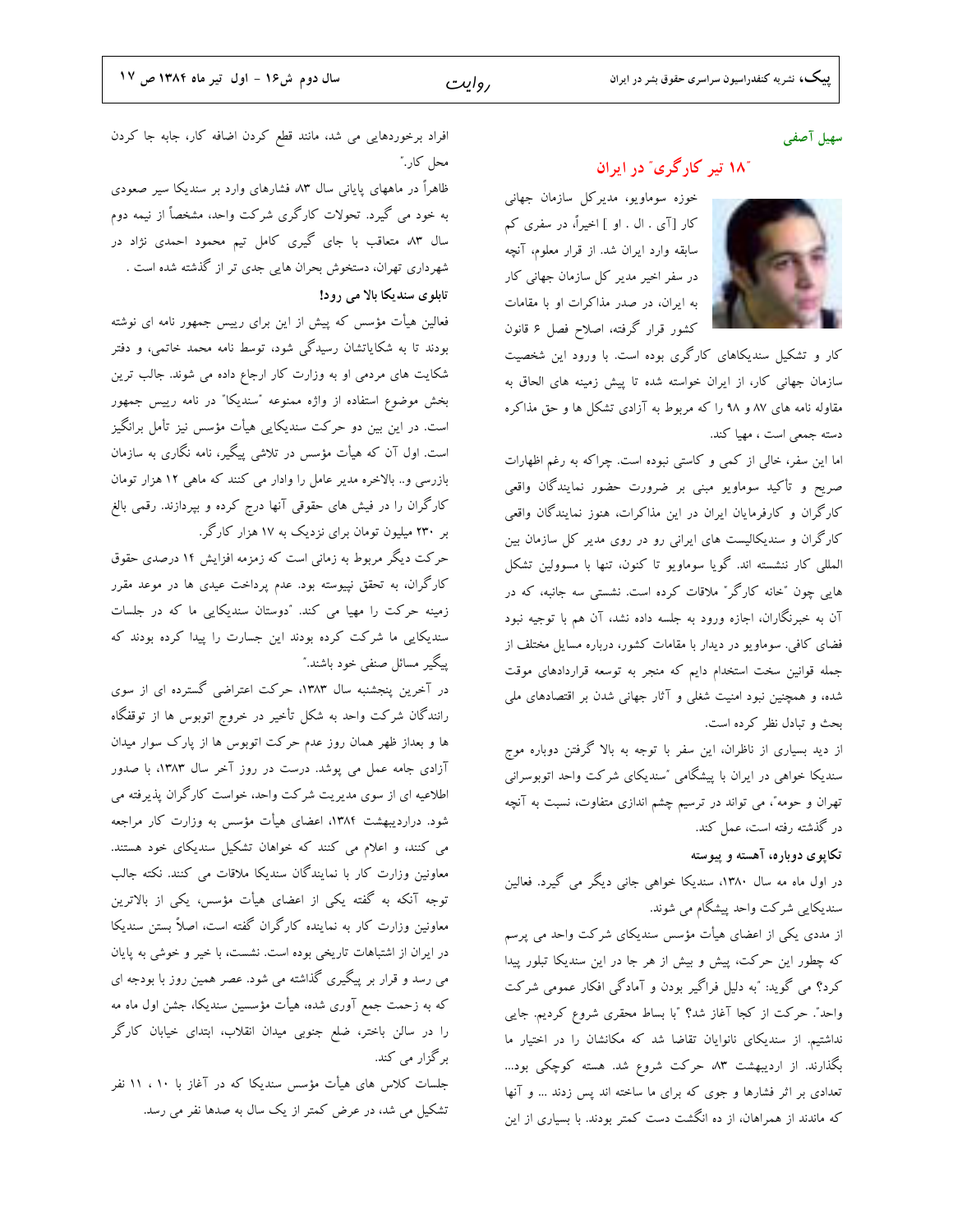پیش از حمله به محل آموزشی سندیکای شرکت واحد، هشدارهایی مبنی بر احتمال وقوع آن، به فعالین داده شده بود. در روز دوشنبه، ١٩ اردیبهشت زمزمه ها بالا می گیرد و به گفته یکی ازاعضا، به نیروی انتظامی هم، درباره امکان حمله اطلاع داده می شود.

ب.ح. راننده جوان منطقه یک شرکت واحد، روز حمله را این گونه روایت می کند: " داشتیم کارهای روزمره را انجام می دادیم، دیدیدم دو-سه نفر مرتب می آیند داخل و می روند ... نهارمان را که خوردیم دیدیم سر و صدای شعار می آید. از میدان حسن آباد با شعار و پلاکارد به طرف محل سندیکا می آمدند، شعار می دادند: "مرگ بر منافق"، "مرگ بر توده ای"، "وزارت کار ما اصلاح باید گردد"، "مرگ بر سندیکای طاغوتی" ... در را قفل کرده بودیم، در آهنی را شکستند و وارد شدند و همه را کتک زدند."

الف. م. که در زمان حمله داخل ساختمان نبوده و هنگام ورود به محل در خیابان مورد ضرب و شتم قرار گرفته، بخشی از روایت همکار خود را تکمیل می کند: "مدیریت شرکت واحد، برخی شوراهای اسلامی شرکت واحد و خانه کارگر هماهنگ عمل کردند. دو تن از دوستان ما، برای فرار از دست مهاجمان خودشان را از پشت بام به منزل همسایه انداختند. " ع. ح که در حادثه مورد ضرب و شتم قرار گرفته ضمن شرح و بسط روز واقعه می گوید: " زمانی که زد و خورد تمام شد، در مدت کوتاهی ۲۰ نیرو ریختند آنجا و همه آثار جرم را از بین بردند. شیشه آوردند، شیشه ها را انداختند و فاکتورش را به من دادند که برو پولش را پرداخت کن. کیف ها و یول های همه را بردند."

منصور اسانلو، عضو هیأت مؤسس سندیکای شرکت واحد، خوش سخن است و پر شور. تو را به یاد قهرمان های شاهکارهای ادبی کارگری می اندازد. می گوید، شما روشنفکران همیشه از ما عقبتر بوده اید. ما چیزی .<br>نداریم که از دست بدهیم... پدرش از سندیکالیست های کهنه کار شرکت نفت ایران بوده و بارها توسط ساواک رژیم پیشین مورد آزار و اذیت قرار گرفته است. جزئیات دیگری از حادثه را این گونه تعریف می کند: " بعد از حمله، به دوستانم گفتم نه بایستید جلوی آنها، نه درگیر شوید. ما با شهامتیم اما، مظلومیم. همه بنشینید روی زمین… وقتی حمله کردند، من دستم را پشتم گرفتم، گفتم سندیکایی خشونت نمی کند، هر کاری می خواهید بکنید. این ورودتان، طبق قانون تجاوز به عنف به یک ملک خصوصی است و حداقل سه سال زندان دارد. اگر کارگرید بنشینید، حرف بزنید. قرآن می گوید… من که این حرف ها را زدم، یورشگران عقب نشستند، گفتند این بابا، قرآن داره می خونه، حدیث می گه .... یک دفعه حسن .ص سرکرده مهاجمان که دید با حرف های من بازی داره از دستش در می رود، داد زد "مرگ بر منافق" ، زد تو پهلوی من و با کلت گذاشت در دهنم. یکی خرخره ام رو گرفت. یکی با مشت تو شکمم می

زد. پنجه بکس داشتند. با چوب می زدند. یکدفعه، تیغ کشیدند، و می خواستند با تیغ زبان مرا که سخنرانی می کردم ببرند. یک لحظه سعید حجاریان به یادم آمد. زمانی که او را می خواستند ترور کنند، فقط برای اینکه روی پنجه پا بلند شد، گلوله رفت در حنجره و گونه اش. زیر تیغ او، خودم را شل کردم و افتادم پایین. ولی نوک تیغ گرفت. خون پاشید. داد زدم : خدا ... رفته بودم کنار پنجره، از پشت زدند، با سر رفتم توی پنجره. شیشه شکست و… سر و گلو و زبانم پاره شده بود…. داد زدم ای خدا بیا ببین با این قرآن ها چه می کنند، قرآن را پاره کردند. عکس امام حسین را پاره کردند، اینها می گویند مسلمانند. به هر حال، ما برای شکایت اقدام کردیم. البته، دادیار شعبه چهارم ناحیه ۱۲ ما را راهنمای حقوقی کرد. شکایتمان را در شعبه ۸ ناحیه ۱۱ میدان منیریه، ثبت کردیم. دادیار این شعبه هم تاکنون برخورد مناسبی داشته است."

الف. م. واقعه حمله به سنديكاي شركت واحد را "١٨ تير كارگري " مي نامد و از عدم انعکاس خبر در رسانه های داخل، گله مند است. با این وجود، واقعه مذکور، با نامه "گای رایدن"، دبیرکل اتحادیه های آزاد کارگری - که ۱۴۳ میلیون عضو در جهان دارد- به رئیس جمهوری همراه شد. حتی کار به محکوم کردن حادثه توسط تشکلات نزدیک به خانه کارگر کشیده است. مانند انجمن صنفی پرستاران بیمارستان خاتم الانبیا . ناهید جلالی که عضو کانون شوراهای عالی کشور است بیانیه داده و حمله را محکوم کرده است. دفتر تحکیم وحدت ، کانون وکلای دادگستری ایران و.. نیز از دیگر محکوم کنندگان داخلی این حمله بوده اند. یکی از فعالین سندیکایی می گوید: "عدو شود، سبب خیر اگر خدا خواهد . این حمله باعث شد که مظلومیت ما، موج سندیکا خواهی را تقویت کند. نه تنها در درون شرکت واحد، در افکار عمومی. داخل و خارج ... هر چند تشکیلات مادی ما در مقابل تشکیلات لجستیکی آقایان، ارزن است در مقابل کوه دماوند..."

# بقیه از صفحه ۱۶

خردار ۱۳۸۴ (۷ ژوئن ۲۰۰۵) دست به اعتصاب غذای نامحدود خواهم زد و این ماراتن مرگ را تا پایان ادامه خواهم داد، تا اگر هدف از رفتاری که با زندانیان مستقل میشود، مرگ تدریجی آنان در زندان بنحوی باشد که کسی مسئول آن تلقی نشود این دسیسه را بی اثر سازم و مسئولین آنرا به روشنی در منظر و میدان دید جامعه و مردم قرار دهم. كميته دفاع از حقوق بشر در ايران شما را به عنوان دبير كل سازمان ملل متحد مستقیما مورد خطاب قرار داده و مسئول دفاع از جان دکتر ناصر زرافشان در مقابل منظر و دید جامعه جهانی میشناسد و انتظار دارد که تا دیر نشده است اقدامات لازم را در این زمینه بعمل آورید. کمیته دفاع از حقوق بشر در ایران هجدهم خرداد ۱۳۸۴ (۸ژوئن ۲۰۰۵) info@polpiran.com /www.polpiran.com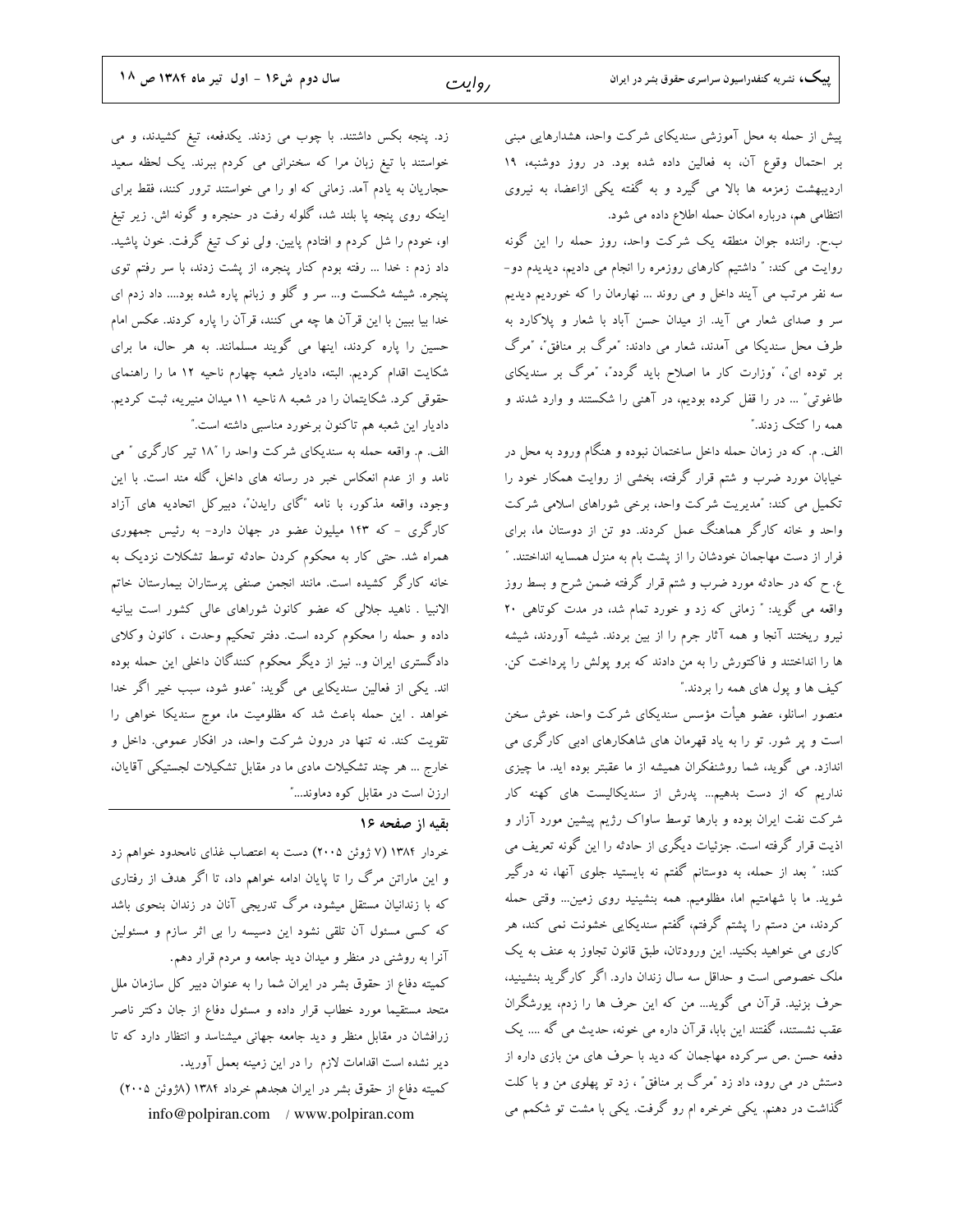# نقش هاشمی رفسنجانی و احمدی نژاد در قتل رهبران حزب دموكرات كردستان از زبان شاهد "D"



گزارشی که پیش رو دارید از متن آلمانی ترجمه شده است تا در اختیار دکتر پیتر پیلس ، نماینده مجلس اتریش و از رهبران حزب سبزها، قرار گیرد. دکتر پیلس کسی است که از زمان وقوع قتلهای وین بطور پیگیر پیرامون آن تحقیق می کند. او همچنین عضو کمیسیون امنیت مجلس اتریش میباشد. دکتر پیلس خواست تا لحظه عمل ، گزارش قتلها از زبان مأمور قتلها ، انتشار پیدا نکند، هم بخاطر پرهیز از خطر جانی و هم بلحاظ جلوگیری از اقدام پیشگیرانه رژیم ایران و مقامات اتریش. او ، باتفاق یک گروه تلویزیونی، به فرانسه آمد و در محل سکونت بنی صدر، با شاهد (D) بمدت ۲ ساعت ، سئوال و جواب کرد. او جوابها را با تحقیقهائی که در اتریش انجام گرفته بودند، می سنجید. سرانجام گفت این شهادت نکات مبهم را رفع کرد و حالا میدانیم چگونه این قتلها سازمان داده شدهاند و ایران و اتریش ، هر یک ، چه کردهاند. دکتر پیلس در ۲۳ مه همان سال، در اتریش ، کنفرانس مطبوعاتی ترتیب داد و در آن از جمله گفت: " من هر کار که بتوانم می کنم تا تعقیب قضائی آمران و مأموران قتلها از سر گرفته شود. او شاهد جدید را « شاهد D » نامید و از زبان ناصر تقی پور گفت: دستور قتل از سویهاشمی رفسنجانی و محسن رضائی داده شده است و احمدی نژاد تیم دوم ترور را تشکیل میداده است."

دو تن از آنان، اینک از طرف مافیای قدرت و ترور به دور دوم انتخاباتی (انتصاباتی) ریاست جمهوری رسیده اند. بنابراین در انتخابات ریاست جمهوری، رقابت میان تکنوگراتهای میانه رو نیست، بلکه میان کسانی است که در قتلهای سیاسی یا آمر(رفسنجانی) بودهاند و یا مباشر (احمد نژاد).

" من(دکتر پیلس) شهادت « شاهد D » را با مدارکی که در باره قتلها، از بایگانی پلیس بدست آورده ام، مقایسه کرده ام. نه تنها شهادت دقیق است بلکه واجد اطلاعات جدید و دقیقی است که تعقیب قضایی دو نامزد ریاست جمهوری و مأموران قتل را میسر می کنند. هویت شاهد را ۔<br>آقای بنی صدر ، رئیس جمهوری سابق ایران، تأیید کرده است. تقی پور برای « شاهد D » توضیح داده است که حکومت اتریش ، بخاطر

حفظ روابط سیاسی – اقتصادی با ایران ، همکاری کرده و مانع از خروج اعضای سه تیم از اتریش نشده است. "

"در اواخر سال ۱۳۸۰، یکی از افسران سپاه پاسداران ، بنام ناصر تقی پور، اطلاعاتی در اختیار من ("D") گذاشت. او از من خواست در صورت بروز هر اتفاقی برای او، این اطلاعات را منتشر کنم. دلیل این کار خود را چنین گفت: احتمال دارد توسط تشکیلات سپاه قدس <sup>—</sup>او خود یکی از افسران ارشد آن بود - ، به دلیل اختلافاتی که با فرماندهی سپاه پیدا کردهام ، به دلیل « حفظ اسرار امنیتی نظام »، تصفیه فیزیکی شوم. درک او صحیح بود. چرا که بعد از مدتی ، بهنگام غواصی در رود کارون ، به قتل رسید. عضو دیگر تیم، عسگری نیز در سال ۱۳۸۲، هنگام ورود به محل کار خود ، تیر خورد و کشته شد. گفتند: به دلیل بی|حتیاطی دژبان هدف گلوله قرار گرفته است! تا این زمان ، امکان انتشار این اطلاعات را نیافته بودم. اینک آن را یافته ام، اینها را به شرح زیر انتشار میدهم:



در سال ۱۳۶۷ ، مأموریتی از سوی رئیس جمهوری وقت ،هاشمی رفسنجانی به سپاه قدس ابلاغ شد. زیرا عملیات برون مرزی بر عهده سپاه قدس بود. قبل از تشکیل « اطلاعات رهبری » ، مأموریتها ، پس از .<br>تصویب رهبری، توسط ریاست جمهوری ابلاغ میشدند. حتی پیش از رسیدن رفسنجانی به مقام ریاست جمهوری، بلحاظ آنکه جانشین فرمانده کل قوا بود، مأموریتها از سوی او ابلاغ میشدند. هر مأموریت، از طریق فرمانده کل سپاه که محسن رضائی بود به فرمانده سپاه قدس ابلاغ میشد. موضوع این مأموریت حذف فیزیکی رهبران حزب دموکرات کردستان بود. علت آن خطرناک بودنشان برای جمهوری اسلامی بود. طراح عملیات ، یکی از اعضای ارشد سپاه قدس ، بنام حاج غفور بود. او اینک رئیس حراست صدا و سیمای جمهوری اسلامی است. بنا بر طرح، عملیات در دو مرحله میباید انجام میگرفت و انجام گرفت: در مرحله اول ، پیشنهاد گفتگو و رسیدن به توافقی بر سر مسئله کردستان، از سوی دولت به دکتر عبدالرحمن قاسملو، رهبر حزب دموکرات ، داده شد. در این مرحله میباید توافقی صوری انجام میگرفت. در مرحله دوم ، چند ماه بعد، میباید گفتگوها و توافق نهائی انجام و توافقنامه امضاء میشد. ترور رهبران حزب دموکرات کردستان در این مرحله میباید انجام میگرفت. بقیه در صفحه ۲۱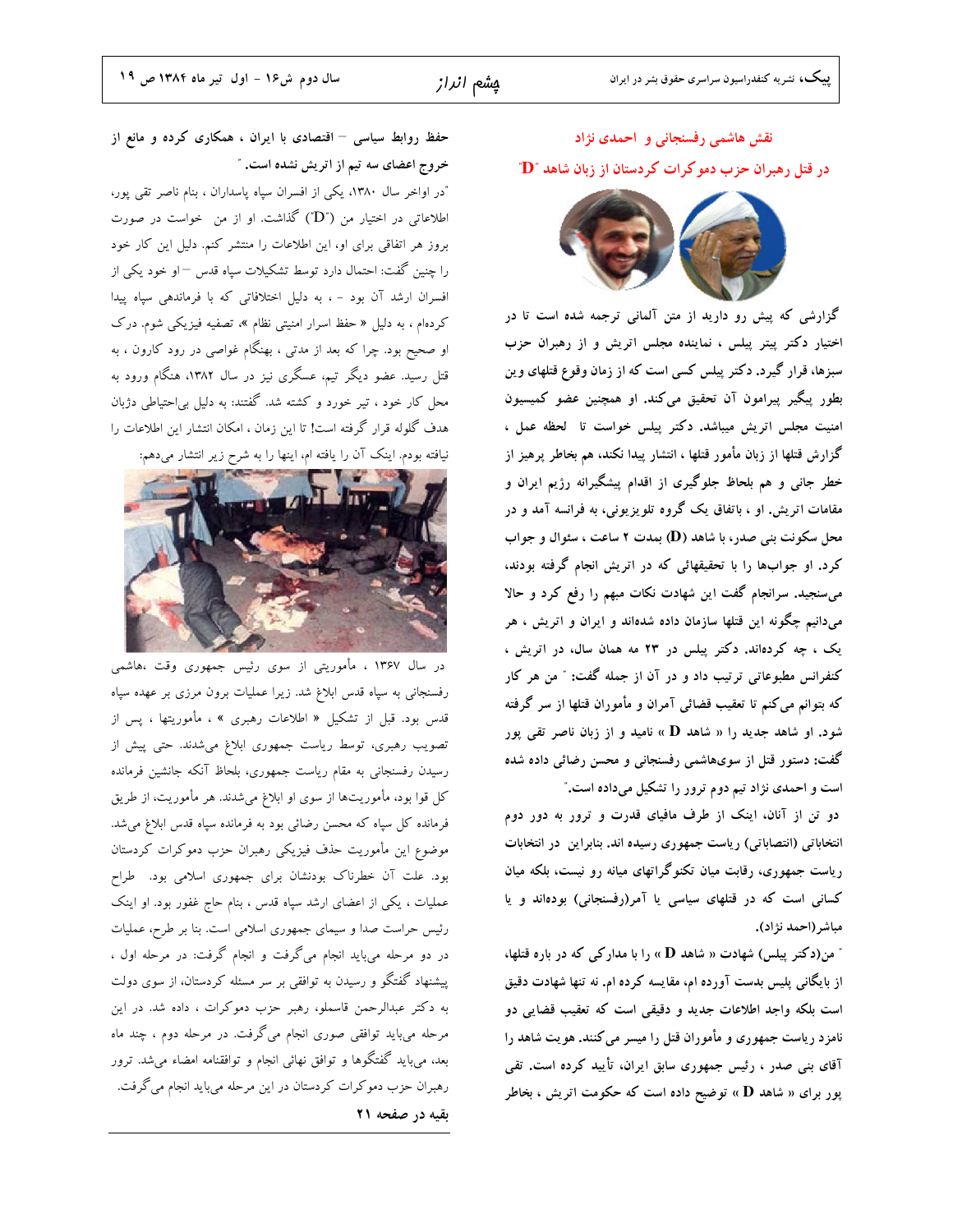## تهدید ونزوئلا به قطع رابطه با آمریکا



هوگو چاوز علنا از امکان قطع روابط سیاسی دولت خود با ایالات متحده سخن گفته است

هوگو چاوز، رییس جمهوری ونزوئلا، تهدید کرده است که هرگاه ایالات متحده از استرداد یک شهروند کوبایی تبار ونزوئلایی به این کشور خودداری ورزد قطع روابط سیاسی با آمریکا را مورد بررسی قرار مي دهد.

لوئیس پوسادا کاریلس، متولد کوبا که تابعیت ونزوئلایی دارد، متهم به دست داشتن در بمب گذاری در یک هواپیمای کوبایی و یک هتل در هاوانا، پایتخت کوباست، اما به طور غیرقانونی به آمریکا گریخته و دولت ونزوئلا خواستار استرداد وی بر اساس معاهده سال ۱۹۲۲ در مورد استرداد مجرمین با آمریکا شده است.

آقای کاریلس ۷۷ سال سن دارد و زمانی کارمند سابق سازمان مرکزی اطلاعات آمریکا - سیا - بود اما اخیرا پس از ورود به خاک ایالات متحده به اتهام نقض مقررات مهاجرت در این کشور بازداشت شد.

براساس معاهده استرداد مجرمین بین ونزوئلا و ایالات متحده، دولت آمریکا شصت روز پس از درخواست بازگرداندن آقای کاریلس فرصت دارد تا به این درخواست عمل کند. رییس جمهوری ونزوئلا در یک سخنرانی تلویزیونی گفته است که اگر آمریکا در این فرصت قانونی به استرداد لوئیس پوسادا کاریلس مبادرت نورزد، دولت وی ادامه روابط سیاسی با ایالات متحده را مورد بازنگری قرار خواهد داد. وی گفت از جمله این مساله مورد بررسی قرار خواهد گرفت که آیا داشتن سفارتخانه ونزوئلا در آمریکا و سفارتخانه آمریکا در ونزوئلا برای دو طرف سودی خواهد داشت؟ آقای چاوز گفت که بسیار دشوار است بتوان ادامه روابط سیاسی با دولتی را توجیه کرد که چنین با بی شرمی تروریست های بین المللي را پنهان مي کند و به آنان پناه مي دهد.

دولت آمریکا گفته است که آقای کاریلس را در اختیار هیچ کشوری که وی را به کوبا تحویل دهد قرار نخواهد داد.

دولت کوبا این شهروند ونزوئلایی را به بمب گذاری در یک هواپیمای مسافربری کوبایی در سال ۱۹۷۶ متهم می کند که در جریان آن، ۷۳ نفر کشته شدند و همچنین گفته است که آقای کاریلس مسئول یک رشته

حملات در هاوانا، پایتخت کوبا در سال ۱۹۹۷ است که یک کشته برجاي نهاد.

در روز بازداشت آقای کاریلس در آمریکا، فیدل کاسترو، رهبر کوبا، در یک راهپیمایی یک میلیونی شرکت کرد که طی آن تظاهرکنندگان خواستار تحویل وی شده بودند.

درخواست استرداد کاریلس دولت آمریکا را با مشکلی جدی مواجه ساخته است. لوئیس یوسادا کاریلس دو بار در دادگاه های ونزوئلا به اتهام مداخله در بمب گذاری هواپیمای کوبایی محاکمه و در هر دو مورد در ارتباط با این اتهام تبرئه شد. در سال ۱۹۸۵، هنگامی که پرونده آقای کاریلس در دادگاه تجدید نظر در ونزوئلا در دست بررسی بود، وی از این کشور گریخت. آقای کاریلس همواره دست داشتن در بمب گذاری در هواپیمای کوبایی را تکذیب کرده اما در مورد بمب گذاری های سال ۱۹۹۷ اظهار نظر قطعی نکرده است. در سال ۲۰۰۰ میلادی، دولت پاناما وی را در مورد اتهام برنامه ریزی برای ترور فیدل کاسترو هنگام سفر به این کشور مشمول عفو قرار داد.

این شهروند ونزوئلایی زاده کوبا گفته است که هدف او صرفا مبارزه با رژیم دیکتاتوری فیدل کاسترو و بازگرداندن دموکراسی به کوبا بوده است و به همین جهت، بسیاری از مهاجران کوبایی تبار در آمریکا او را یک قهرمان ملی تلقی می کنند. حضور لوئیس پوسادا کاریلس در ایالات متحده مشکلی جدی را برای دولت آمریکا ایجاد کرده است زیرا از یک سو، پناه دادن به وی مغایر سیاست این کشور در مبارزه با تروریسم است و از سوی دیگر، استرداد وی به ونزوئلا ممکن است تحویل به کوبا و محاکمه و اعدام آقای کاریلس را در پی داشته باشد.

# بقيه از صفحه ۵

اتفاق هرگز نخواهد افتاد و دلیل آن را حتماً خود جرد دایموند هم می داند. همان طور که در تحلیل جامعه نوردیک در گرینلند که در اواخر قرن ۱۵ میلادي سقوط کرد می گوید: «ارزش هایی که مردم تحت شرایط نامناسب شدیداً در حفظ آنها تعصب دارند، همان ارزش هایی است که بیشتر باعث بزرگ ترین پیروزی های آنها در برابر دشمنانشان شده است.» اگر این گفته وی را درست فرض کنیم، همان طور که مثال هایی که وي آورده صحت این گفته ها را ثابت می کند، می توانیم ارزش هایی که باعث پیروزی آمریکا در گذشته شده و ما اکنون به هر قیمتی حاضر به حفظ آنها هستیم را برشمریم. این ارزش ها عبارتند از: الف- سرمایه داری ب- فردگرایی ج- ملی گرایی د- عشق به تکنولوژی ه- انسان گرایی (به مفهوم سلطه جویی انسان بر طبیعت اطرافش.) به جرأت می توان گفت که دست کشیدن از این ارزش ها، هر چقدر هم خطر پيش روي مان جدي و مخرب باشد، براي جامعه ما ممكن نيست و از اين رو جلوگيري از فروپاشي امپراتوري ناممکن خواهد بود.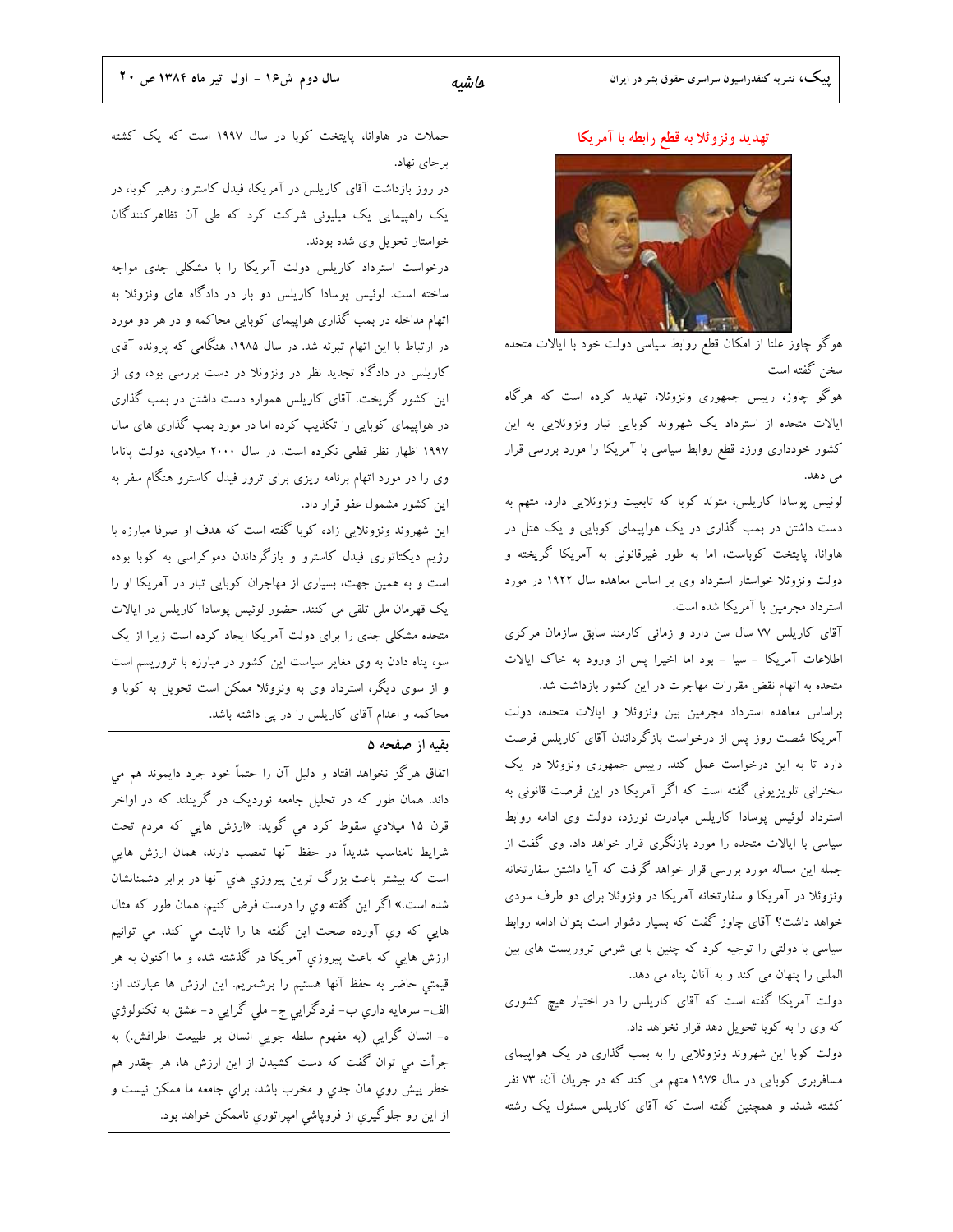## بقيه از صفحه ١٤

وحشت نمی کند و بقیه مردم در ترس و نگرانی نیستند، شدت افساد درحد مجازات اعدام نيست." برخلاف این قاضی دیوان عالی ایران، نعمت احمدی، یکی دیگر از

وکلای خانواده مقتولان، پرونده قتلهای محفلی کرمان را به دلیل گسترش ارعاب و خدشه وارد آوردن بر اعتبار نیروهای انتظامی دارای ابعاد ملی می داند.

وی به خبرگزاری دانشجویان ایران گفته است: " اقدام این افراد مصداق اخافهٔ الناس (ترساندن مردم) و افساد فیالارض بوده و حتی اگر خانوادهها هم رضایت دهند، دقیقا مصداق محارب و مفسد را دارند؛ زیرا علیه قوانین موضوعه مملکتی و امنیت یک شهر اقدام و در پوشش لباس بسیجی به بسیجیان توهین کردند و در پوشش لباس ماموران امنیتی، امنیت شهر را بهم زدند."

' ریشه کنی فساد '

متهمان که از آنان با نامهای محمدحمزه م ، محمد. ی، سیلمان ج ، محمد س، چنگیز س و علی م یاد شده، در نیمه دوم سال ۱۳۸۱ پنج نفر با نامهای محمدرضا نژادملایری، شهره نیکپور، جمیله امیراسماعیلی، مصیب افشاری و محسن کمالی را با استفاده از موقعیت خود به عنوان افراد بسیج دستگیر کرده و به قتل رسانده اند.

متهمان انگیزه خود از این قتلها را اجرای مجازات شرعی در مورد آنان اعلام کرده و گفته اند که قربانیان، افراد فاسدی بوده اند که بنابر شرع اسلام، مهدورالدم به شمار می روند، یعنی قتلشان واجب است.

محمدحمزه م، که محکوم به آدم ربایی، سرقت، ارتباط نامشروع و تخریب و تحریق یک دستگاه خودرو شده، انگیزه خود را اصلاح جامعه اعلام کرده و گفته است: "افرادی که دستگیر کردیم، مهدورالدم و لایق قتل بودند". محکومان علیه قوانین مملکتی و امنیت یک شهر اقدام و در پوشش لباس بسیجی به بسیجیان توهین کردند و در پوشش لباس ماموران امنیتی، امنیت شهر را بهم زدند

وی اتهام سرقت را نپذیرفته، چون معتقد بود "آنچه از قربانیان می ستانده، از لحاظ شرعی مباح بوده است."

محمد حمزه م در توضیح انگیزه خود و همدستانش در دادگاه اعلام کرده است: "افرادی که کشتیم بارها دستگیر و به مراجع قضایی تحویل داده شده بودند اما با جرمی کوچک، مجازات و سپس آزاد می شدند".

وی مقتولان را افراد سابقه دار دانسته و گفته است: "آنها حین ارتکاب جرم دستگیر شدند و ماندن آنان باعث اشاعه فساد و فحشا بود".

یکی از افرادی که توانسته است از چنگ قاتلان جان سالم به در برد، گفته است علت این که این گروه وی را نکشته اند، این بوده است که سه بار استخاره کردند، اما هر سه بار استخاره خوب نیامد.

#### بقيه از صفحه ١٩

چرا طرح دو مرحله بود و ترور در مرحله دوم میباید انجام میگرفت ؟ زیرا می،باید رژیم را طالب صلح و حل مسئله جلوه گر میساخت و مخالفان حل مسئله كردستان را در معرض اتهام قرارمي داد. سه تيم تشکیل شدند: ۱ – تیم مذاکره کننده که حاج غفور ، با نام مستعار امیر منصور بزرگیان ، عضو آن و رابط با دو تیم ترور بود. ۲ – دو تیم ترور ، یکی مرکب از ناصر تقی پور و عسگری و دیگری به سرپرستی حمید احمدی نژاد. رابطه تیم اول به سفارت ایران در وین، احمدی نژاد شد. اسلحه را او از سفارت گرفت و به دو عضو تیم ترور داد.

برابر طرح ، مذاکرات اول در ۲۸ و ۳۰ دسامبر ۱۹۸۸ ، در وین ، پایتخت اتریش انجام گرفت. ۷ ماه بعد، در ژوئیه ۱۹۸۹ ، مذاکرات دوم، باز در وین بعمل آمد. ناصر تقی پور و عسگری ، یک هفته پیش از تاریخ مذاکره ، از طریق امارات متحده عربی ، با گذرنامههای اروپائی ، وارد اتریش میشوند. اسلحه و نیازمندیهای دیگر آنها را سفارت ، توسط احمدی نژاد در اختیار آنها قرار میدهد. اطلاع در باره محل و ساعت مذاکره را حاج غفور به آنها اطلاع میدهد. هیأت کرد چندین بار زمان و محل مذاکره را تغییر دادند. این کار مشکلاتی را ببار آورد. تیم ترور از هیأت مذاکره کننده خواست تا ممکن است زمان گفتگو را طولانی کند."

# بقيه از صفحه ۵

های معمولی، کسانی که جرمشان اعتیاد، دزدی یا نمی دانم انواع و اقسام خلافکاری ست، ما می بینیم که بیرون می آیند و از مرخصی استفاده می کنند، از استعلاجی استفاده می کنند، دانشگاهشان را می روند، یعنی همه نوع استفاده ای دارند، ولی برای کسی که محکم ایستاده برای عقایدش و سرسختانه ایستاده و به اینها تمکین نمی کند، من فکر می کنم همین است که در واقع هیچ جوابی برایش ندارند و حتا از یک مرخصی استعلاجی دریغ می کنند. من شنیده ام که آقای گنجی هم حالشان خیلی وخیم است. خانواده شان خیلی نگران بوده اند و دیروز شایعاتی در این زمینه بود. آنها هم با ما تماس داشتند و بهرحال معلوم بود که خیلی نگران هستند، نگران سلامتشان، جانشان و من از جاهای مختلف، چه داخل و چه خارج تلفن های متعددی داشته ام که بیشتر خواهان سلامت این عزیزان هستند و می خواهند که اعتصاب غذای شان را بشکنند، ولی همسر من همچنان پایداری دارد و اعلام کرده که بهیچ عنوان اعتصاب غذایش را نمی شکند، تا به خواسته هایش عمل نشود.

ب.پ: خانم زرافشان، اگر تجمع فردا هم نتیجه بخش نبود، چه اقدام دیگری خواهید کرد؟ هما زرافشان: ما چشممان به جامعه ی جهانی هم هست. فکر می کنم که همراهی، همدلی و انعکاس وقایع اینجا و کمک نهادهای حقوق بشری می تواند به این فجایع خاتمه دهد.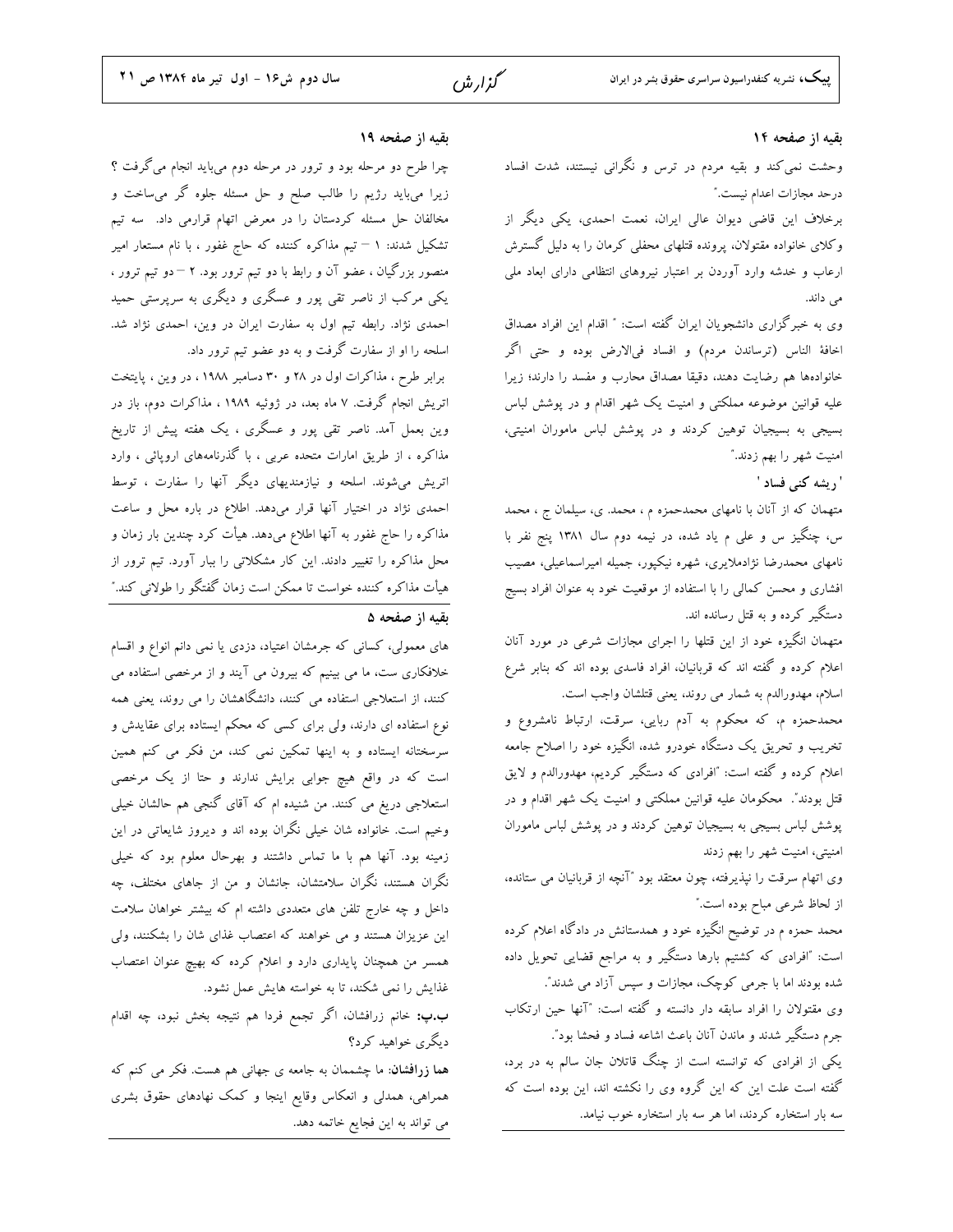اعلامیه جهان<sub>ه،</sub> حقوق بشر سازمان ملل متحد مصوبه دهم دسامبر، ۱۹۴۸ مقدمه: از آنجا که شناسائی حیثیت ذاتی کلیه اعضای خانواده بشری و حقوق يكسان و انتقال نايذير ماده ۳ آنان اساس آزادی، عدالت و ماده ۴ که باشد ممنوع است. ماده ۵ ماده ۶ ماده ٧ ماده ۸ ماده ۹ ماده ١٠ بنمايد. ماده ١١

ملیت، وضع اجتماعی، ثروت، نسب یا هر موقعیت دیگر از تمام حقوق و کلیه آزادیهائی که در اعلامیه حاضر ذکر شده است بهره مند گردد. ب/ بعلاوه هیچ تبعیضی به عمل نخواهد آمد که مبتنی بر وضع سیاسی، اداری و قضائی یا بین المللی کشور یا سرزمینی باشد که شخص به آن تعلق دارد، خواه این کشور مستقل تحت قیمومت یا غیرخود مختار بوده یا حاکمیت آن به شکلی محدود شده باشد. هر کس حق زندگی، آزادی و امنیت شخصی دارد. احدی را نمیتوان در بردگی نگاهداشت و داد و ستد بردگان به هر شکلی احدی را نمیتوان تحت شکنجه یا مجازات یا رفتاری قرار داد که ظالمانه و یا برخلاف انسانیت و شئون بشری یا موهن باشد. هر کس حق دارد که شخصیت حقوقی او در همه جا به عنوان یک انسان در مقابل قانون شناخته شود. همه در برابر قانون مساوى هستند و حق دارند بدون تبعيض و بالسويه از حمایت قانون برخوردار شوند. همه حق دارند در مقابل هر تبعیضی که ناقض اعلامیه حاضر باشد و بر علیه هر تحریکی که برای چنین تبعیضی به عمل آید بطور تساوی از حمایت قانون بهره مند شوند. در برابر اعمالی که حقوق اساسی فرد را مورد تجاوز قرار بدهد و آن حقوق به وسیله قانون اساسی یا قانون دیگری برای او شناخته شده باشد، هر کس حق رجوع موثر به محاکم ملی صالحه دارد. احدی را نمیتوان خودسرانه توقیف، حبس یا تبعید نمود. هر کس با مساوات کامل حق دارد که دعوایش بوسیله دادگاه مستقل و بیطرفی منصفانه و علنا رسیدگی بشود و چنین دادگاهی در باره حقوق و الزامات او یا هر اتهام جزائی که به او توجه پیدا کرده باشد، اتخاذ تصمیم الف/ هر کس که به بزه کاری متهم شده باشد بیگناه محسوب خواهد شد تا وقتی که در جریان یک دعوای عمومی که در آن کلیه تضمینهای لازم برای دفاع او تامین شده باشد تقصیر او قانونا محرز گردد.

صلح را در جهان تشکیل میدهد،

از آنجا که عدم شناسائی و تحقیر حقوق منتهی به اعمال وحشیانه ای گردیده است که روح بشریت را به عصیان واداشته و ظهور دنیائی که در آن افراد بشر در بیان و عقیده، آزاد و از ترس و فقر فارغ باشند به عنوان بالاترین آمال بشر اعلام شده است،

از آنجا که اساسا حقوق انسانی را باید با اجرای قانون حمایت کرد تا بشر به عنوان آخرین علاج به قیام بر ضد ظلم و فشار مجبور نگردد،

از آنجا که اساسا لازم است توسعه روابط دوستانه بین ملل را مورد تشویق قرار داد،

از آنجا که مردم ملل متحد، ایمان خود را به حقوق اساسی بشر و مقام و ارزش فرد انسانی و تساوی حقوق مرد و زن مجددا در منشور اعلام کرده اند و تصمیم راسخ گرفته اند که به پیشرفت اجتماعی کمک کنند و در محیطی آزادتر وضع زندگی بهتری بوجود آورند،

از آنجا که دول عضو متعهد شده اند که احترام جهانی و رعایت واقعی حقوق بشر و آزادیهای اساسی را با همکاری سازمان ملل متحد تامین  $1.1.5$ 

از آنجا که حسن تفاهم مشترکی نسبت به این حقوق و آزادیها برای اجرای کامل این تعهد، کمال اهمیت را دارد،

مجمع عمومی این اعلامیه جهانی را آرمان مشترکی برای تمام مردم و كليه ملل اعلام ميكند تا جميع افراد و همه اركان اجتماع، اين اعلاميه را دائما در مد نظر داشته باشند و مجاهدت کنند که بوسیله تعلیم و تربیت، احترام این حقوق و آزادیها توسعه یابد و با تدابیر تدریجی ملی و بین المللي، شناسائي و اجراي واقعي و حياتي آنها چه در ميان خود ملل عضو و چه در بین مردم کشورهائی که در قلمرو آنها می باشند تامین گردد. ماده ١

تمام افراد بشر آزاد به دنیا می آیند و از لحاظ حیثیت و حقوق با هم برابرند. همه دارای عقل و وجدان می باشند و باید نسبت به یکدیگر با روح برادری رفتار کنند.

ماده ٢

الف/ هر کس میتواند بدون هیچگونه تمایز مخصوصا از حیث نژاد، رنگ، جنس، زبان، مذهب، عقیده سیاسی یا هر عقیده دیگر و همچنین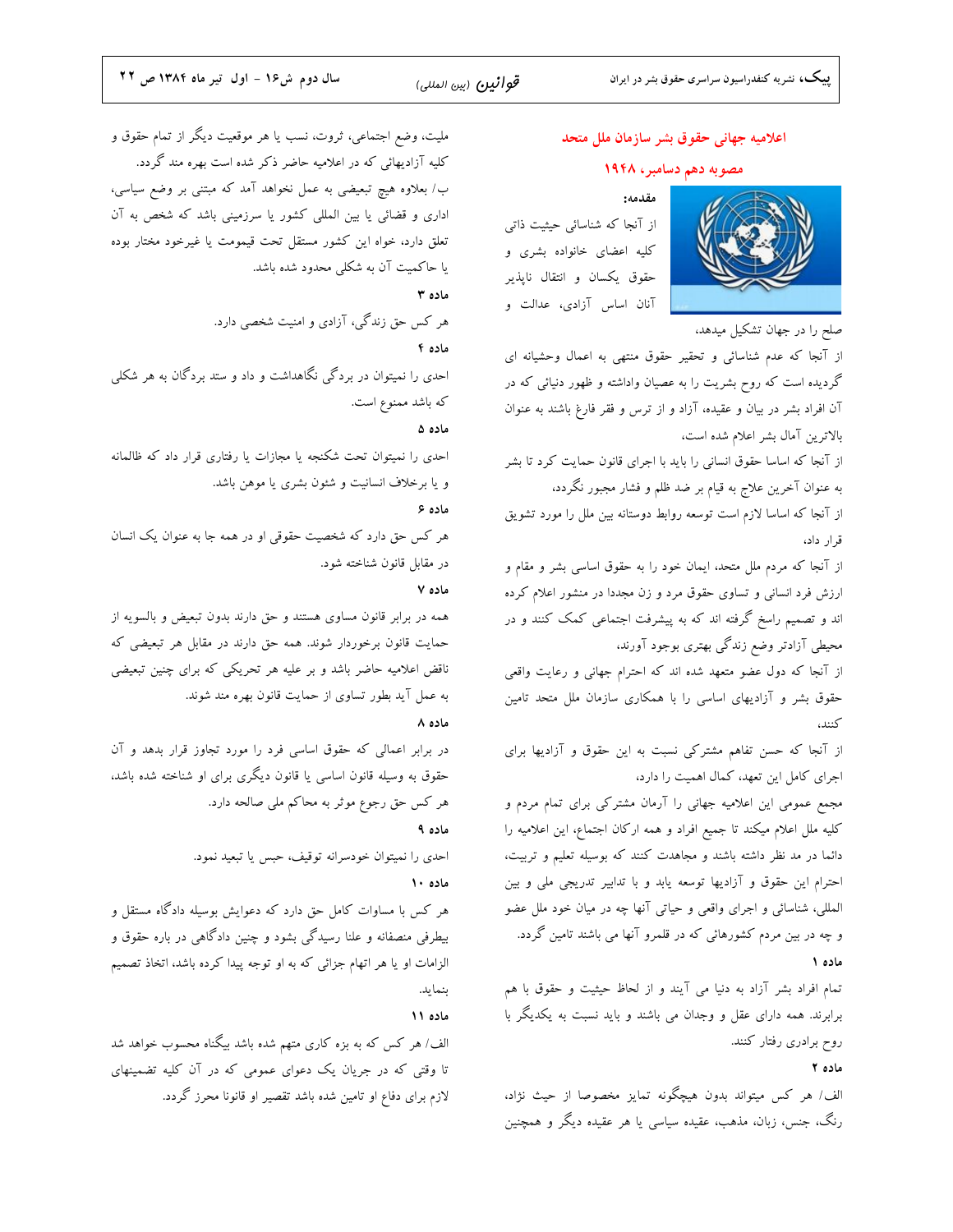دینی است. هر کس میتواند از این حقوق منفردا یا مجتمعا بطور خصوصی یا بطور عمومی برخوردار باشد. ماده ١٩ هر کس حق آزادی عقیده و بیان دارد و حق مزبور شامل آنست که از داشتن عقاید خود بیم و اضطرابی نداشته باشد و در کسب اطلاعات و افکار و در اخذ و انتشار آن، با تمام وسائل ممکن و بدون ملاحظات مرزی، آزاد باشد. ماده ٢٠ الف/ هر کس حق دارد آزادانه مجامع و جمعیتهای مسالمت آمیز تشکیل دهد. ب/ هیچکس را نمیتوان مجبور به شرکت در اجتماع کرد. ماده ٢١ الف/ هر کس حق دارد که در اداره امور عمومی کشور خود، خواه مستقيما و خواه با وساطت نمايندگاني كه آزادانه انتخاب شده باشند شرکت جويد. ب/ هر کس حق دارد با تساوی شرایط به مشاغل عمومی کشور خود نايل آيد. ج/ اساس و منشاء قدرت حکومت، اراده مردم است. این اراده باید به وسیله انتخاباتی ابراز گردد که از روی صداقت و بطور ادواری صورت پذیرد. انتخابات باید عمومی و با رعایت مساوات باشد و با رای مخفی یا طریقه ای نظیر آن انجام گیرد که آزادی رای را تامین نماید. ماده ٢٢ هر کس به عنوان عضو اجتماع حق امنیت اجتماعی دارد و مجاز است بوسیله مساعی ملی و همکاری بین المللی حقوق اقتصادی، اجتماعی و فرهنگی خود را که لازمه مقام و نمو آزادانه شخصیت اوست با رعایت تشکیلات و منافع هر کشور به دست آورد. ماده ٢٣ الف/ هر كس حق دارد كار كند، كار خود را آزادانه انتخاب نمايد، شرایط منصفانه و رضایت بخشی برای کار خواستار باشد و در مقابل بیکاری مورد حمایت قرار گیرد. ب/ همه حق دارند که بدون هیچ تبعیضی در مقابل کار مساوی، اجرت مساوی دریافت دارند. ج/ هر کس که کار میکند به مزد منصفانه و رضایت بخشی ذیحق میشود که زندگی او و خانواده اش را موافق شئون انسانی تامین کند و آن را در صورت لزوم با هر نوع وسائل دیگر حمایت اجتماعی، تکمیل نماید. د/ هر کس حق دارد که برای دفاع از منافع خود با دیگران اتحادیه تشکیل دهد و در اتحادیه ها نیز شرکت کند. ب/ هیچکس برای انجام یا عدم انجام عملی که در موقع ارتکاب آن عمل به موجب حقوق ملی یا بین المللی جرم بدان تعلق میگرفت در باره احدی اعمال نخواهد شد. ماده ١٢ احدی در زندگی خصوصی، امور خانوادگی، اقامتگاه یا مکاتبات خود نباید مورد مداخله خودسرانه واقع شود و شرافت و اسم و رسمش نباید مورد حمله قرار گیرد. هر کس حق دارد که در مقابل اینگونه مداخلات و حملات مورد حمایت قانون قرار گیرد. ماده ١٣ الف/ هر کس حق دارد که در داخل هر کشوری آزادانه عبور و مرور كند و محل اقامت خود را انتخاب نمايد. ب/ هر کس حق دارد هر کشوری و از جمله کشور خود را ترک نماید یا به کشور خود باز گردد. ماده ١٤ الف/ هر کس حق دارد در برابر تعقیب، شکنجه و آزار، پناهگاهی جستجو کند و در کشورهای دیگر پناه اختیار کند. ب/ در موردی که تعقیب واقعا مبتنی به جرم عمومی و غیر سیاسی یا رفتارهائی مخالف با اصول و مقاصد ملل متحد باشد، نمیتوان از این حق استفاده نمود. ماده ١۵ الف/ هر کس حق دارد که دارای تابعیت باشد. ب/ احدی را نمیتوان خودسرانه از تابعیت خود یا از حق تغییر تابعیت محروم کرد. ماده ۱۶ الف/ هر زن و یا مرد بالغی حق دارد بدون هیچگونه محدودیت از نظر نژاد، ملیت، تابعیت یا مذهب با همدیگر زناشوئی کنند و تشکیل خانواده دهند. در تمام مدت زناشوئی و هنگام انحلال آن، زن و شوهر در کلیه امور مربوط به ازدواج دارای حقوق مساوی می باشند. ب/ ازدواج باید با رضایت کامل و آزادانه زن و مرد واقع شود. ج/ خانواده ركن طبيعي و اساسي اجتماع است و حق دارد از حمايت جامعه و دولت بهره مند شود. ماده ١٧ الف/ هر شخص منفردا يا بطور اجتماع حق مالكيت دارد. ب/ هیچکس را نمیتوان بدون مجوز قانونی از مالکیت محروم کرد. ماده ١٨ هر کس حق دارد که از آزادی فکر، وجدان و مذهب بهره مند شود. این حق متضمن آزادی تغییر مذهب یاعقیده و همچنین متضمن آزادی اظهار

عقیده و ایمان میباشد و نیز شامل آزادی تعلیمات مذهبی و اجرای مراسم

ماده ٢۴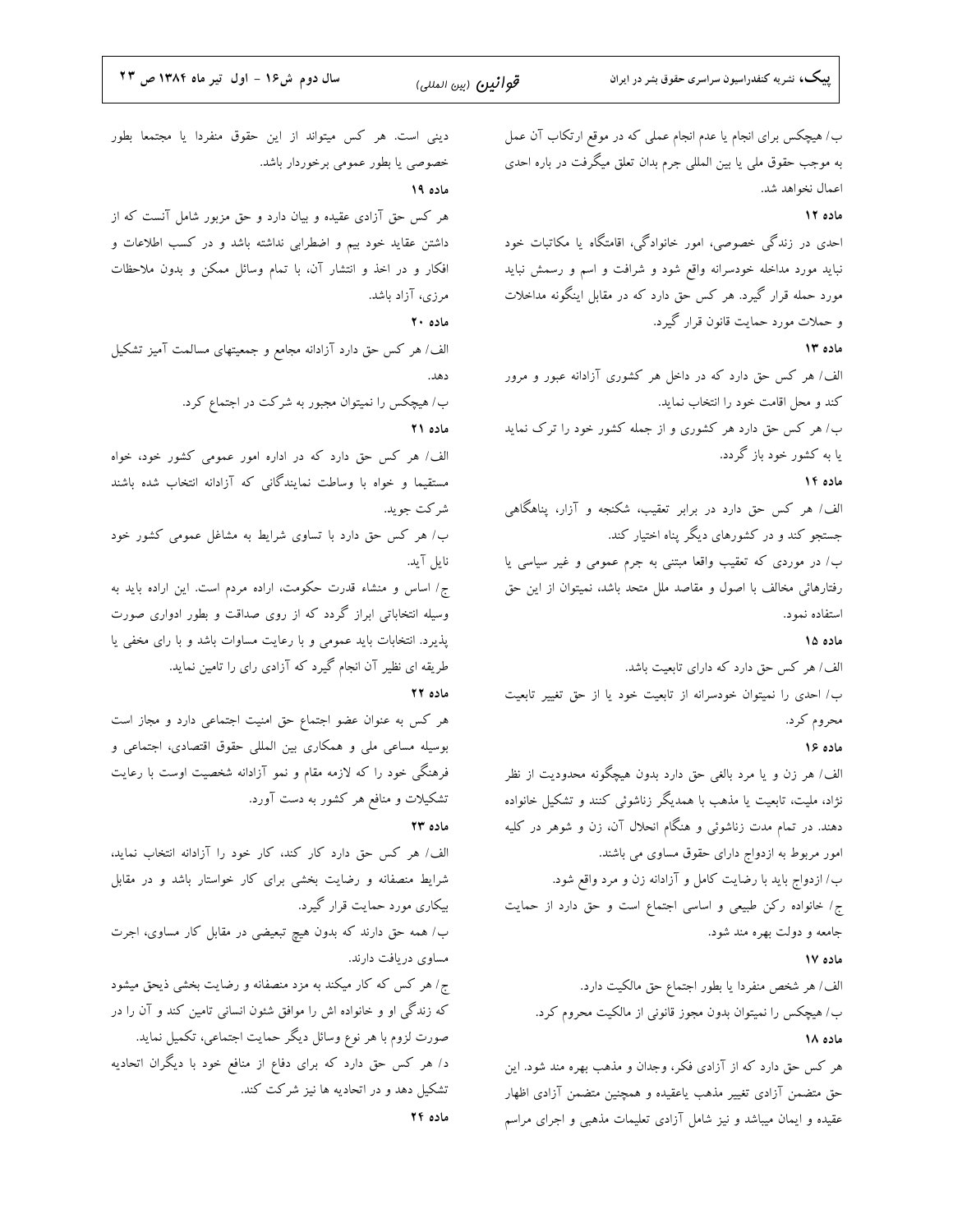هر کس حق استراحت و فراغت دارد و بخصوص به محدودیت معقول ساعات کار و مرخصیهای ادواری، با اخذ حقوق ذیحق می باشد.

# ماده ۲۵

الف/ هر کس حق دارد که سطح زندگی او، سلامتی و رفاه خود و خانواده اش را از حیث خوراک و مسکن و مراقبتهای طبی و خدمات لازم اجتماعی تامین کند و همچنین حق دارد که در مواقع بیکاری، بیماری، نقص اعضاء، بیوگی، پیری یا در تمام موارد دیگری که به علل خارج از اراده او وسائل امرار معاشش از دست رفته باشد از شرايط آبرومندانه زندگی برخوردار باشد.

ب/ مادران و کودکان حق دارند که از کمک و مراقبت مخصوصی بهره مند شوند. کودکان چه بر اثر ازدواج و چه بدون ازدواج به دنیا آمده باشند حق دارند که همه از یکنوع حمایت اجتماعی برخوردار شوند.

# ماده ۲۶

الف/ هر کس حق دارد که از آموزش و پرورش بهره مند شود. آموزش و پرورش لااقل تا حدودی که مربوط به تعلیمات ابتدائی و اساسی است باید مجانی باشد. آموزش ابتدائی اجباری است. آموزش حرفه ای باید عمومیت پیدا کند و آموزش عالی باید با شرایط تساوی کامل، به روی همه باز باشد تا همه، بنا به استعداد خود بتوانند از آن بهره مند گردند. ب/ آموزش و پرورش باید به طوری هدایت شود که شخصیت انسانی هر کس را به حد اکمل رشد آن برساند و احترام حقوق و آزادیهای بشر را تقویت کند. آموزش و پرورش باید حسن تفاهم، گذشت و احترام عقاید مخالف و دوستی بین تمام ملل و جمعیتهای نژادی یا مذهبی و همچنین توسعه فعالیتهای ملل متحد را در راه حفظ صلح، تسهیل نماید. ج/ پدر و مادر در انتخاب نوع آموزش و پرورش فرزندان خود نسبت به دیگران اولویت دارند.

# ماده ۲۷

الف/ هر کس حق دارد آزادانه در زندگی فرهنگی اجتماع شرکت کند، از فنون و هنرها متمتع گردد و در پیشرفت علمی و فوائد آن سهیم باشد. ب/ هر کس حق دارد از حمایت منافع معنوی و مادی آثار علمی، فرهنگی یا هنری خود برخوردار شود.

# ماده ٢٨

هر کس حق دارد برقراری نظمی را بخواهد که از لحاظ اجتماعی و بین المللی، حقوق و آزادیهائی را که در این اعلامیه ذکر گردیده است تامین کند و آنها را به مورد عمل بگذارد.

# ماده ٢٩

الف/ هر کس در مقابل آن جامعه ای وظیفه دارد که رشد آزاد و کامل شخصیت او را میسر سازد.

ب/ هر كس در اجراى حقوق و استفاده از آزاديهاى خود، فقط8 تابع محدودیتهائی است که بوسیله قانون، منحصرا به منظور تامین شناسائی و مراعات حقوق و آزادیهای دیگران و برای رعایت مقتضیات صحیح اخلاقی و نظم عمومی و رفاه همگانی، در شرایط یک جامعه دموکراتیک وضع گردیده است.

ج/ این حقوق و آزادیها، در هیچ موردی نمیتواند بر خلاف مقاصد و اصول ملل متحد اجرا گردد.

# ماده ۳۰

هیچیک از مقررات اعلامیه حاضر نباید طوری تفسیر شود که متضمن حقی برای دولتی یا جمعیتی یا فردی باشد که به موجب آن بتواند هر یک از حقوق و آزادیهای مندرج در این اعلامیه را از بین ببرد و یا در آن راه فعالیتی بنماید.

# نقبه از صفحه ۲۷

این می تواند انجام دهد در این باره ؟ شما این را چگونه می بینید؟ ج : شما می دانید ما نقش مهمی در انتخابات بازی کردیم. و ما برای حکومت عراق روشن کردیم که ما آماده ایم تا با آنها در مورد پیش نویس قانون اساسی همکاری کنیم. ما کارشناسانی آماده داریم تا رسیدن به توافق را میان آنها آسان کند , اگر آنها می خواهند ما چنین کاری کنیم. ما آماده ایم تا با آنها در باره همه پرسی برای تأیید قانون اساسی و انتخابات پارلمانی بعد از آن همکاری کنیم. ما خواهان آنیم تا نقش خود را به طور کامل بازی کرده و اگر پیشامدها بگذارد برنامه و دستور کار خود را به نحو احسن و کامل انجام دهیم. اگریک محیط امن و آرام ایجاد گردد , جامعه بین الملل و ما کار بسیار زیادی می تواند انجام دهد. خشونت دسترسی گسترده ما به همه مناطق و خاصه حومه شهرها را برای انجام کارهایی از نوع بهبود سازی و بازسازی و کارهای انسانی که ما معمولاً انجام می دهیم , بسیار سخت کرده است. حتی با وجود این ما توانسته ایم برخی کارها با کمک مشاوران و افراد روشن محلی انجام دهیم. ما به یک محیط امن نیاز داریم تا بتوانیم میزان تلاش خود را افزايش دهيم.

س : در مورد كشمكش و تنش بين سازمان ملل و ايالات متحده آيا شما خوش بینید که ما ازسخت ترین مرحله آن گذشته ایم؟

ج : بلي من فكر مي كنم ما از پيچ سخت گذشته ايم. همچنان كه گفتم ما با دولت خوب کار می کنیم و من براین باورم که با کنگره نیز رابطه می تواند بهتر گردد.

س : ایا ممکن است شما به کنگره روید و با آنها صحبت کنید ؟ ج : ممکن است. س : سناتور کولمن می گوید شما آسیب رسانده اید و نمی توانید اصلاحات را در سازمان ملل انجام دهید. در باره او چه می گویید؟ ج : مراقب باش و ببین.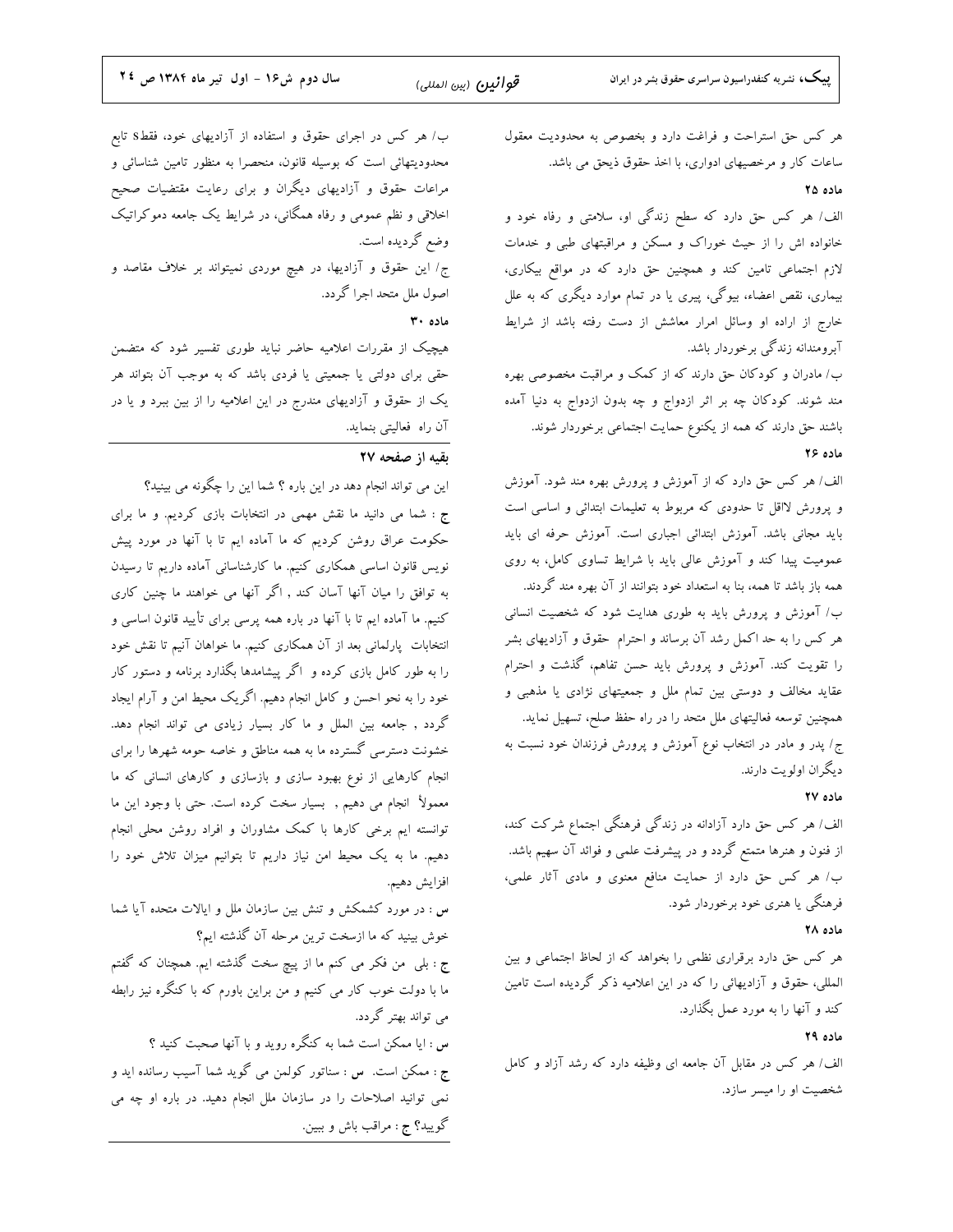# برگردان: تهمورس کیانی عراق، ایران، برنامه "غذا در برابر نفت" و جان بولتون در مصاحبه با کوفی عنان



مقدمه مترجم : هنگامیکه در سال ۱۹۹۷ کوفی عنان بنا به پیشنهاد دولت رئيس جمهور كلينتون – برای خلاص شدن از دست نامزدی دوباره پطرس غالی- برای دبیر کلی سازمان ملل انتخاب گشت , فرض براین بود که او دبیر کل محبوب آمریکایی خواهد بود. او حتی توانست در گفتگوهای خود

با سناتور جسی هلمز به برخی از اختلافات پایان داده و موافقت کنگره را با پرداخت یک میلیارد دلار از بدهی معوقه ایالات متحده به سازمان ملل بدست آورد. اما درسالهای اخیر با افزایش نفوذ نومحافظه کاران و دست راستی های افراطی و مذهبیون در سیاست دولت آمریکا , به سان بسیاری از عرصه های دیگر در سیاست بین الملل و روابط بین دولت ها, تنش بین این سازمان و آن نیروها نیز دوباره بالا گرفته است و به سطح سیاست اجرایی ایالات متحده فراروییده است. در ماههای اخیر از سویی کوفی عنان دبیرکل سازمان ملل و از دیگر سو سیاست ها و کارکرد سازمان ملل هدف انتقادات تند و تیزی از سوی نومحافظه کاران و برخی از نیروهای وابسته به جناح راست افراطی در ایالات متحده قرار گرفته است. البته ناگفته پیدا است که این سازمان نیاز به اصلاحاتی متناسب با وضعیت کنونی روابط بین الملل دارد. سازمان ملل محصول نظام ایجاد شده بعد از جنگ جهانی دوم بوده است که آن نظام اکنون کاملأ دگرگون گشته است. اما به نظر می رسد نو محافظه کاران در جستجوی تسلط بی چون و چرا بر سازمان ملل و تبدیل رسمی آن به عامل اجرایی وزرات خارجه ایالات متحده هستند. کوفی عنان دبیرکل سازمان ملل در مصاحبه ای با باربرا سلاوین از روزنامه "یو. اس. ا. تودی ً به پرسش های او درباره عراق, ایران, رسوایی در برنامه "غذا در برابر نفت ً سازمان ملل, و جان بولتون نماینده احتمالی و جنجال برانگیز ایالات متحده در سازمان ملل پاسخ گفته است. مشروح این مصاحبه در زیر آورده میشود

#### **xxxxxxxxx**

سؤال : بگذار من نخست درباره جان بولتون بیرسم . فکر می کنید آیا شما قادر به کار با او خواهید بود البته اگر او برای این کار در سنا تأیید

شود , و آیا هیچ مزیتی در این است که سفیر ایالات متحده در سازمان ملل کسی باشد که در گذشته آنطور تند وتیز به این مؤسسه انتقاد می کر ده است؟

پاسخ : ما ۱۹۱ سفیر در اینجا داریم و در خلال سالهای گذشته من موفق شده ام تا به طور مؤثری با همه آنها کار کنم . من با تمام سفرای پیشین ایالات متحده خوب کارکرده ام و مطمئن هستم قادر خواهم بود با بعدی نیز کار کنم.

س : آیا هرگز در خلال این دوره به استعفا اندیشیده ای ؟ آیا ممکن است شما باقی مانده دوره خود را تمام نکنید؟

ج : همچنان که به درستی گفتید این دوره سختی بوده است . من بسیار درباره سازمان اندیشه کرده ام. کارهای بسیارزیادی است که ما باید .<br>انجام دهیم. من بسیار درباره برنامه نفت دربرابر غذا , درباره کمیسیون والكر و كارش , و سيل حمله و انتقادت ييوسته برعليه ما , انديشيده ام . بلی , ما برخی اشتباهات داشته ایم. برخی ضعف های مدیریتی بوده است و ما آنها را جدی می گیریم. ما دریافت های کمیته را جدی گرفته و درحال دست زدن به اقداماتی هستیم تا آنها را تصحیح کنیم. در خلال این دوره خویشتن نگری و بررسی کارنامه سازمان ملل , پرسش درباره نقش خود من نیز مطرح گشته و اینکه من چگونه می توانم به بهترین وجهی به سازمان ملل کمک کنم. البته هنگام بررسی همه راهها و گزینه ها , هرفردی به استعفا نیز به عنوان یک گزینه می نگرد تا ببیند آیا کمکی خواهد کرد. در پایان من دیدم آن بسیار ساده تر است تا اینکه مسئولیت پذیرفته و به فشار خود برای انجام اصلاحات در اجلاس سران در سپتامبر آينده ادامه دهم.

س : برخی از کارکنان شما مطرح کرده اند که این یک فرصت استثنایی است تا بخاطر این رسوایی اینگونه مسائل را بررسی کرده و مورد توجه قرارداد و از دیگر سو فرصت خوبی است تا دوباره ایالات متحده را درگیر همکاری با سازمان ملل کرد. شما چگونه روابط بین ایالات متحده و سازمان ملل را ارزیابی می کنید؟ آیا فکر می کنید شکاف بعد از عراق برطرف شدنی است ؟

ج : من از زمانی که دبیر کل سازمان ملل بوده ام همواره با ایالات متحده کاملأ به خوبی کار کرده ام. این روابط در پی حوادثی که به جنگ عراق منجر گشت صدمه دید . این آسیب ها هنوز برجای خود باقی هستند , .<br>اگر چه من با وزیر خارجه و خود رئیس جمهور به قدر کافی به خوبی کار می کنم. ما تلفنی گفتگو می کنیم , با همدیگر دیدار می کنیم , حتى اخيراً در مسكو با هم ديدار داشتيم. اما من فكر مى كنم ما روابط خود با کنگره رابهتر کرده بودیم. به خاطر بیاور هنگامیکه من این مسئولیت را پذیرفتم, روزهایی که جسی هلمز بود , ما توانستیم روابط را بهبود دهیم . من از آن می ترسم که دوباره این رابطه خراب شده باشد. و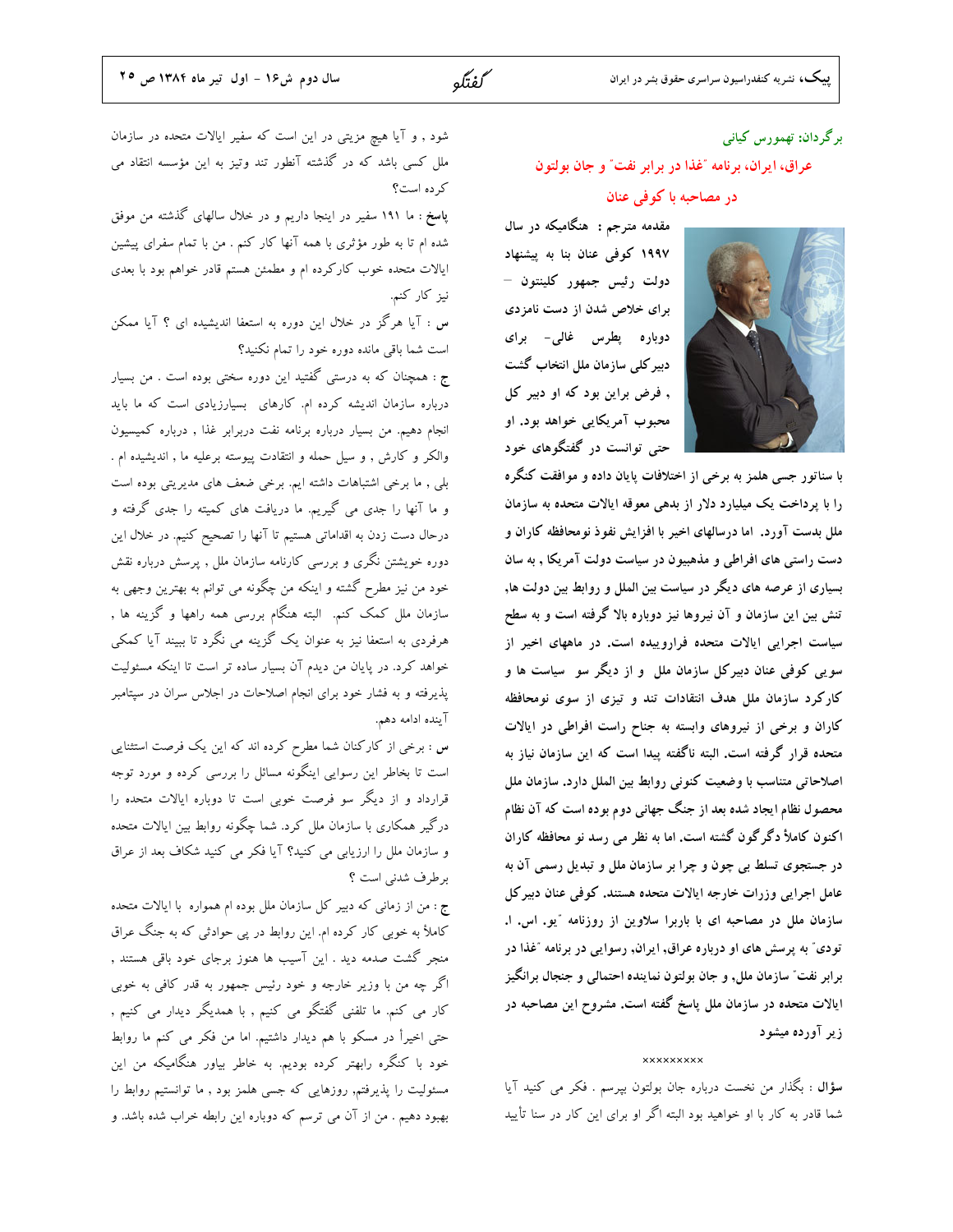**پییک،** نشریه کنفدراسیون سراسری حقوق بشر در ایران

لازم است تلاشهایمان را به کار گیریم تا آنرا بهبود دهیم. افکار عمومی آمریکا علنأ و به طور گسترده ای از ما پشتیبانی می کنند. آنان حتی سیل تفاسیر تند انتقادی از ما را به پرسش گرفتند. چیزی که مایه تأسف است آن است که در همه آن بحث ها و انتقادات , موضوع اصلی که هدف برنامه نفت در برنامه غذا بود گم شده و از آن سخن گفته نمی شود. نگرانی درباره مردم عراق , این نگرانی که اگر کسی به دنبال علائق و نیازهای آنان نمی رفت , همه تحریم ها فرو می ریخت. و این واقعیت که توزیع نیازمندیها بدست سازمان ملل به خوبی کار می کرد. کمک های سازمان تقریبأ به هر خانه ای در عراق می رسید. ما کارت های توزیع را به عنوان یک پایه ای برای انتخابات به کار گرفته بودیم. برخی هنگام این گونه که منتقدین تفسیر می کنند ما را ناامید می کند , گویی صدام حسین گناهی ندارد و در کار دستکاری و خرابکاری در برنامه نبود و هنگامیکه شما مطبوعات ایالات متحده را می خوانید گویی همه نواقص در اثر کار سازمان ملل است و صدام و حکومتش هیچ نقشی نداشتند. من مثالي در اين باره دارم و آن داستان خودم در جواني در دبیرستان است , هنگامیکه یکی از استادان به کلاس وارد شده و یک ورقه پهن و بزرگ سفید روی نخته سیاه گذاشت و یک نقطه در گوشه سمت راست تخته سیاه گذارد و پرسید : " بچه ها چه می بینید ؟" ً همه ما یک صدا فریاد زدیم , یک نقطه سیاه . آموزگار ایستاد و پرسید : " حتی یکی از شما آن ورقه بزرگ سفید را ندید , همه شما تنها نقطه سیاه را دیدید". او سپس ادامه داد تا به ما بیآموزد تا روی تصاویر بزرگتر متمرکز شویم , نه روی نقاط منفی کوچک . و در عراق و موضوع برنامه نفت در برابر غذا این اتفاق عینأ رخ داده است.

س : من می دانم شما تکذیب کرده اید که می دانستید پسر تان هنوز کارمند شرکت کوتکنا می باشد هنگامیکه آن کمپانی یک قرارداد با برنامه نفت در برابر غذا بست . هم اكنون رابطه شما با او چگونه است؟ او چرا با کمیسیون والکر همکاری نمی کند؟

ج : پسر , پسر است . من فرزندانم را بسیار دوست دارم . من پسرم را دوست دارم. این حوادث برای من به عنوان یک پدر و یک دبیرکل بسیار دردناک بوده است. من به او اصرار کردم تا با کمیته همکاری کند. اما هنگامیکه وکیل او به او گفت که آنها هر چه را کمیته خواسته است به آنها داده اند , او تصمیم گرفت تا دیگر به آن کار ادامه ندهد. البته او یک مرد بیش از سی ساله است و اگر تصمیم بگیرد تا از گفته وكيلش پيروي كند , تصميم خود اوست.

س : آيا او با هيچ اتهام قانوني اكنون روبروست ؟ ج : البته نه. او تأکید دارد که او هیچ خلافی انجام نداده است. اما بررسی ها ادامه دارد و ما منتظریم ببینیم کمیته والکر چه دستاوردی دارد.

سال دوم ش١۶ - اول تير ماه ١٣٨٤ ص ٢٦

س : آیا امیدوار هستی که بتوانی روشی را که قراردادها ترسیم می شوند طوری تغییر دهید تا مقامات عالی بیشتر در همراهی با شما کار کنند ؟ ج : یکی از چیزهایی که ما در صدد انجام آن هستیم اصلاح رهیافت کنونی برای پیدا کردن و استخدام افراد ارشد است. ما آنرا بسیار بازتر و رقابتی تر کرده ایم. و من معتقدم اینکار اکنون به خوبی انجام شده است. اگرچه این شفافیت نیز نقاط ضعف خود را داراست به این معنی که بسیار زنان و مردان برجسته و شایسته ای هستند که نمی خواهند وارد یک جریان رقابتی شوند, اگر آنها موضوع را درک نکنند این می تواند یک وضعیت دشوار ایجاد کند. اما به هرحال اینها چیزهایی هستند که ما مورد بررسی داریم . دبیرکل باید توانایی آن را دا شته باشد که بتواند بهترین ها را جذب کند و همینطور دستش باز باشد که آنها را کنار بگذارد.

س : آیا شما از ایجاد یک دفتر اصول اخلاقی و نظارت بر اجرای قانون در سازمان ملل پشتیبانی می کنید.

ج : كاملأ , در واقع ما داريم مكانيسم " آژير خطر" را تقويت مي كنيم . ما در حال ایجاد یک کمیته حسابرسی هستیم تا تضمین کند که مدیران با مسئوليت خود آشنا و بدان عمل مي كنند. ما دراين باره با تحقيق کامل و با همکاری یک شرکت خارجی عمل کردیم.

س : آنطور که من می فهم قواعد و ضابطه ها بیشتر ً مبهم هستند. ج : ما هم ضوابط داریم و هم اصول و عرف داریم. ما باید از مجمع عمومی بخواهیم تا آنانرا تغییر دهد. اما در بخشهایی من می توانم اختیارات خود را اعمال کنم و در آن بخش ها ما در حال اصلاح هستیم. س : در خلال بحث های مربوط به تأیید جان بولتون بسیار دراین باره سخن رفته است که انتصاب او برای انجام اصلاحات در سازمان ملل حیاتی است. با این وجود ما کشف کرده ایم که ایالات متحده در عمل هیچ پیشنهادی تا کنون در باره اصلاحات نداشته است. شما فکر می کنید دولت بوش واقعاً می خواهد درگیر این فرایند شود یا اینکه همه این بحث ها مجامله است؟

ج : هنگامیکه گزارش منتشر گشت , من هم با رئیس جمهور بوش و هم با وزیر خارجه رایس گفتگو کردم . رئیس جمهور خاطر نشان کرد که اصلاحات در سازمان ملل موضوع مهمی است. همچنین او گفت که ما هرچه را در گزارش آمده است دوست نداریم, اما ما از اصلاحات پشتيباني ميكنيم.

س : آیا شما هیچ اقدامی نیز دیده اید؟

ج : شماری از کشور ها در حال مذاکره با هم هستند و بین خود گفتگو می کنند. در باره برخی موضوعات ایالات متحده به روشنی علاقه مندی خود را نشان داده است. مثلأ در باره موضوع كميسيون حقوق بشر كه من پیشنهاد داده ام از حالت کمیسیون بودن به ایجاد یک شورا تغییر یابد . اما بسیار موضوعات دیگر وجود دارد. همچنین من می دانم آنها در باره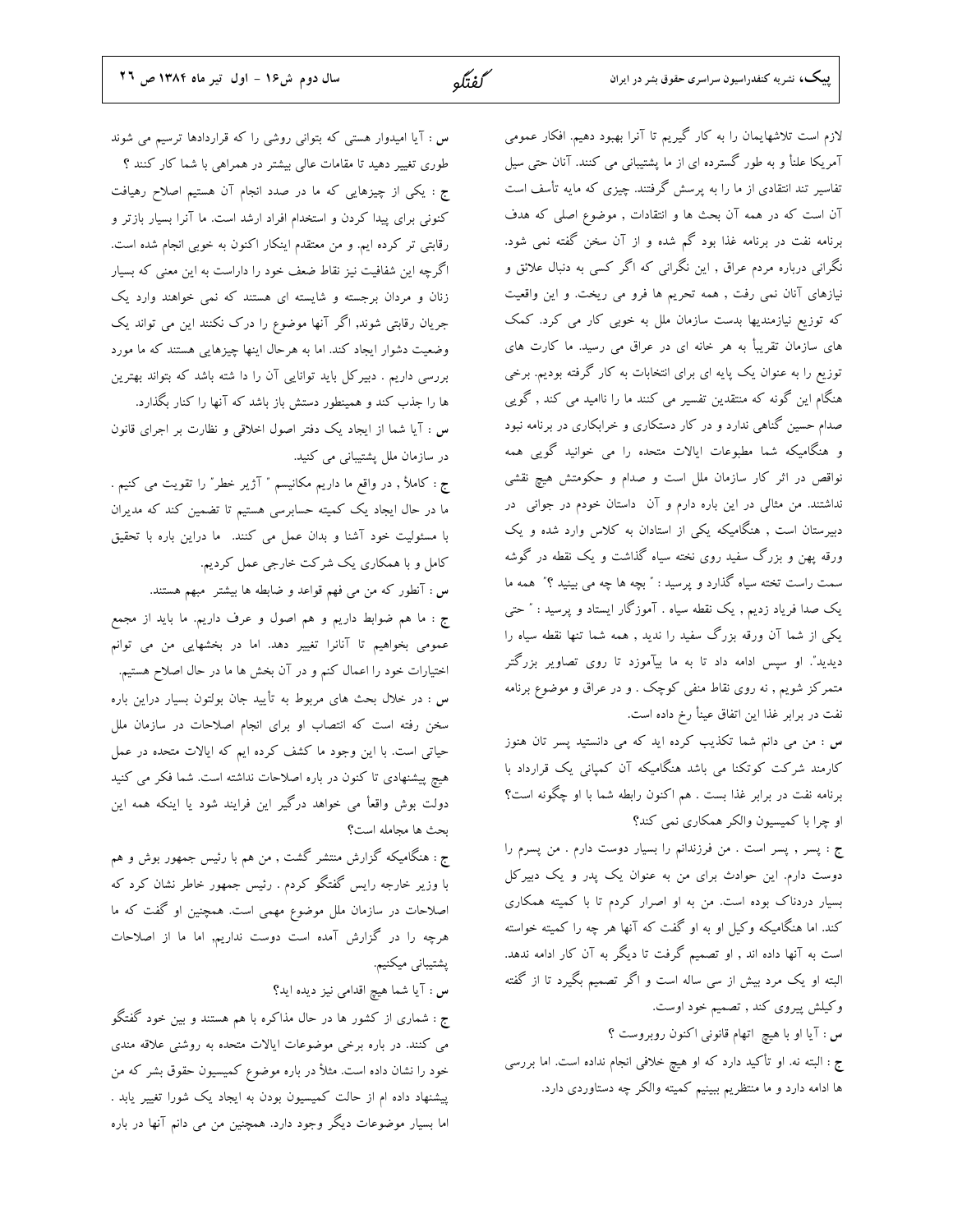خطوط راهنمایی که من در براره استفاده از زور پیشنهاد داده ام زیاد مشتاق و علاقه مند نیستند. نظر به اینکه آنها حداقل از عضویت یک کشور جدید در شورای امنیت پشتیبانی کرده اند , من فکر می کنم آنها در باره اصلاحات در شورای امنیت نیز نظر بازی و مثبتی دارند. س : آن یک کشور ژاین است ؟

ج : اما ژاپن به تنهایی نمی تواند وارد شورا گردد. ما نیاز به اصلاح در شورا داریم تا از آن رهگذر ژاپن نیز بتواند وارد گردد.

س : بگذار من درباره موضوعاتی پرسش کنم که علاوه بر اصلاحات , در سازمان ملل مطرح هستند. عراق آشکارا یک موضوع ً ضربه زننده ً و پر کشمکش بود. اکنون ما ایران و کره شمالی را داریم. آیا شما فکر می کنید شورای امنیت مسیر مناسب برای حل وفصل مسائلی از این گونه  $C_{11}$ 

ج : تنش های پیرامون برنامه های اتمی ایران و کره اهمیت کنفرانس جاری جلو گیری از گسترش سلاحهای اتمی را کمرنگ و تضعیف کرده است. و همینطور نیاز به اینکه حکومت ها باید آنرا جدی بگیرند و رژیم حاکم بر این پیمان را تقویت سازند در سایه این تنش تضعیف گشته است. ان . پی . تی بیش از ۳۵ سال به ما خدمت کرده است. در باره موضوع ایران من امیدوارم آنها میز مذاکره را رها نسازند و به گفتگوهای خود با ″ سه گانه ″ اتحادیه اروپا ادامه دهند و سرانجام پروتکل اضافی آژانس انرژی اتمی را امضاء کنند. اگر ما بتوانیم با ایران کار کنیم و آنها را وادار کنیم تا این موضوع را بپذیرند , ما یک گام اساسی واقعی به پیش براداشته ایم. از چیزهایی که من شنیده ام , اگر چه شایعاتی هست که آنها می خواهند گفتگوها را رها سازند , اما قطعی نیست. من در تماس با البرادعي و همچنين وزير خارجه ايران - هنگاميكه او اينجا بود-بوده ام.

( عنان چون می خواست گفته های خود را دراین باره روشن سازد روز شنبه زنگ زد و درخواست کرد این چند سطر به گفته هایش اضافه گردد- مصاحبه گر ) : من بر این باور هستم اگر موضوع برنامه اتمی ایران به شورا ارجاع گردد , اعضا باید به خوبی و به دقت آگاه باشند که هر نوع تصمیمی آنها بگیرند موجب خواهد گشت تا یک پیشینه و روالی در سازمان ملل بنیان گردد. عمل کردن یا نکردن آنها یک تأ ثیر عظیم بر موارد مشابه آینده و همینطور تلاشهای ما برای تقویت این پیمان خواهد داشت.

س : کره شمالی چه ؟

ج : آنها باید واقعأ بکو شند تا کره را به گفتگوهای شش جانبه باز گردانند. هر کسی که در گیر این موضوع است و من با صحبت کرده ام روی بازگرداندن کره به این گفتگوها به مثابه خودرو اصلی برای حل مسئله تکیه می کند. هر چیزی نباید به شورای امنیت کشیده شود. و ما به

عنوان یک سازمان مدعی نیستیم که یک انحصار برای حل همه این مسائل داریم. اگر آنها در جای دیگر حل گردد ما آنرا تحسین می کنیم. س : یکی دوتا اتفاق در باره عراق بود که پیش از انتخابات ایالات متحده شما به خاطر آن در معرض انتقاد قرار گرفتید. یکی تفسیر شما در مصاحبه با بی بی سی بود که شما جنگ عراق را ″ غیر قانونی ″ خواندید. و دیگری نامه ای بود که شما فرستادید و بر خلاف حمله به فلوجه توصیه کردید. آیا اکنون از این مواضع متأسف هستید؟

ج : من بر آن نبودم تا در آن مصاحبه ۖ دكترين و ايده جديدى مطرح کنم. موضع من پیش از آن مصاحبه این بود که حمله به عراق در وحدت و هماهنگی با شورای امنیت نبوده است. این یک موضعی بود که من مصرأ اعلام کرده بودم. همچنانکه در بازنگری آن گفتم , حمله به عراق در زمان مناسب صورت نگرفت , و البته من مصاحبه را به قصد گفتن این انجام نداده بودم . آن یک پاسخ به یک پرسش بود و بس. نامه من در باره فلوجه به قصد سازنده بودن نوشته شد و من صادقانه آن را نوشتم تا نگرانی خود را نشان داده و بی طرفی خود را حفظ کنم تا معلوم گردد من از هیچ طرفی در آن در گیری پشتیبانی نمی کنم. من می کوشم تا با وسواس خاصي بي طرف باقي بمانم.

س : با این وجود , موقعیت شما طوری است که به نظر می رسد آن کار ذاتأ غیر ممکن است. شما قرار است از طرف همه کشورهای جهان صحبت کنید , اما برخی هنگام ایالات متحده مواضعی می گیرد که بقیه جهان از آن پشتیبانی نمی کند. چگونه یک فرد می تواند در این میدان مین دو لنگه سواری کرده و حرکت کند؟

ج : دبیر کل باید بتواند با همه دولت های عضو از جمله ایالات متحده .<br>کار کند , اما دبیر کل باید در همان حال بتواند از منشور دفاع کرده و نگران علائق همه اعضاء باشد. بنابراین من می پذیرم که همیشه ً مواقعی خواهد بود که ایالات متحده هر چه را من می گویم یا انجام می دهم دوست نخواهد داشت , و همینطور سازمان نیز اینطور نیست که همیشه از کارهای ایالات متحده راضی و خشنود باشد. و در واقع در برخی گفتگوهای با پرزیدنت بوش , آنجا که اختلاف و جود داشته است , او روشن ساخته است كه " كوفي شما بايد وظيفه خود را انجام دهيد و من نيز وظيفه خود را" . اين نوع طرز تلقى به نظر من طرز تلقى مناسبي است برای بررسی ورهیافت هنگام اختلاف ها . این واقعیت که اختلاف وجود دارد به این معنی نیست که ما نباید با هم کار کنیم. ما در مورد بیشتر چیزها موافقت داریم , اما موضوعاتی هست که ما در باره آنها اختلاف داريم و اين جزو طبيعت شغل من است.

س : یک سؤال دیگر درباره عراق ؛ آنجا هنوز میزان بسیار زیادی از خشونت وجود دارد. آیا جامعه بین المللی و سازمان ملل کاری بیشتر از بقیه در صفحه ۲۴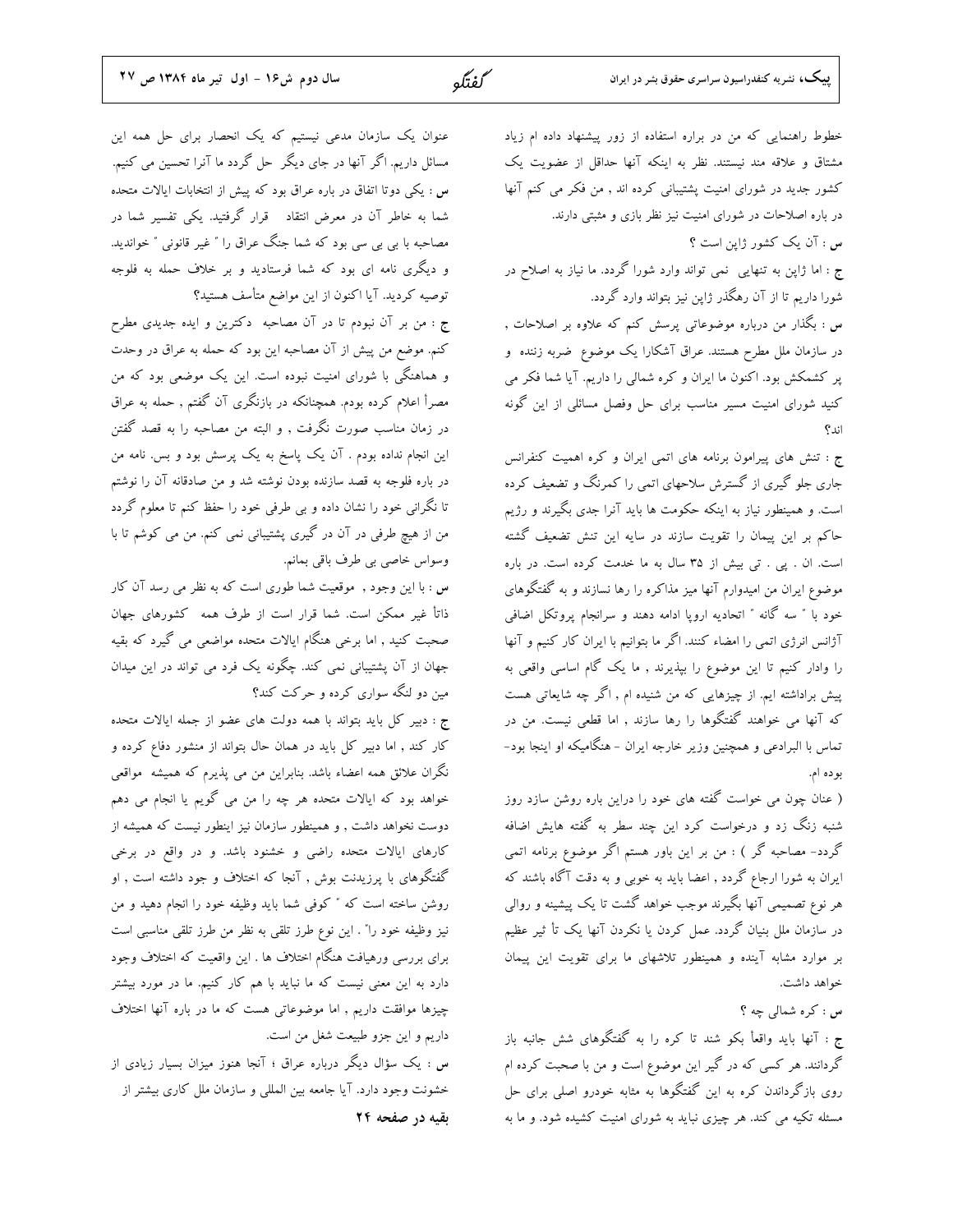# سال دوم ش١۶ - اول تير ماه ١٣٨٤ ص ٢٨

است و بی اختیار به دلیل گستردگی، پیچیدگی، دسترسی نداشتن به تمام قلمرو، اختلاف طبقاتي، همسان نبودن اجزا، سلطه جويى، طبقه بندي ارکان قدرت و نابرابری از کار بازخواهد ایستاد. در تحقیقات خودم در مورد تاريخ امپراتوري ها چهار دليل اصلي براي توضيح علل سقوط آنها يافته ام جرد دايموند(Jared Diamond) نيز در كتاب جديدش با عنوان سقوط(Collapse) فهرستی از دلایل سقوط سیستم های اجتماعی را برشمرده كه تا حدي با دلايل من همخوانی دارد. هر چند كه وي در مورد سيستم هاي اجتماعي سخن مي گويد و نه امپراتوري ها به طور اخص- اجازه دهید این دلایل را در اینجا در ارتباط با امپراتوری آمریکا برشمرم:- ١- تخريب منابع طبيعي: اغلب امپراتوري ها پس از به کارگيري بي رويه زمين و منابع آب که براي ادامه وجودشان حياتي بود از بين رفتند. دليل اين تخريب ها اغلب چيزي جز كشت و زرع بي رويه نبوده است. امپراتوري ما نيز از اين امر مستثنا نيست، هر چند كه ابعاد وخیم و عوارض حمله ما به طبیعت هنوز آشکار نشده است. دانشمندان بر این عقیده اند که تمامی شاخص های اکولوژیک مهم در حال افول هستند و این روندی است که طی چند دهه گذشته نیز ادامه داشته است: فرسايش لايه هاي قابل كشت و زرع خاک، ماهيگيري بي رويه، از بين رفتن جنگل ها، كاهش منابع آب جاري و زيرزميني، آلودگي هاي آب و خاک و هوا و غذا، شورشدن خاک ها، افزایش جمعیت، مصرف بی رويه، كاهش ذخاير نفت و مواد معدني، پيدايش بيماري هاي جديد و احياي بيماري هاي قديمي، شرايط اقليمي نامناسب، ذوب يخ هاي قطبي و افزایش سطح آب هاي آزاد، انقراض انواع و استفاده بیش از اندازه انسان از ظرفیت فتوسنتتیک کره زمین. در این رابطه اي.او.ویلسون زیست شناس دانشگاه هاروارد پس از مطالعات دقیق بر تأثیرات حیات انسان بر کره زمین می گوید: «رد پای انسان بر کره زمین بسیار بیشتر از حدی است که این سیاره قابلیت تحمل آن را داشته باشد و هر روز نیز بر تأثیرات مخرب حیات ما بر آن افزوده می شود.» یکی از طرح های مطالعاتی وزارت دفاع آمریکا در سال گذشته «تغییر ناگهانی اقلیم» را در دهه آینده محتمل دانسته و نتیجه آن را کاهش «فاجعه آمیز» منابع آب و انرژی، «درگیری و خرابی های» گسترده، وقوع جنگ هایی که صرفاً جهت «تضمین بقا» صورت می گیرد و «کاهش قابل توجهی» در توانایی کره زمین براي تحمل جمعیت کنونی برآورد کرده است. بدون شک شاید بتوان پایان امپراتوری کنونی را پایان تمدن به حساب آورد. ۲- افول اقتصادي: امپراتوري ها همواره متکی بر استفاده بیش از حد از منابع بوده اند، منابعی که معمولاً از مستعمره هایی بسیار دورتر از مرکز آنها تأمین می شدند و در نهایت هنگامی که به دلیل کمبود منابع دسترسي به آنها جز توسط شمار اندکي امکان پذير نبود، سقوط مي كردند. اين دقيقاً همان راهي است كه ما مي پيماييم- براي نمونه پيش

# کرک پاتریک سیل ترجمه: لطف الله میثمی ويژگي هاي افول يک امپراتوري

کرک یاترک در مقاله « ویژگی های افول یک

امپراتوري» در يک تحقيق علمي و تاريخي جالب دلايل فروپاشي امپراتوري هاي



سابق را بررسی کرده است. در همین راستا وی روند امپراتوری آمریکا را نیز آنتروپیک و رو به افول می داند. وی در انتهای مقاله به تحقیقات جرد دایموند اشاره می کند که معتقد است؛ آمریکا می تواند از «تجربه محتوم» امپراتوري هاي گذشته بهره گيرد و راه افول و سقوط را طي نکند. ولی نویسنده مقاله برخلاف دایموند بر این باور است که آمریکا با پارادوکسی رودررو است که نمی تواند راه افول را نپیماید. دلیل وي این است که آمریکا دارای ۵ ارزش بسیار بنیادی است که باعث عینیت یافتن آمریکا است، ولی از آن به بعد باعث افول آن خواهد شد و این درحالی است که مردم آمریکا حاضر به از دست دادن آن ارزش ها نیستند. این پنج ارزش عبارتند از: سرمایه داری، فردگرایی، ملی گرایی، عشق به تکنولوژی و انسان گرایی به مفهوم سلطه بر طبیعت. تنها یک دهه پس از مطرح شدن ایالات متحده به صورت یک امپراتوری جهانی و پذیرفته شدن آن توسط شرق و غرب و حتی سخن گفتن صریح در مورد این امپراتوری، نشانه های مختلفی از ناتوانی آن در ادامه حیاتش به چشم می خورد. حال به جرأت می توان در مورد فروپاشی آن به تأمل و بحث پرداخت. البته شکی نیست که محافظه کاران جدید که این روزها در واشینگتن به قدرت رسیده اند و تاکنون با خوشحالی از حکومت بلامنازع آمریکا پس از فروپاشی شوروی سخن گفته اند، از پذیرفتن افول و سقوط اين امپراتوري سر باز زنند. همان طور كه چشم خود را بر حقايق موجود در عراق، گوانتانامو و ابوغریب بسته اند. ولی به اعتقاد من لازم است كه روند رو به افول سيستم ايالات متحده به طور جدي بررسي شود. روندي كه نه تنها در نهايت باعث سقوط امپراتوري جهاني آن خواهد شد بلکه در داخل این کشور نیز تغییرات چشمگیری به وجود خواهد آورد. حقیقت این است که تمامی امپراتوری ها روزی سقوط خواهند کرد: سومري ها، بابلي ها، نينوا، آشور، ايران، مقدونيه، يونان، كارتاژ، روم، مالی، سونغای، مغول، خمر، اینکا، آزتک، اسپانیا، هلند، عثمانی، اتریش، فرانسه، بریتانیا و شوروی. خودتان هم می توانید به این فهرست چند نام ديگر نيز بيفزاييد ولي واقعيت اين است كه تمام آنها بالاخره سقوط کردند و بیشترشان تنها در طول چند صد سال. دلایل سقوط آنها هم در واقع چندان پیچیده نیست. هر امپراتوری متشکل از یک سیستم حکومتی است که بنابر طبیعت ساختاری خود ناگزیر از تکرار اشتباهات پیشین

دىدگاە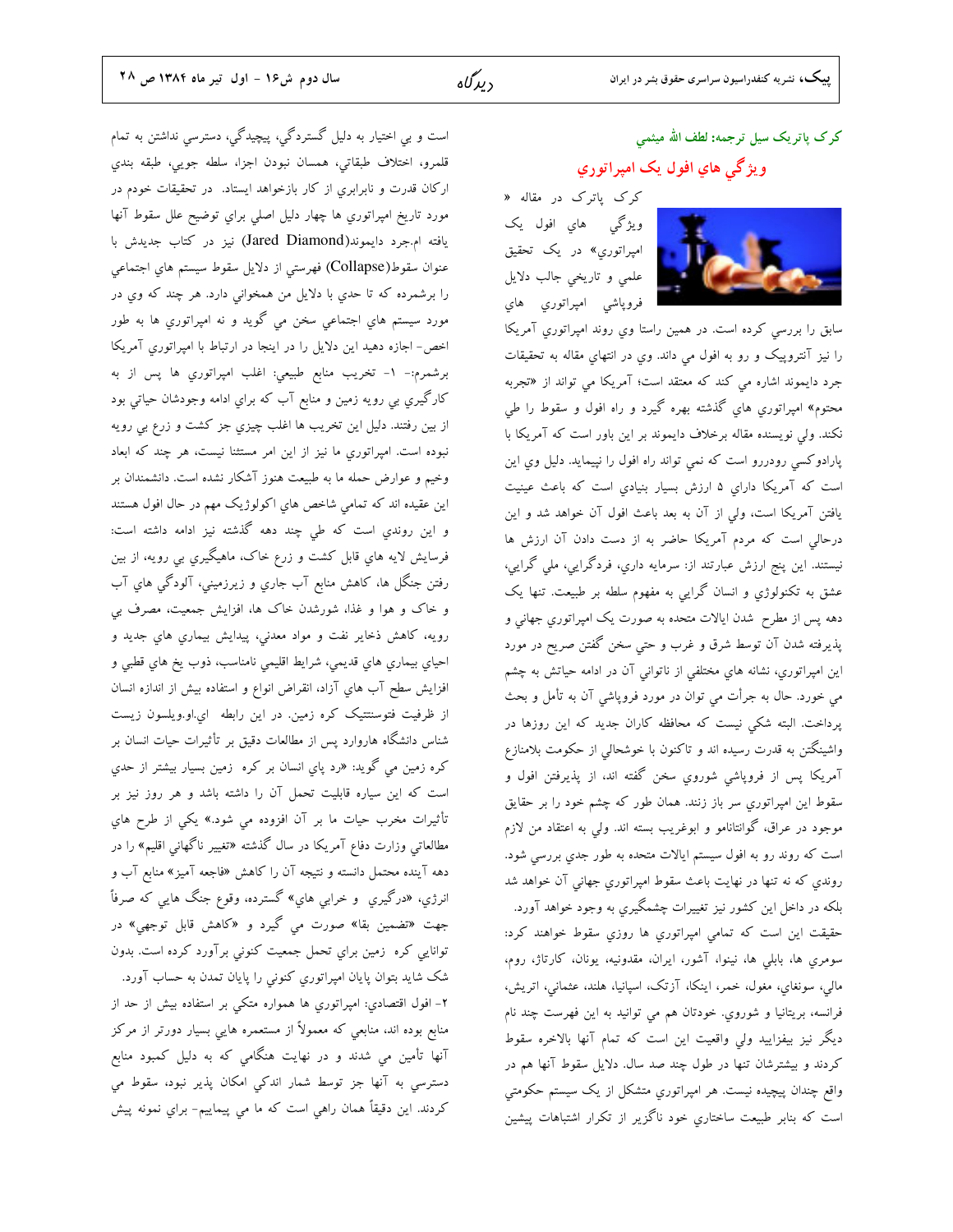دىدگاە

کشورهای دیگر مسلماً اطلاعاتی در دست نیست.) داشته و علاوه بر آن در ۱۵۳ کشور در تمام قاره ها به جز قطب جنوب حضور نظامی رسمی دارد و همچنین تقریباً دوازده ناو هواپیمابر در تمام اقیانوس های جهان. حال با توجه به این حقیقت که ایالات متحده تنها ۵درصد از جمعیت جهان را به خود اختصاص داده است، می توان به گستردگی نظامی بیش از حد این امپراتوری پی برد و هم اکنون بوش «جنگ علیه تروریسم» را به جای جنگ علیه القاعده که راه حل قابل دسترس تری بود اعلام کرده است. تاکنون هزینه شبکه نظامی آمریکا فرونپاشیده، ولی همان طور که تجربه عراق نشان داد نیروی نظامی ما نتوانسته ملل دیگر را مجبور به اطاعت از ما و حفظ منابع مورد نیازمان سازد و همین طور که احساسات ضدآمریکایی در حال گسترش و وخیم ترشدن در کشورهای مسلمان، بخش وسيعي از اروپا و آسيا است و كشورهاي زيادي هم از قبول «اصلاحات ساختاري» پيشنهادي سازمان هاي جهانی ما به رهبري صندوق بین المللی پول سر باز می زنند، می توان انتظار داشت که اجزای امپراتوري ما شروع به مقاومت عليه آمريکا کنند و حتى اگر نياز باشد از توان نظامي استفاده كنند. اين درحالي است كه به رغم اميدهاى پنتاگون براي توانايي در درگيرشدن در دو جنگ همزمان متوجه شده ايم كه حتى توانایی انجام یک جنگ را نیز به خوبی نداریم.

۴- نارضایتی و اغتشاش داخلی: امپراتوری های سنتی معمولاً همان طور که در برابر حملات خارجی قرار دارند، ممکن است مورد نارضایتی و خشم داخلی نیز واقع شوند. البته میزان نارضایتی داخلی در آمریکا هنوز به نقطه شورش و ناآرامی نرسیده است که دلیل آن هم چیزی جز افزایش ترسی به نام ترس از امنیت کشور به علاوه ترکیب منحصر به فردي از مذهب، انواع سرگرمي، ورزش، تلويزيون، بازي هاي اينترنتي، مصرف گرایی، مواد مخدر و مشروبات الکلی نیست. ترکیبی که به طور موثری باعث فرورفتن عامه مردم در رخوت شده است. ولی تاکتیک های به کار گرفته شده توسط بوش پسر، نشان از ترس دولت وي از بروز خشونت خانگی است تا حدی که برای جلوگیری از آن از یک سو بدنه گروه های حمایت از محیط زیست، حقوق شهروندی و گروه های پیشرو را نادیده گرفته است و همزمان از سوی دیگر حاضر به رشوه دادن به سران این گروه ها برای خواباندن سروصدای آنها است. مردم آمریکا متشکل از افرادی هستند که بنابر آمارگیری بنیاد گالوپ در سال ۲۰۰۴ ، ۶۱ درصدشان معتقد بودند که «مذهب تمام<sub>ی</sub> یا بیشتر مشکلات دنیای امروز را پاسخگو خواهد بود.» طبق آمار مشترک سی ان ان و تایم در سال ۲۰۰۲ ، ۵۹ درصد از آنها اعتقاد به نزدیک بودن آخرالزمان طبق پیش بینی کتاب مقدس دارند و هرگونه تهدید یا فاجعه ای را نشانه اراده خداوند می دانند. در عین حال نیز نمی توان پذیرفت که چنین جامعه ای بقیه در صفحه ۵

بینی می شود که حداکثر میزان بهره برداریِ از منابع نفتی در یکی دو سال آینده رخ دهد - و سیستم اقتصادي ما مبتنی بر مصرف تولیدات دیگر ملت های جهان است (تولیدات داخلی آمریکا تنها ۱۳درصد تولید ناخالص آن را تشکیل می دهند). در حال حاضر کسری تراز تجاری ما با دیگر کشورهای جهان به ۶۳۰ میلیارد دلار می رسد. (این رقم از سال ۱۹۹۳ تاکنون یک جهش باورنکردنی ۵۰۰ میلیارد دلاری داشته که ۱۸۰میلیارد دلار آن پس از به روی کار آمدن جورج بوش بوده است) و برای پرداخت این هزینه باید هر روز حدود یک میلیارد دلار از دیگر کشورهای جهان به آمریکا وارد شود. این درحالی است که میزان درآمد آمریکا در سال گذشته از دیگر کشورهای جهان به نصف کاهش یافت. برطرف ساختن این کسری ممکن نیست. بخصوص وقتی که متوجه می شویم این کار بدون حمایت یک امپراتوری جهانی دیگر یعنی چین امکان پذیر نیست، آن هم از طریق ۸۳ میلیارد دلار وام به خزانه آمریکا. به همه اینها سیستم اقتصادی را اضافه کنیم که با حدود ۵۰۰ میلیارد دلار کسري بودجه فدرال دست و پنجه نرم مي کند. کل بدهي ملي آمريکا در پاییز گذشته چیزی حدود ۷۰۴ تریلیون دلار بوده است. همچنین نباید فشار نیروهای نظامی کشور با حداقل هزینه سالانه ۵۳۰ میلیارد دلار را از نظر دور داشت که تازه این مبلغ شامل هزینه عملیات اطلاعاتی نظامی نمی شود، چرا که از این هزینه ها هیچ گونه اطلاعی در دست نیست. دیگران نیز معتقدند که جبران این کسری ها ممکن نیست و به همین دلیل است که دلار در سراسر دنیا ارزش خود را از دست داده است دلار از سال ۲۰۰۰ تاکنون نسبت به یورو ۳۰درصد کاهش ارزش داشته است و جهانیان اطمینان خود برای سرمایه گذاری در آمریکا را از دست داده اند. من روزي را پيش بيني مي كنم كه دلار آن قدر ارزش خود را از دست بدهد که کشورهای صاحب نفت دیگر با این واحد پولی فعالیت نکرده و یورو را جایگزین آن کنند و همچنین چین نرخ یوان در برابر دلار را شناور سازد که در این صورت آمریکا به کشوری ورشکسته تبدیل خواهد شد و کنترل حیات اقتصادی در داخل و حتی بیشتر در خارج خاک خود را از دست خواهد داد.

۳- گستردگی نظامی بیش از حد: از آنجا که امپراتوری ها بنابر طبیعت شان استعمارگر هستند، همواره مجبورند قدرت نظامی شان را آن قدر افزایش دهند تا از آن در برابر مستعمره هایی که با آنها همکاري نمی كنند استفاده كنند. اين روند تا جايي پيش مي رود كه خطوط ارتباطي ضعیف شوند، نیروهای نظامی غیرقابل اطمینان شوند و ملت های تحت سلطه به مقاومت و در نهایت شورش دست بزنند. امپراتوری آمریکا که مدت ها پیش از روی کار آمدن بوش پسر، گسترش خود را آغاز کرده بود، هم اکنون ۴۴۶ هزار نیروي نظامي فعال و ۷۲۵ پايگاه در حداقل ۳۸ کشور جهان (این میزان رسمی است، از تعداد نیروهای مخفی آمریکا در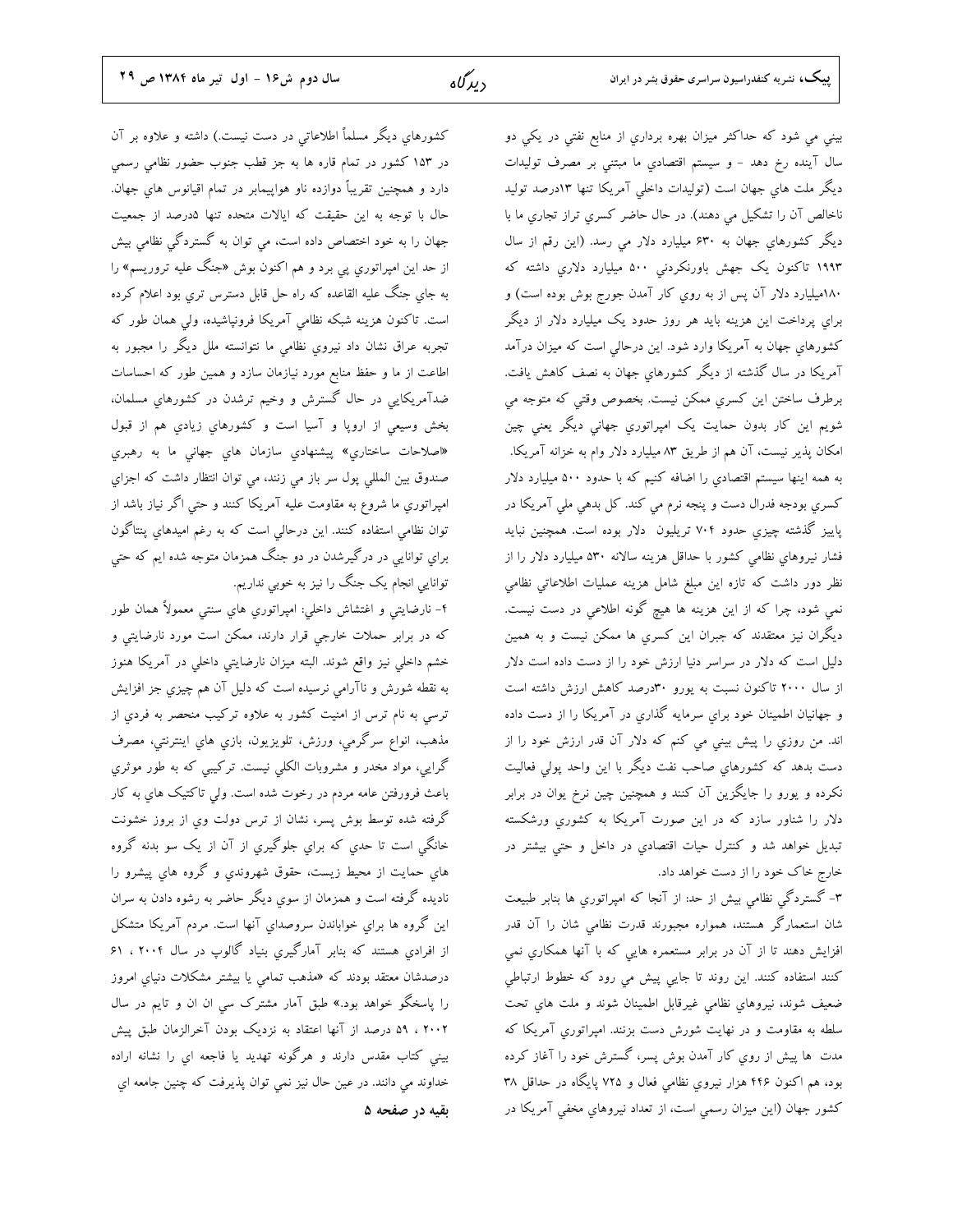دکتر ناصر زر افشان

**پییک،** نشریه کنفدراسیون سراسری حقوق بشر در ایران

# فر اخو ان

تجمع در برابر دفتر سازمان ملل در تهران برای آزادی دکتر زرافشان



مردم شریف و آزاده ایران!

پانزده روز از اعتصاب غذای دکتر ناصر زرافشان وکیل پرونده قتل های سیاسی موسوم به قتل های زنجیره ای می گذرد ، بی آن که هیچ تغییری در وضعیت او حداقل در جهت اقدام برای مرخصی استعلاجی و مداوای بیماری حاد کلیوی وی صورت گیرد .

این در حالی است که در پی اعتصاب غذا وضعیت عمومی او هر لحظه بحرانی تر می شود .

بدینوسیله کمیته پیگیری از مردم آزادی خواه ایران دعوت می کند ، روز سه شنبه ۳۱ خرداد ۱۳۸۴ از ساعت ۵ تا ۷ بعد از ظهر برای نجات جان دکتر ناصر زرافشان ، مقابل در دفتر سازمان ملل متحد حضور بهم رسانند. برنامه های بعدی متعاقبا به آگاهی عموم خواهد رسید .

نشانی : جاده قدیم شمیران ، خیابان دروس ، بلوار شهرزاد ، دفتر سازمان ملل متحد./کمیته پیگیری آزادی دکتر ناصر زرافشان

# Unconditional freedom For Dr. Nasser Zarafshan



To: Kofi Annan, Secretary-General of United Nations June 16, 2005

# To: Kofi Annan, Secretary-General of United Nations

#### Re.: Unconditional freedom for Dr.Nasser Zarafshan

It has been since years that our dearest family members have been murdered by the Iranian regime. During all these years we have not received any reply from governmental officials to our demand for a just investigation of these murders. In spite of all inefficiency of the officials, Dr.Nasser Zarafshan, with a unique responsibility and diligence and by accepting to defend in serial murders case has been our voice pleading for justice, not only as the families of the intellectuals and writers who were murdered during serial murders case, but also as the families of all the victims of the political murders in Iran. Because of his litigation and his insisting on disclosing the facts in this case he was sentenced to 5 years imprisonment and 50 lashes with fabricated charges against him.

After 3 years in prison he suffers now a serious kidney illness and all doctors in Evin prison has stated that he needs to be treated outside the prison, but the officials has denied to give him the permission to come out for treatment. After he and his lawyers were disappointed to get the official permission he wrote a letter and stated that he had nothing to disclose this inhuman behaviour against him beside his life and would start an unlimited hunger strike since Tuesday June 7, 2005 and would continue this hunger strike until he has accessibility to appropriate medical possibilities outside prison.

Since his health condition is not good enough to let him continue this hunger strike for a long time and it may even lead to his death we ask you to put as much pressure as you can on the Islamic Republic of Iran for his unconditional freedom and we state that the Islamic Republic of Iran is responsible for all that may happen to him. **Sincerely** 

Tha family of Mohammad Mokhtari Sima Pouyandeh-Wife of Mohammad Jafar Pouyandeh The family of Pirouz Davani The family of Zalzadeh The family of Haji zadeh The family of Forouhar